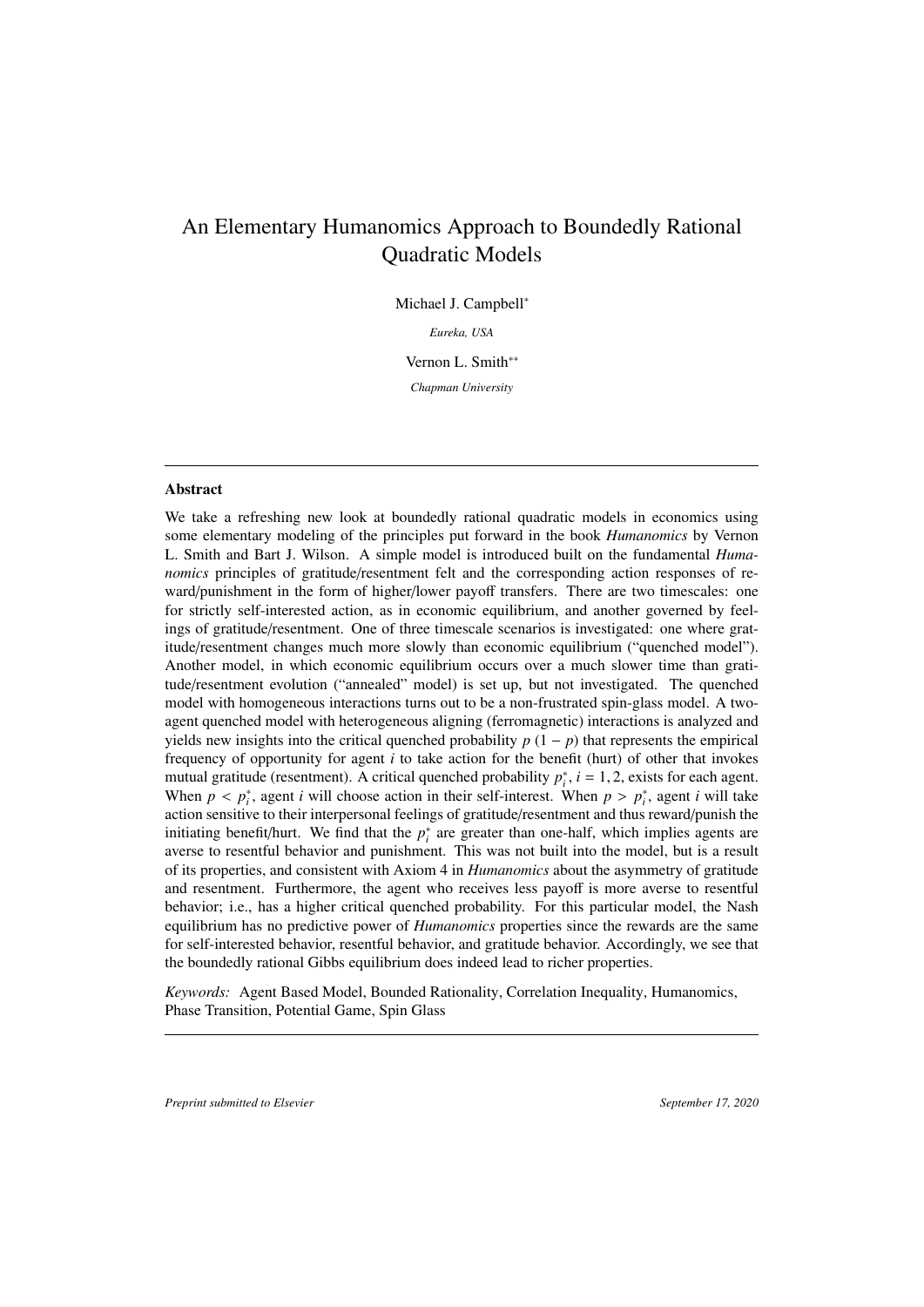# 1. Introduction

The analysis of economic interactions in the book *Humanomics* [1] shows us that the standard economic models of self-interested action can often lead to incorrect predictions. Indeed, *Humanomics* outlines how experimental economics yielded evidence in two-person games, such as the trust and ultimatum games, that falsified predictions in the 1980s and 1990s, and it wasn't until the 2000s that resolutions began to appear. What fundamentally needs to be included in the models are considerations that account for human sentiment and sociability. Adam Smith does this in [2], using the building blocks of sentiments, fellow-feeling/empathy, and a sense of propriety. Such considerations run much deeper than the maximum utility techniques ('Max U') previously used, which lead to incorrect predictions in the laboratory [1]. We propose to implement some of these building blocks at an elementary level, as a first-attempt to examine their effects on economic or social systems of arbitrary size - small or large. It is pointed out that interactions in a large economy are less based on rules of sociability and more based on the mutual benefit of efficient exchange  $[3]$ . <sup>1</sup>

Adam Smith's model of human sociability involves inherently small numbers. Parents, siblings, uncles, aunts, cousins, extended family in the form of neighbors and friends. In fact, the population size *N* considered by the model is largely limited by the knowledge state that it is possible for individuals to have of each other. People are all self-interested, but are motivated to act in other-regarding ways driven by the calculus of benefit-hurt or reward-punishment based on common knowledge that all are self-interested and thus benefit if they get more of something beneficial, and are hurt if they get less (individual 'non-satiation'). Socially bonded people desire praise/praiseworthiness and achieve it through rule-following gratitude/reward social exchange; and to avoid blame/blameworthiness which is achieved by avoiding deliberately hurtful actions toward others. This leads to efficient social outcomes.

In the economy, orders of magnitude larger, people are also self-interested *and* act in their self-interest. What binds people into a system is not benefit/hurt rule-following based on actions that are social signals, but action based on prices, where prices coordinate people unknown to each other to take actions that benefit themselves and others through gains from exchange. Because all exchange involves gains for both parties, *and* incentivizes specialization, the outcome is efficient and wealth-enhancing.

Here, we examine the effects of the *sentiments* of gratitude and resentment, invoked by intentional *actions* that benefit or hurt other and lead to reciprocal acts of reward and punishment. Actions may invoke either gratitude or resentment. If one does not know what another resents, one can't know what actions to avoid. Therefore, it is acceptable for there to be punishment to convey the sentiment of resentment, just as reward conveys gratitude.

For the sake of simplicity for this initial model, we consider reward to be an increase in payoff and punishment to be a decrease in payoff. This follows the basic premise of non-satiation, while keeping the model as simple as possible. In order for agents to enact rewards and punishment

<sup>∗</sup>Corresponding author.

<sup>∗∗</sup>Research supported by Chapman University, Economic Science Institute.

*Email addresses:* michaeljcampbell@outlook.com (Michael J. Campbell), vlomaxsmith@gmail.com (Vernon L. Smith)

<sup>&</sup>lt;sup>1</sup>This makes sense since a buyer may never interact with a seller again when there are a large number of sellers. A buyer could 'burn their bridge' with the seller, by leaving an unjustified bad review online, etc., and then never interacting with the seller again to avoid repercussions of bad feelings. A person would be much less likely to do that with a friend or regular acquaintance such as a coworker, since they see each other on a regular basis.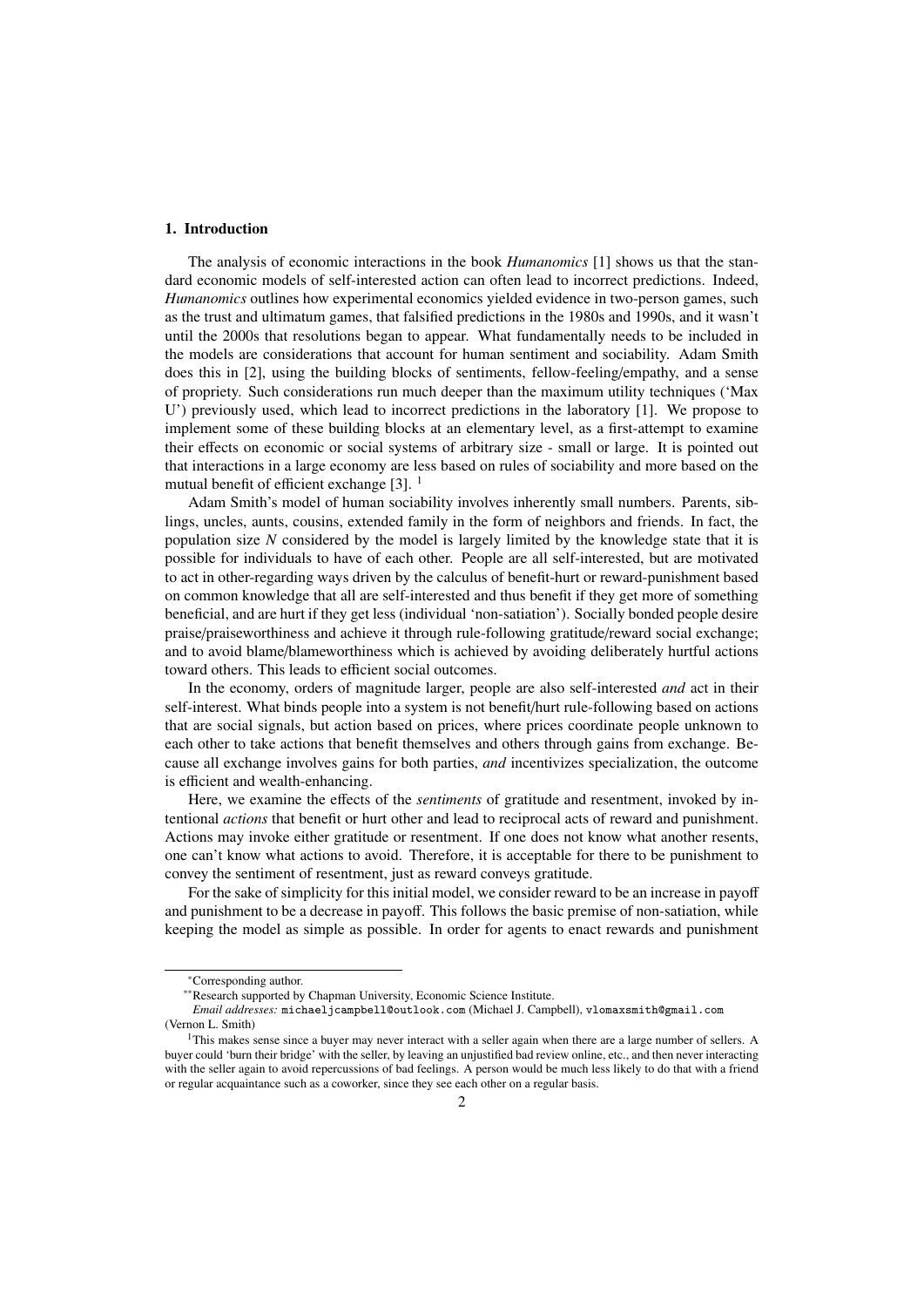in this manner, they need to have knowledge whether a particular action, or change in strategy, results in an increase or decrease in the payoff of another agent. In Adam Smith's *Theory of Moral Sentiments* [2], all utility functions are strictly self-interested and independent. That is how one knows what benefits (or hurts) another; and it must be common knowledge so that every action can unambiguously be known to all others as benefit or hurt.

In this work, we use *action functions* (as distinct from utility functions) which enable individuals to enact rewards or punishments that implement the rules of sociability. In our model, we take the perspective that agents themselves are altering their self-interested actions depending on their gratitude and resentment configuration. It is through this gratitude configuration that the action function changes. Such action functions better reflect Adam Smith's fundamental assumption that all are strictly self-interested, but agents' actions may be other as well as own regarding. Smith's propositions govern rule-following actions by strictly self-interested actors, but those rules involve transfers that end up augmenting payoffs and utility. In [1] (page 27), it is mentioned: "our question is whether augmenting a utility function, parsimoniously or not, explains the friend's choice, or merely assumes that which is to be explained." We contrast that with the treatment of action functions in this work, where agents add or subtract functions from their own action function to enact reward or punishment based on their current state of gratitude or resentment towards other agents. We do not attempt to *explain* agents' behavior, but rather we use action functions to *enact* Adam Smith's fundamental principles on behavior and action. We are assuming that agents should be able to alter their behavior from payoff equilibrium to reward or punish other agents. We do not assume the agents take any particular course of action for reward or punishment, as this is based on a probability measure (i.e., the gratitude configuration, which is a collection of random variables in this elementary treatment). Finally, we construct the action functions so that when agents maximize their action function, they are self-interested (want to increase payoff), yet are able to realize the aforementioned transfers to other agents to enact reward or punishment.

The spirit of this paper is that agents experiment with their behavior (which is why we use bounded rationality) to discover what behavior results in reward or punishment. After learning this, agents use these techniques to reward or punish other agents. The model here starts at this point: agents are assumed to know how to control their behavior to realize actions of reward or punishment through the alteration of their optimizing behavior - i.e., the alteration of action functions.<sup>2</sup> The addition or subtraction of payoffs or other functions to action functions in our model is a mathematical representation of agents altering their behavior. Indeed, for an agent to alter their behavior to something other than equilibrium for a payoff function, the agent would have to alter their decision/strategy variable. Thus, agents have a "control" to alter their behavior to achieve desired ends of rewarding or punishing other agents. In fact, the process of an agent altering the dynamics of their decisions (by changing what it optimized) can be interpreted as a problem in control theory (see [4] or the topic of "mean-field games" where the agents "control" their dynamics in the game).

Another recurring critique of utility function representations is that they depend only on outcomes ([1] pages 27, 40). The action functions in this work depend on a gratitude configuration, which is determined by the feelings and sentiments of agents, and a function that agents choose to add (we limit that to positive or negative payoffs here for tractability and simplicity). Furthermore, as a result of this approach, the action functions are not static, but change depending

 ${}^{2}$ For one-shot games where agents do not know the effects of adding functions to their action function, this model would have to be modified. Our treatment in this paper is for long-term behavior.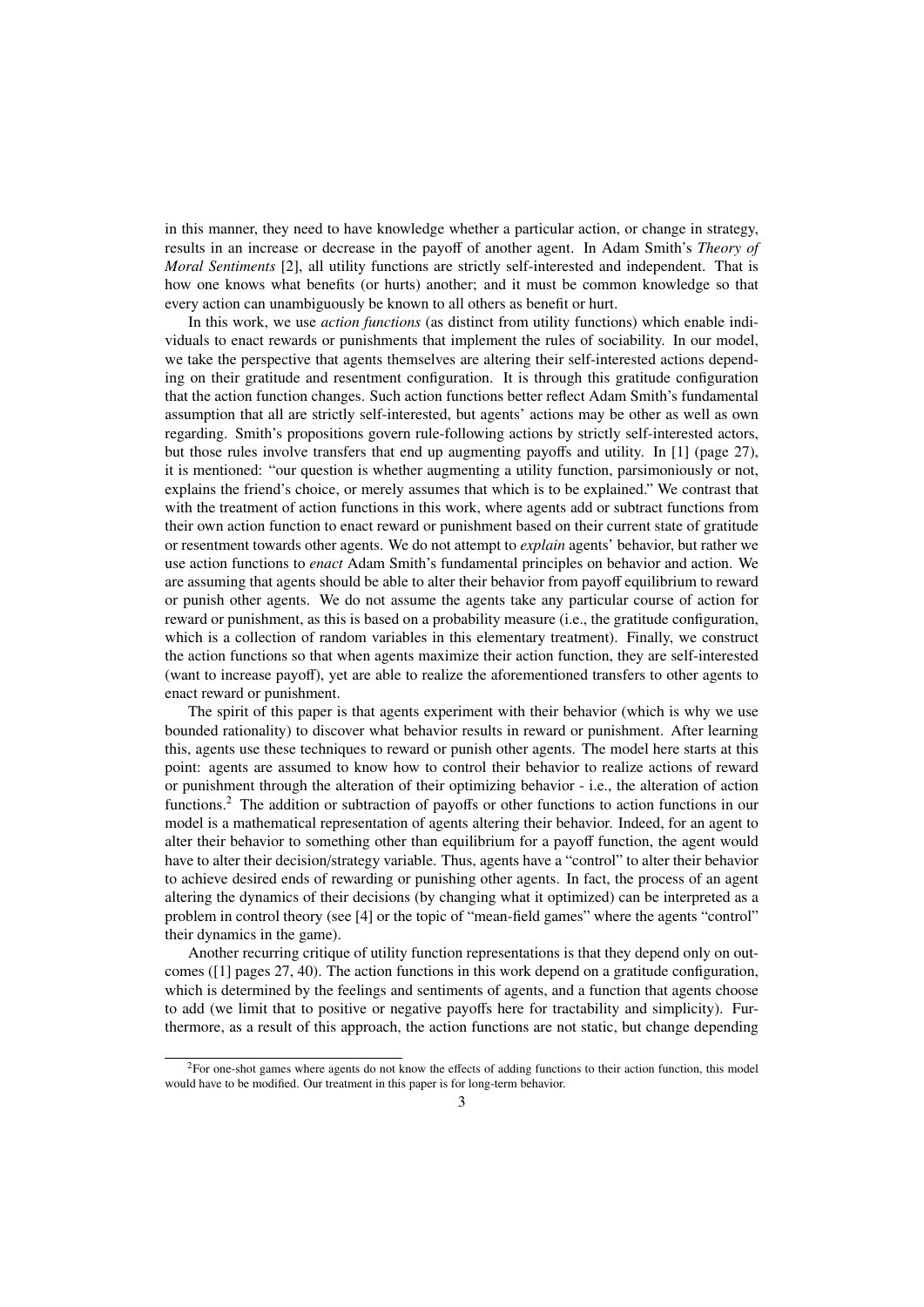on the sentiments of agents. It is mentioned in [1] (page 79) with motivation from a statement from Adam Smith himself ([2] First.I.II, page 10): "Both the pleasure and the pain are always felt so instantaneously, and often upon such frivolous occasions, that it seems evident that neither of them can be derived from any such self-interested considerations", i.e. *utility* functions. In our (elementary) model, pleasure or pain is determined by an increase or decrease of *payo*ff, respectively - i.e., an action, which is consistent with Adam Smith's foundational view and non-satiation. For example, in terms of the economic system:

- the alteration of the action function of agent  $i$ ,  $a_i$ , results in a change of payoff to agent  $j$ ;
- if that alteration increases (decreases) agent *j*'s payoff, then it is regarded by agent *i* and *j* as a benefit (hurt) and we refer to *j* as feeling gratitude (resentment) toward *i*;
- now if agent *j* acts in reciprocal response towards agent *i*, and *i* approves (condemns) *j*'s action, then *i* will reward (punish) agent *j* by altering *a<sup>i</sup>* to yield an increase (decrease) in *j*'s payoff.

The intention is to incorporate the observations Smith mentions into some existing models in an elementary, tractable way. We limit the model so that many existing tools and techniques can be used, but we encourage the extension of these models to realize the goals and objectives in *Humanomics* [1] in a more sophisticated manner.

## 2. History of the Model

Quadratic models originate as far back as 1838 in a Cournot competition with linear price [5]. More recently, variations on a Cournot competition with localized demand were studied in [6], and a quadratic game-theoretic model of financial interactions among a hedging agent and speculators was examined in [7, 8, 9, 10, 11]. The work [12] contains various applications of quadratic models: crime, education, industrial organization, cities, conformity and conspicuous effects.

# 3. Other Works

The approach used for the models presented here is to use an existing economic model augmented by principles from *Humanomics*, and then to superimpose a mechanism for bounded rationality onto the model. It is important to point out that the essential underlying economic model is unchanged, which is evident from the fact that the models and their boundedly rational extensions here are both potential games and make extensive use of the potential. As a result, artifacts from physics such as an "external field" (linear payoff/action terms), "energy" (negative of the potential), "susceptibility" (spatial volatility), "temperature" (temporal volatility), etc., result from reinterpreting components of the economic theory; not vice-versa. In the boundedly rational case, the potential is used for the dynamics (the drift), which results in these associations.

In [13], a dynamic model based on the Fokker-Planck equation is used to model sociological phenomena and interactions, such as opinion formation and population dynamics. The construction of the Fokker-Planck equation is not based on pre-existing tools from economics, but rather on first-principles that are justified from the ground-level up in the book. Others have studied models of agent behavior in microeconomic theories containing randomness, as is done in the current work. In [14], such bounded rationality was analyzed. The existence of a potential in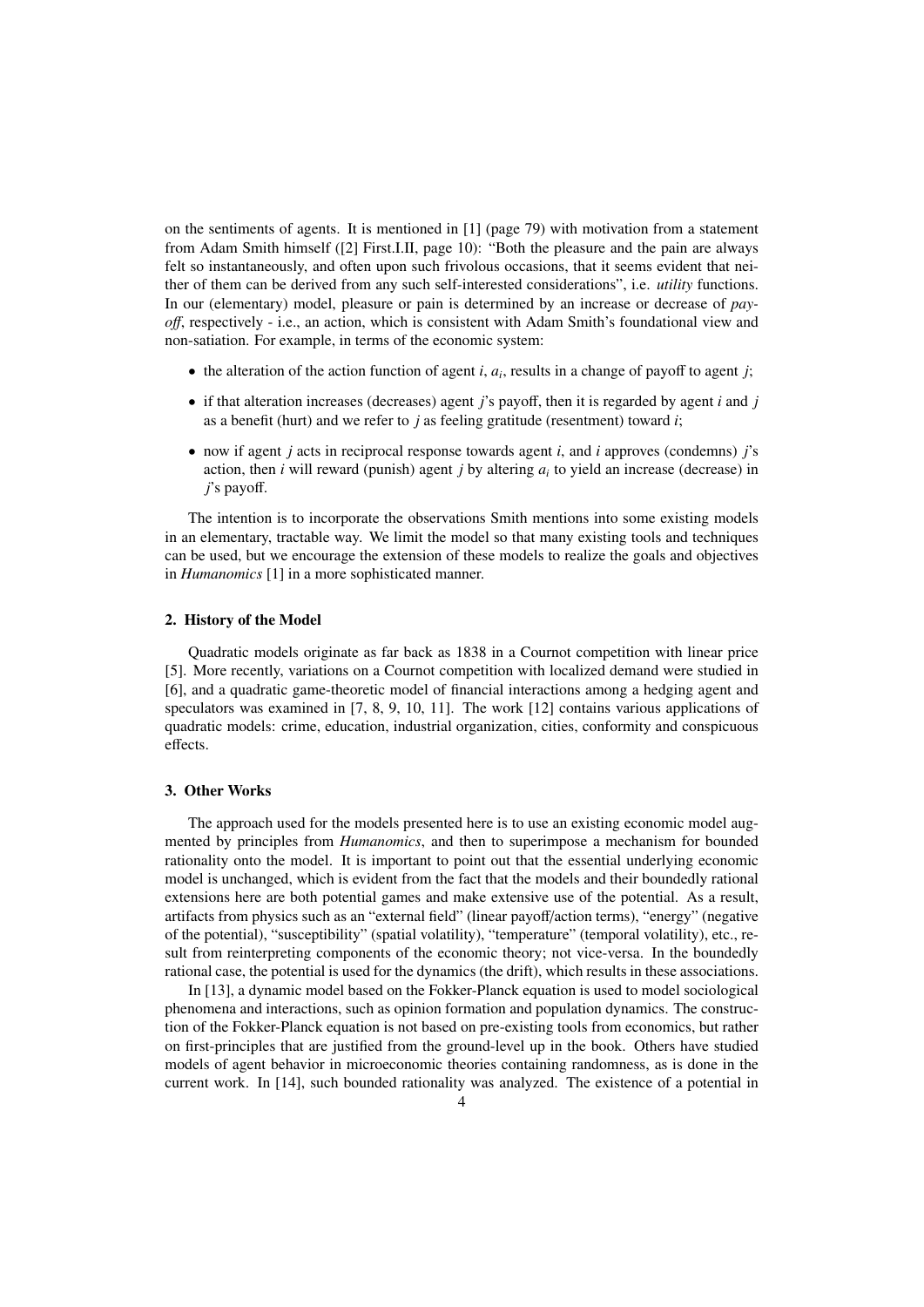the current work leads to the Gibbs equilibrium measure<sup>3</sup> and thus is fully integrated into the realm of statistical mechanics. Until [15], twelve years after [6], no other works had connected potential games to Gibbs equilibrium measures, although some had come close [16, 17], [18], [19]. Others have used mean-field Curie-Weiss models to model socio-economic interactions [20]. These models are constructed a-priori and are not the result of beginning with a potential game (although this could be done). In fact, any model that uses a Gibbs measure for a probability distribution (mean-field or otherwise) can be interpreted as a boundedly rational potential game.

# 4. Model

We consider a game with a finite number *N* of "agents". All of these agents belong to the set Λ. At any moment in time, an agent  $i \in \Lambda$  can select a strategy  $x_i \in F_{(i)}$  and the  $x_i$  are the strategy variables. A configuration x of the system is any possible state of the system:

$$
\mathbf{x} = (x_1, x_2, \dots, x_N),\tag{1}
$$

where each  $x_i \in F_{(i)}$ . The set of all possible configurations of the game is

$$
\Phi_{\Lambda} := \prod_{i \in \Lambda} F_{(i)},\tag{2}
$$

which is called (pure) **state space**. The  $F(i) := F$  here is the set

$$
F := \left[ \underline{x}, \overline{x} \right],\tag{3}
$$

with  $x < \bar{x}$ . For example, <u>x</u> and  $\bar{x}$  could be a lower bound and upper bound, respectively, on the number of goods produced in a Cournot competition.

Now we will denote the action function of each agent as

$$
a_i(\mathbf{x}).\tag{4}
$$

#### *4.1. Humanomics Implementation*

We emphasize that the content of this section constitutes a primitive implementation of the principles in *Humanomics* [1]. We take this approach as a starting point, since several discussions [3] have elucidated the authors to the complexity of these ideas. As such, we take an incremental approach, starting with the most elementary ideas, and then building on those subsequently.

An important principle in [1] is Adam Smith's Third Axiom ([2] Second.I.I page 94):

*The sentiment which most directly and immediately prompts us to reward, is gratitude; that which most immediately and directly prompts us to punish, is resentment.*

 $3$ The Gibbs measure is the stationary state of stochastic dynamics of strategy variables, and the stochastic dynamics implement bounded rationality. In this work, by the phrase *economic equilibrium* we mean that enough time has elapsed in the stochastic dynamics so that the strategy variables are Gibbs-distributed; i.e., the stationary state has been reached by the dynamics.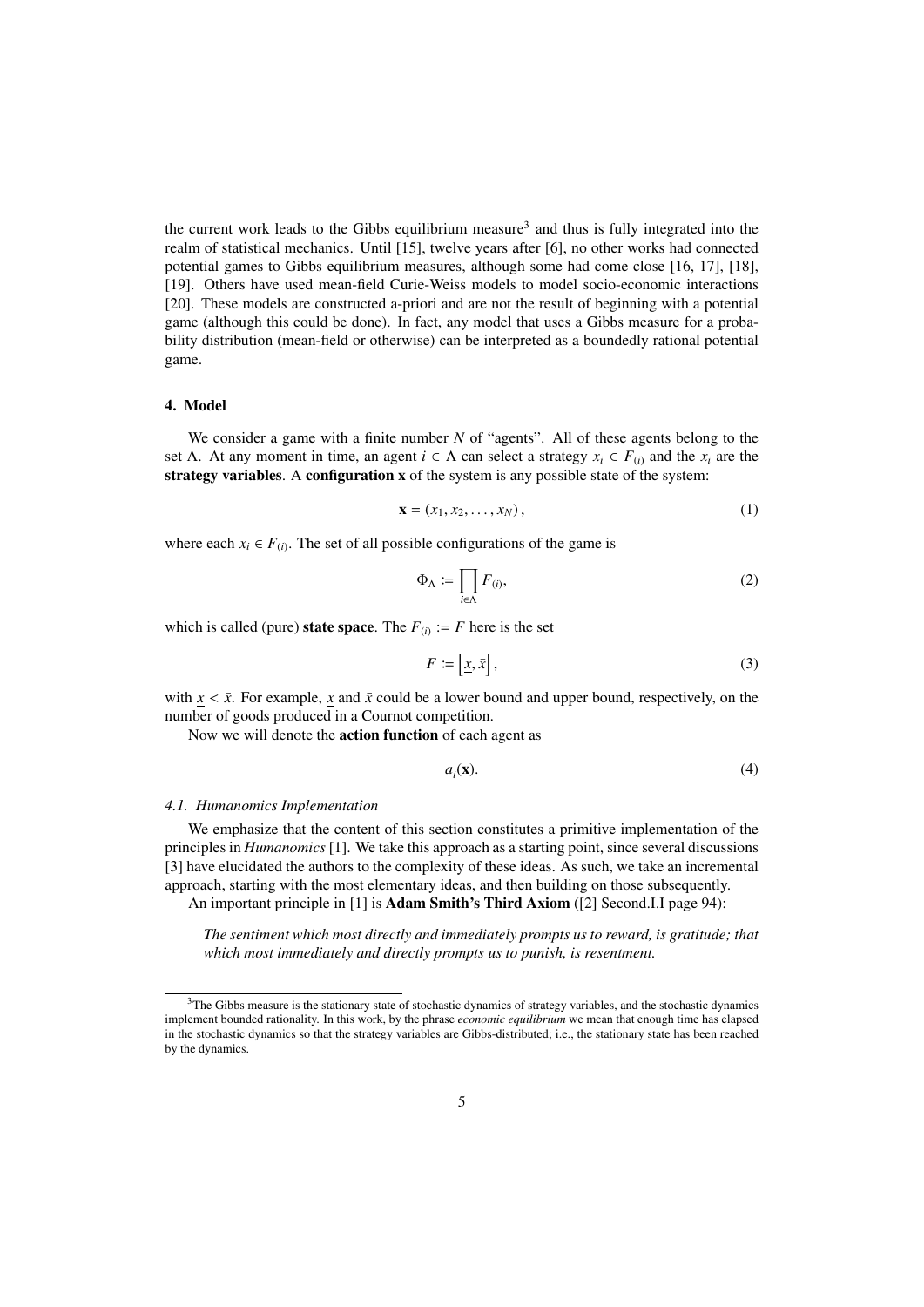Gratitude and resentment are a result of actions of others on ourselves or someone else ([1] page 24, last paragraph). The *sentiments* of gratitude and resentment ([1] pages 23-24, third bullet) can arise as a result of empathy, or "fellow feeling" (page 24). With this in mind, we assign a payoff function to each agent, which we denote

$$
\pi_i(\mathbf{x}),\tag{5}
$$

which yields a payoff to agent *i* given the configuration **x**. This function must capture transfers from agent *i* to agent *j* and returns from agent *i* to agent *j* in accordance with agent *i*'s benefit from agent *j*'s action, and agent *i*'s reward to agent *j*. In general, there are gains from these exchanges, so both are made better off exactly as with economic exchange, but the transfers are in-kind, not monetary. Also, they are not simultaneous. Because of a relationship between agent *i* and agent *j* there is a fellow-feeling, whereby if agent *i* takes action to transfer goods from agent *i* to agent *j*, agent *j* feels an obligation to transfer goods from agent *j* to agent *i*. <sup>4</sup> The same holds for hurtful actions if agent *i* transfers away from agent *j* to agent *i*, (e.g., theft). The reward/punishment response actions are helpful when there is less than perfect information.<sup>5</sup> Punishment out of resentment is a way of conveying that agent *j* did not like agent *i*'s action toward agent *j*. 6

Gratitude, resentment, and self-interest among agents will be modeled with variables that affect payoffs. We denote the **gratitude configuration**  $\gamma$  as

$$
\gamma(i,j) = \gamma_{ij},\tag{6}
$$

where  $\gamma_{ij}$  is a real number. Note that  $\gamma_{ij}$  represents the gratitude agent *i* has for agent *j*, and that  $\gamma_{ij}$  need not equal  $\gamma_{ji}$ . Agent *i* and agent *j* are pre-connected in a way that allows agent *i* to feel gratitude or resentment from an *action* by agent *j*, and vice-versa. If there is no action, there is no gratitude or resentment. Moreover, the gratitude or resentment felt is proportioned to the amount transferred by the action. We can visualize the agents to be vertices on a graph, and the bond configuration to be directed bonds between vertices. For example,  $\gamma_{ij}$  would be represented by a bond directed out of vertex *i* into vertex *j*. Any two vertices would then have two connecting bonds representing the gratitude each agent has for the other.

Example 1 (Gratitude Configuration with Conditional Agent-Exchange Symmetry). *A gratitude configuration that has agent-exchange symmetry when conditioned on gratitude or resentment has the form*

$$
\gamma(i, j) = \gamma_{ij} = \begin{cases} w_g & i \text{ has } gratitude \text{ for } j \\ w_r & i \text{ resents } j \end{cases}
$$
 (7)

<sup>4</sup>For example, I bring your trash barrel in this week, and you bring in mine next week. Such reciprocal actions are efficiency enhancing, and create and grow social wealth. These transfers always meet with third party approval via network consensus; bilateralism becomes pluralism.

<sup>5</sup> I don't know the value to you of a favor I do you, and you don't know the value to me of your reciprocal reward. It is not like knowing the exact payoffs to each for every action as in the single-play trust games. In this sense it is like gains from an economic exchange. I pay you \$800 for an Iphone. You don't know it, but my reservation price was \$1200, and I don't know that yours was \$100! In both cases we know only that there is a perceived gain which is sufficient for motivation – "to bring it thither" as Adam Smith would say.

<sup>&</sup>lt;sup>6</sup>In rule-of-law civil government societies, actions under the gratitude-reward calculus are adopted in the form of trade, where the transfers are positive, but they are either simultaneous, or a credit system assures goods are returned, and third party enforcement of exchanges as contracts extends to strangers allowing specialization and trade to grow wealth over much larger populations. On the negative side the calculus of resentment and punishment becomes property, prohibiting murder, theft/robbery and violation of contract under penalties proportionate to the harm. Hence, property, by punishing involuntary transfers, supports exchange.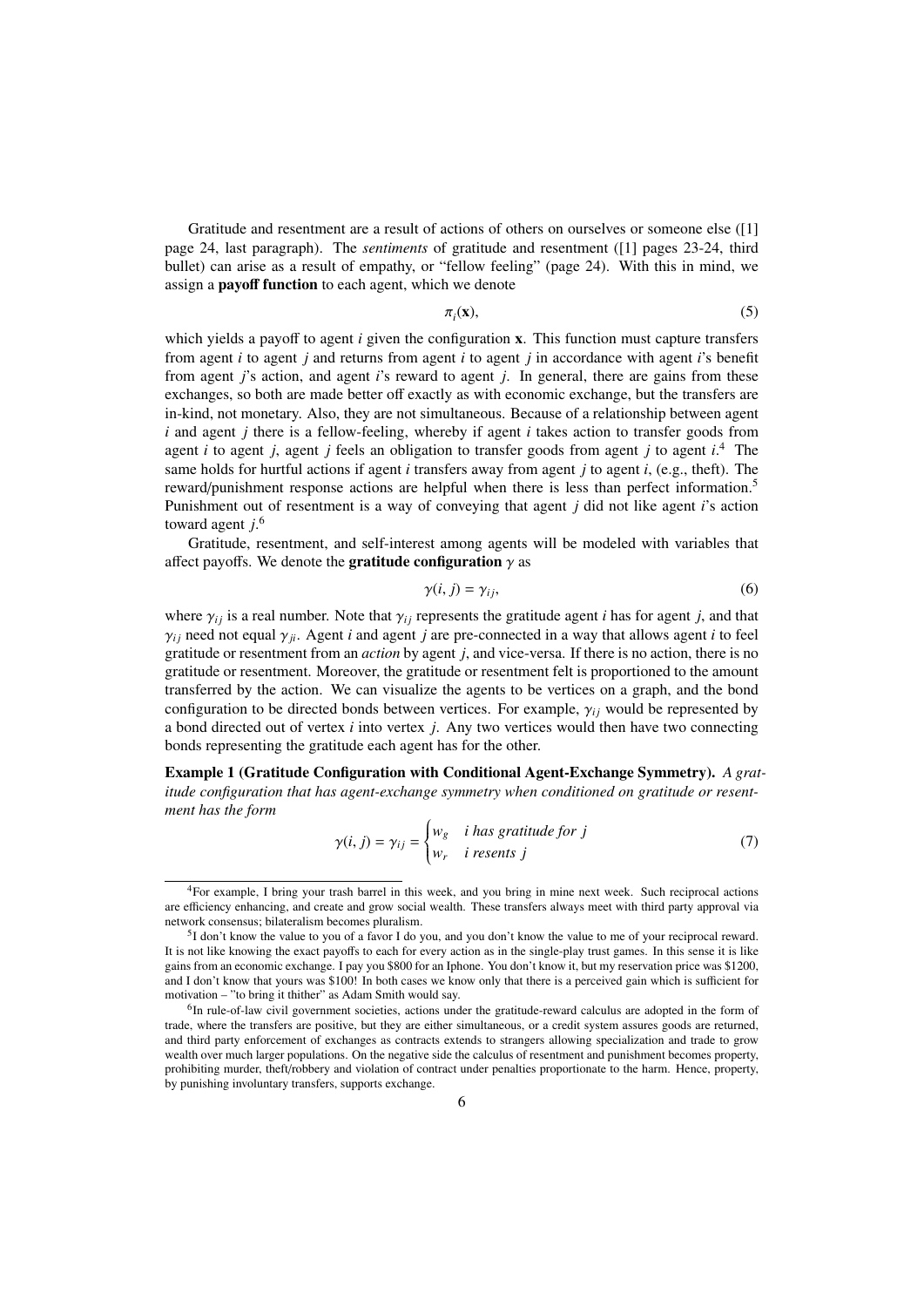*where w<sup>g</sup> and w<sup>r</sup> are weights for mutual gratitude and mutual resentment, respectively. The weights w<sup>g</sup> (wr) are realized only with a positive benefit (negative loss). Note that we are making a simplifying assumption that the* weights *w<sup>g</sup> and w<sup>r</sup> have agent-exchange symmetry. For example, if agent i resents agent j then the weight for that resentment is the same as the weight of resentment when agent j resents agent i, or mathematically,*  $\gamma_{ij} = \gamma_{ji}$  *if i resents j* and *j resents i.* 

*The possible bond pairs between i and j are*  $(\gamma_{ij}, \gamma_{ji})$ *, which can be*  $(w_g, w_g)$ ,  $(w_g, w_r)$ ,  $(w_r, w_g)$ , and  $(w_r, w_r)$ . A variation would be the inclusion of a self-interested weight  $w_s$  which would not be considered aratitude nor resentment *would not be considered gratitude nor resentment.*

Example 2 (Gratitude Configuration with Full Agent-Exchange Symmetry). *A gratitude configuration with full agent-exchange symmetry is when*  $\gamma_{ij} = \gamma_{ji}$ *. Then we visualize a gratitude configuration as a set of* single undirected bonds *between each pair of vertices i and j, and this bond represents the mutual gratitude or mutual resentment, with weight*  $\gamma_{ii} = \gamma_{ii}$ *. Note in this case it is not simultaneously possible for agent i to have gratitude for agent j, and agent j to resent agent i. This is a reasonable simple model, as [1] mentions how good and bad behavior is reciprocated (page 39; page 86 Corollary) and how sentiments tend to align (page 47). Either agent can feel gratitude or resentment, depending whether an action conveyed benefit or hurt.*

*If the values for*  $γ_{ij}$  *are*  $w_g$  *for mutual gratitude, and*  $w_r$  *for mutual resentment, then the single*<br>*d hetween i and i can be represented as (w) or (w) bond between i and j can be represented as*  $(w_g)$  *or*  $(w_r)$ *.* 

We will create action functions that implement Axiom 3 of [1] (page 71), which states that gratitude and resentment prompt agents to reward or punish other agents. We will use the effect agent *i* can have on the payoffs of other agents to implement this idea. Let the action of agent *i* be given by

$$
a_i = \sum_{j \in \Lambda} \gamma_{ij} \pi_j \tag{8}
$$

where  $\gamma_{ii} = 1$ . Note that this action has a purely self-interested part,  $\pi_i$ , as mentioned in the general formulation in [1] (e.g. equation (3) in chapter 11). The gratitude configuration and general formulation in  $[1]$  (e.g., equation (3) in chapter 11). The gratitude configuration and presence of other's payoffs incorporates the same ideas of praised/praiseworthy actions in that general formulation, albeit in a different, simpler form.

It is further mentioned in [1] (page 24 and page 73 axiom 4) that gratitude and resentment are asymmetrical, and that resentment is more influential, and carries more weight than gratitude. Accordingly, *w<sup>r</sup>* in Example 1 and Example 2 should result in a larger negative effect than the positive effect induced by *wg*.

We again emphasize that this approach does not capture the full depth of the ideas in [1]. The examples below in Subsection 4.2 show these limitations<sup>7</sup>. Consider the example in [1] about envy ("A Theory of Enviousness", page 50), and those about trust games (Chapter 8 page 117, specifically the comment "... knowledge of the payoffs affects play in the trust game"). It is clear, for games involving a small state space and a small number of players, that players implement rewards and punishments through their knowledge of the payoffs of the games, by choosing strategies that result in a higher or lower payoff for the other agent(s). We regard different choices

<sup>&</sup>lt;sup>7</sup>See, for example, comments in [1] (page 40, second paragraph) about maximum utility alone being inadequate for personal, social interactions because such an approach only considers outcomes, and not intentions, which can result in the selection of non-Nash-equilibium outcomes. In staying with the spirit of simplicity, we will put forward a "naive" remedy to this by implementing bounded rationality, which will result in a probability applied to all outcomes and have perturbations to action optimization.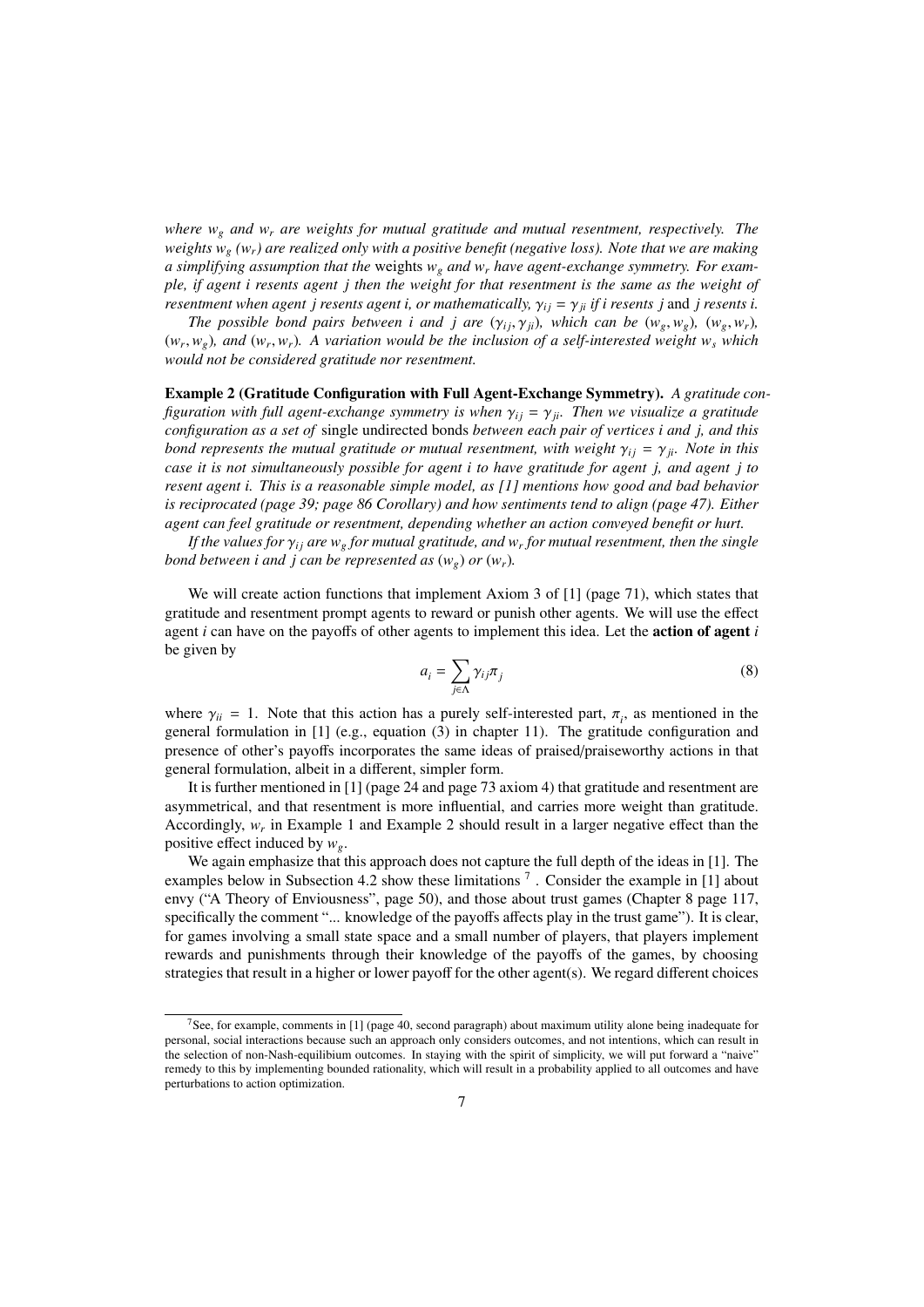as transferring (or not) different known amounts. This is operationally distinct from the gratitude configuration approach above that alters action functions. However, these action functions have the same effect of transferring (or not) amounts to (or from) other agents. Furthermore, the agents may choose states that are not Nash equilibrium states in order to implement reward and punishment.

From the observations in [1], for more complex games having more agents and/or more complex payoffs, one reasonable model is to assume agents myopically explore different strategies and observe the resulting payoffs at each step of the game. The agents then develop heuristics that they follow to implement reward and punishment of other agents. If agents were playing a boundedly rational quadratic potential game with positive coefficients (aligning case; "ferromagnetic" case in physical systems), and all payoffs have positive coefficients, they would learn that payoffs are positively correlated [21] and could use the mechanism of gratitude configurations in (8) to predictably reward and punish other agents. This will be shown to break down for negative coefficients (opposing case; "antiferromagnetic" case in physical systems) below in Example 6.

The reason we investigate gratitude configurations is that they are more amenable to the computational analysis in this work. Furthermore, when the economics system considered here has a large number of constituents, it is not realistic to expect agents to have knowledge of the intricacies of the effects of the payoffs on all agents in the system, since the amount of computation to do so is infeasible for a single agent in a very large system.<sup>89</sup>

As a result of this, we will consider the effects of bounded rationality on decisions and assume the gratitude configurations fluctuate with a random distribution relative the equilibration of the agents. This bounded rationality is an attempt to capture that agents do not necessarily play the Nash equilibrium, and can play different strategies depending on the desire to reward, punish, or remain indifferent. For simplicity, we avoid modeling the detailed dynamics of such behavior on strategies and gratitude configurations, but rather capture the more general idea that agents should play different pure strategies with various gratitude configurations with a given probability distribution.

#### *4.2. Quadratic Models*

General quadratic models have **payoffs** that are quadratic forms in the strategy variables:

$$
\pi_i(\mathbf{x}) = \sum_{k \ge j=1}^N J_{jk}^{(i)} x_j x_k + \sum_{j=1}^N h_j^{(i)} x_j + C_i,
$$
\n(9)

where  $\pi_i$  is the payoff to agent *i*,  $J_{jk}^{(i)}$  and  $h_j^{(i)}$  are real numbers, and  $C_i$  is a constant. Note that the coefficients  $I_{kj}$  are only defined for  $i < i$  so we may assume that  $I_{kj} = 0$  when  $i > i$ coefficients *J*<sub>*i*</sub> are only defined for  $i \le j$ , so we may assume that *J*<sub>*i*</sub> = 0 when  $i > j$ .

<sup>8</sup>Alternately, we can assume bounded rationality occurs as a result of human beings being irrational in some situations. As the pandemic of 2020 has shown in many parts of the United States, people have unnecessarily been hoarding certain supplies, such as toilet paper, despite the fact that supply of these products, which satiated demand in the past, had not gone down.

<sup>9</sup>Yet another way to interpret bounded rationality is for non-human agents, such as artificial intelligence decision makers. The dynamics used subsequently are those of 'reinforcement learning' (RL), and an artificial decision maker can use these dynamics. These artificial agents use 'training' data to construct an estimator, such as an RL process or a neural network, that makes decisions. It is a common technique to introduce error in the training process, which increases the bias of the estimator, but reduces the variance, to prevent 'overfitting'. Because of this increased bias, there will be inherent error in the decisions. One of the authors was informed about such AI being implemented in financial trading models by a 'quant' friend [22].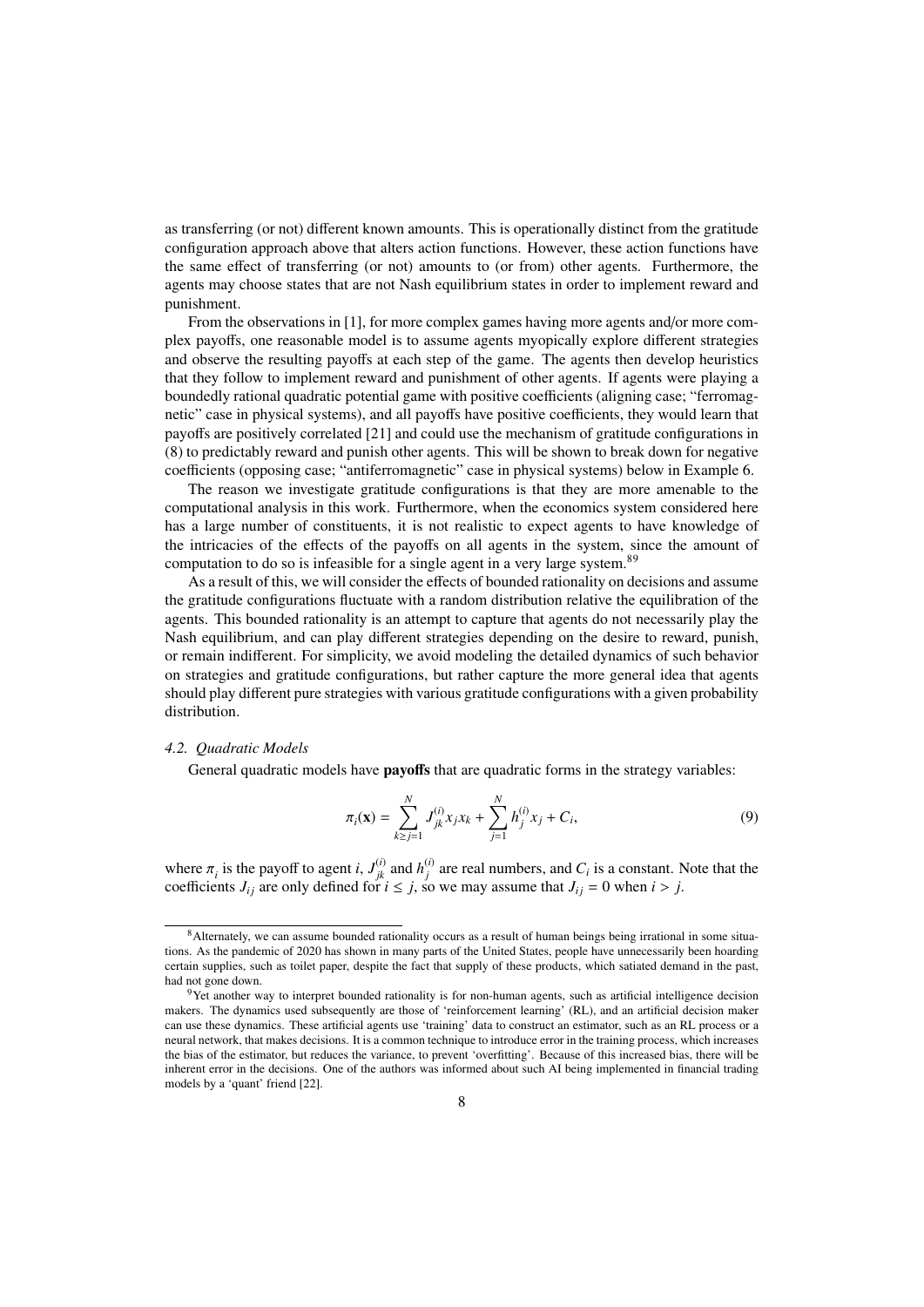We point out that adding and/or subtracting quadratic payoffs results in another quadratic payoff. This is a nice property of the gratitude configuration approach to actions in (8).

### *4.3. Potential Games*

A **potential game** [23] with potential  $V(\mathbf{x})$  and action functions  $a_i(\mathbf{x})$ , for each agent  $i \in \Lambda$ satisfies, by definition,

$$
\frac{\partial}{\partial x_i} a_i(\mathbf{x}) = \frac{\partial}{\partial x_i} V(\mathbf{x}).
$$
\n(10)

 $\frac{\partial x_i}{\partial x_i}$   $\frac{\partial x_i}{\partial x_i}$   $\frac{\partial x_i}{\partial x_i}$  (12) of agent *i* is the same as the gradient of the *i*th agent's action function (with respect the *i*th agent's variables). In a dynamical interpretation, agents would follow the gradient of their action function for "myopic decisions" (agents look at the best *local* choice). For potentials with an interior maximum, this would lead to the Nash equilibrium [23].

For the actions in (8) to be those of a (necessarily quadratic) potential game, the necessary conditions in (10) on the quadratic payoff in (9) imply that

$$
\frac{\partial^2}{\partial x_j \partial x_i} a_i(\mathbf{x}) = \frac{\partial^2}{\partial x_i \partial x_j} a_j(\mathbf{x}).
$$
\n(11)

Without loss of generality, assume  $i < j$ . The conditions in (11) imply that the coefficients in (9) satisfy

$$
\sum_{k} \gamma_{ik} J_{ij}^{(k)} = \sum_{k} \gamma_{jk} J_{ij}^{(k)}, \qquad i < j. \tag{12}
$$

The quadratic function

$$
V = \sum_{j \ge i=1}^{N} K_{ij} x_i x_j + \sum_{i=1}^{N} h_i x_i
$$
 (13)

will be a **potential** for the payoffs in (9) if (10) holds. This results in the following conditions for a potential:

$$
K_{ii} = \sum_{k} \gamma_{ik} J_{ii}^{(k)}, \qquad \qquad 1 \le i \le N,
$$
 (14a)

$$
K_{ij} = \sum_{k} \gamma_{ik} J_{ij}^{(k)}, \qquad \qquad 1 \le i < j \le N, \qquad (14b)
$$

$$
K_{ji} = \sum_{k} \gamma_{ik} J_{ji}^{(k)}, \qquad \qquad 1 \le j < i \le N, \qquad (14c)
$$

$$
h_i = \sum_k \gamma_{ik} h_i^{(k)}, \qquad \qquad 1 \le i \le N. \tag{14d}
$$

Note that (14b) and (14c) should be independent of the particular index *i* occurring in the first or second position. For example, consider the equation for the particular case *K*15. We can consider  $i = 1$  or  $i = 5$ , in which case the two equations for those values from (14b) and (14c) are

$$
K_{15} = \sum_{k} \gamma_{1k} J_{15}^{(k)}, \qquad i = 1,
$$
 (15a)

$$
K_{15} = \sum_{k} \gamma_{5k} J_{15}^{(k)}, \qquad i = 5. \tag{15b}
$$

9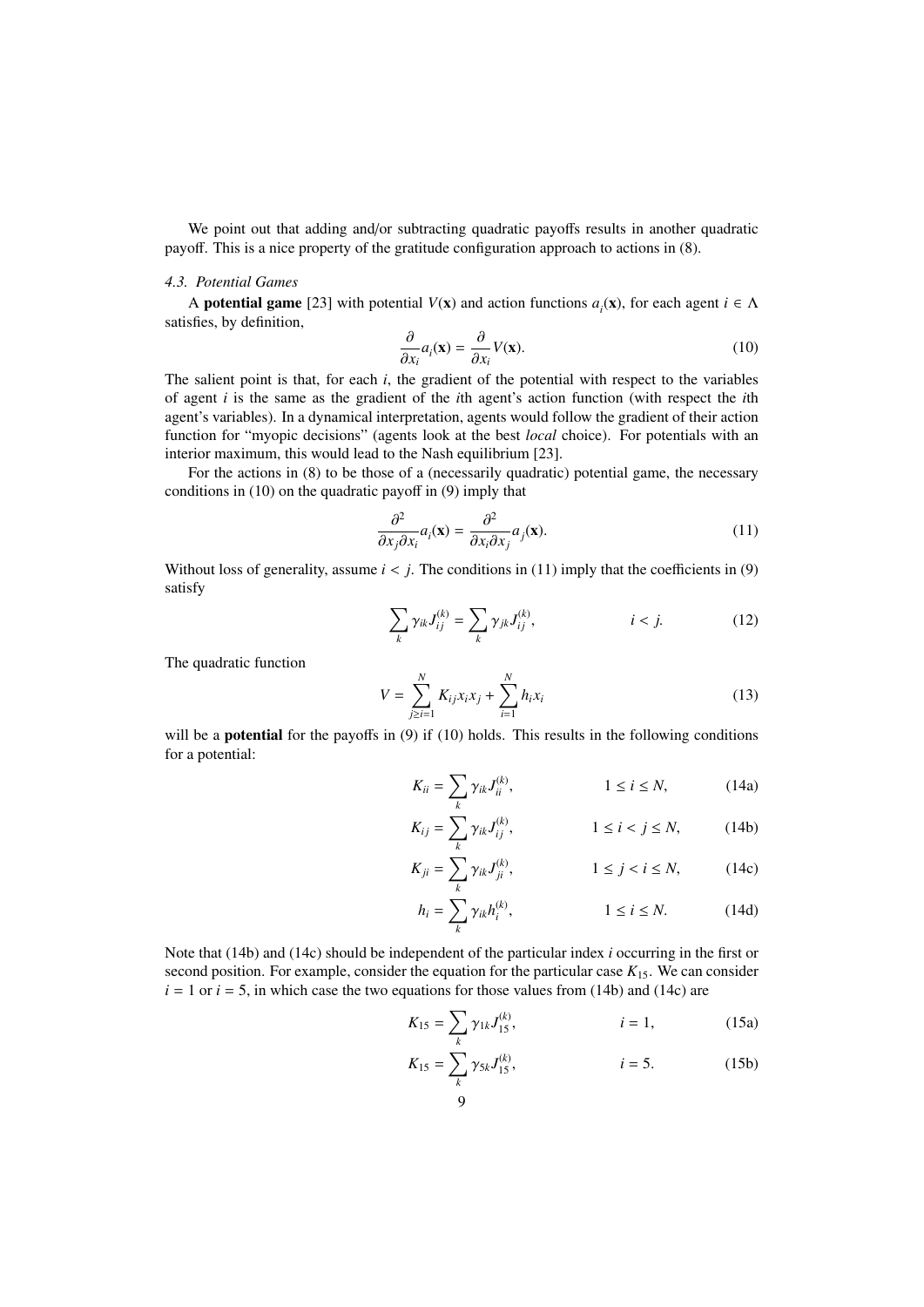This independence of the index *i* when matching first derivatives of the potential and actions is an alternate way to demonstrate the condition in  $(11)$  as manifested in  $(12)$  for the quadratic case.

Example 3 (Self-Interest Model of Action Functions). *Consider the case where agents are acting out of self-interest only. Then the action function of agent i will equal the quadratic payo*ff *function* (9) *of agent i, and thus the gratitude configuration for utilities in* (8) *is*

$$
\gamma_{ij} = \begin{cases} 1 & i = j \\ 0 & i \neq j. \end{cases} \tag{16}
$$

*Using the potential condition* (12)*, the conditions for a potential in* (14a)*,* (14b)*,* (14c)*,* (14d) *can be written as*

$$
K_{ij} = J_{ij}^{(i)} = J_{ij}^{(j)}, \qquad i \le j,
$$
 (17a)

$$
h_i = h_i^{(i)}, \qquad \qquad 1 \le i \le N. \tag{17b}
$$

*The potential* (13) *is then*

$$
V = \sum_{j \ge i=1}^{N} J_{ij}^{(i)} x_i x_j + \sum_{i=1}^{N} h_i^{(i)} x_i.
$$
 (18)

Example 4 (Quantity/Price-Payoff Model of Action Functions). *The linear-demand Cournot model [5] as well as a two-market model of financial markets with speculators and hedgers [8, 9, 10, 11, 7] have payo*ff *functions of the form*

$$
\pi_k(\mathbf{x}) = x_k \left( \sum_{m \le k} J_{mk}^{(k)} x_m + \sum_{m > k} J_{km}^{(k)} x_m + h_k^{(k)} \right) + C_k.
$$
 (19)

*Note that in this model,*  $J_{ij}^{(k)} = 0$  *if*  $i \neq k$  *or if*  $j \neq k$ *, and that*  $h_j^{(k)} = 0$  *if*  $j \neq k$ *. We wish to construct a quadratic potential* (13) *for the actions of the form* (8) *which are generated from the above payo*ff *functions* (19)*. The potential condition* (12) *can be reduced to*

$$
\gamma_{ii} J_{ij}^{(i)} + \gamma_{ij} J_{ij}^{(j)} = \gamma_{jj} J_{ij}^{(j)} + \gamma_{ji} J_{ij}^{(i)}, \qquad 1 \le i < j \le N. \tag{20}
$$

*Since each agent has self-gratitude,* <sup>γ</sup>*ii* <sup>=</sup> <sup>1</sup> *for all i. To have a potential, it is therefore su*ffi*cient that the coe*ffi*cients in the potential* (13) *and gratitude configuration satisfy*

$$
J_{ij}^{(i)} = J_{ij}^{(j)}, \qquad \qquad 1 \le i < j \le N,\tag{21a}
$$

$$
\gamma_{ij} = \gamma_{ji}, \qquad \qquad 1 \le i, j \le N. \tag{21b}
$$

*Condition* (21b) *on the gratitude configuration is the case outlined in Example 2 of full agentexchange symmetry in the gratitude configuration.*

*Let*

$$
J_{ij} := J_{ij}^{(i)} = J_{ij}^{(j)},
$$
\n(22)

$$
h_i := h_i^{(i)}.\tag{23}
$$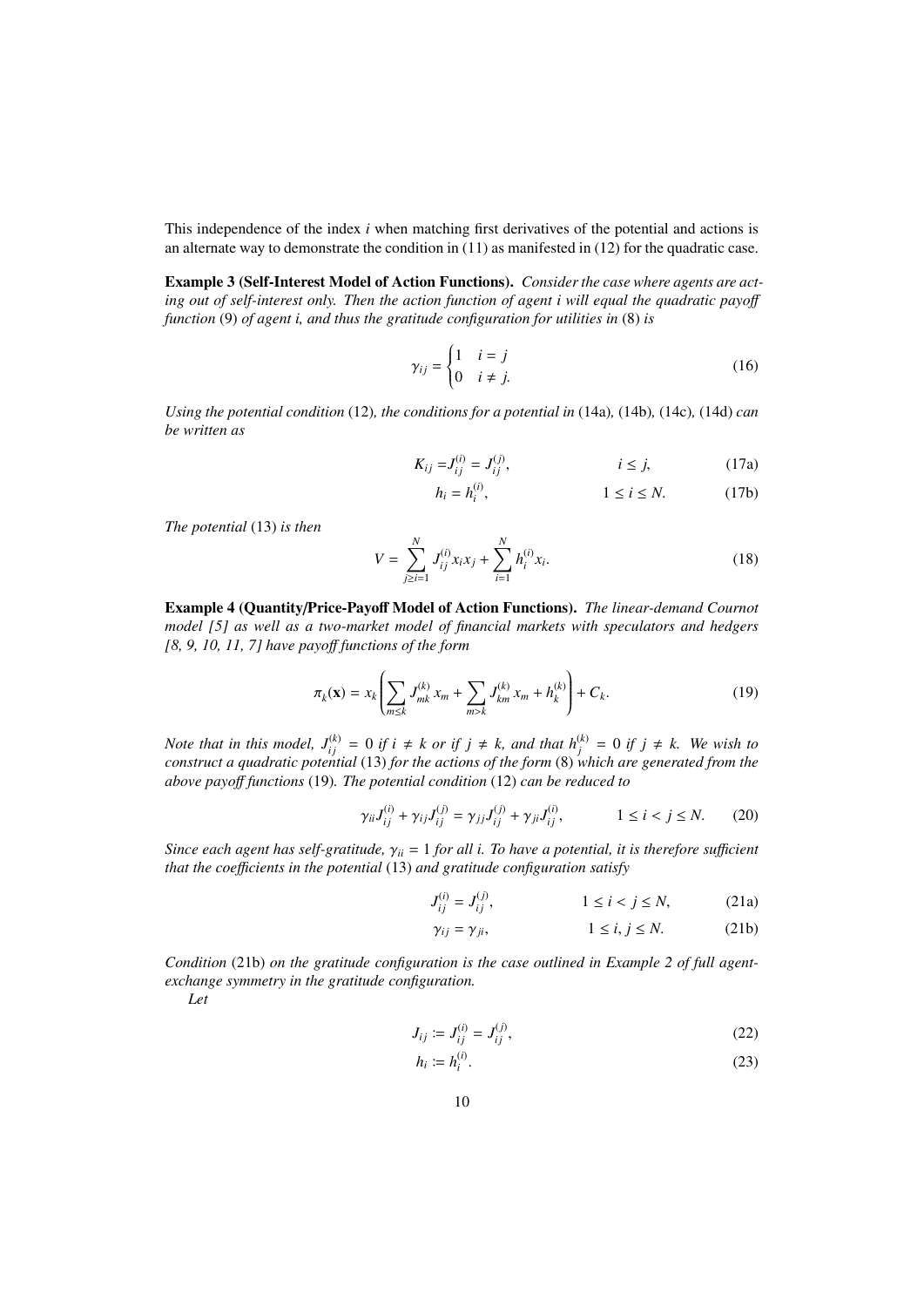*Using* (14a)*,* (14b)*,* (14c)*,* (14d)*, the potential* (13) *can be written*

$$
V = \sum_{i=1}^{N} J_{ii} x_i^2 + \sum_{i < j=1}^{N} (1 + \gamma_{ij}) J_{ij} x_i x_j + \sum_{i=1}^{N} h_i x_i \tag{24}
$$

*We will see subsequently that if bounded rationality is imposed on this example, and gratitude configurations are determined randomly and more slowly than equilibration, then the resulting model is a discrete-type of a "spin glass".*

Example 4 is incomplete as presented above. It remains to be determined if it is an act of gratitude for one agent to add the payoff of another agent to their action function. Several examples below illustrate concepts in *Humanomics* that resolve this issue, along with Nash equilibrium analysis for the rational case (zero temperature) and correlation inequalities from statistical mechanics for the boundedly rational case (positive temperature).

Example 5 (Two Agents with Aligning Interactions). *Consider a two-agent potential game, where agent 1 has strategy variable x and agent 2 has strategy variable y. The payo*ff*s*

$$
\pi_1 = x(-2x + y + 1),\tag{25a}
$$

$$
\pi_2 = y(x - 2y + 1),\tag{25b}
$$

*are aligning ('ferromagnetic' in physical systems) since the coe*ffi*cients for the term xy are positive. The maximum of the corresponding potential*

$$
V = -2x^2 - 2y^2 + xy + x + y \tag{26}
$$

*is a Nash equilibrium for the self-interest case where agents only maximize their own payo*ff*s – i.e., the actions equal the payo*ff*s. This state of self-interest is reflected by a gratitude configuration (cf., Example 1) of*

$$
(\gamma_{12}, \gamma_{21}) = (0, 0),
$$
 *gratitude configuration for self-interest.* (27)

*The self-interested action functions are then*

$$
a_1 = \pi_1 = x(-2x + y + 1), \tag{28a}
$$

$$
a_2 = \pi_2 = y(x - 2y + 1). \tag{28b}
$$

*The self-interested Nash equilibrium occurs at*  $(x_s, y_s) = (1/3, 1/3)$  *and, using equation* (25a) *and equation* (25b) *corresponding payoffs and equation* (25b)*, corresponding payo*ff*s*

$$
(\pi_1^s, \pi_2^s) = (2/9, 2/9). \tag{29}
$$

*Now consider the one-way beneficence situation where agent 1 wants to show beneficence to agent 2. This gratitude configuration, which reflects this, is now*

$$
(\gamma_{12}, \gamma_{21}) = (1, 0)
$$
, gratitude configuration for one-way beneficence of agent 1. (30)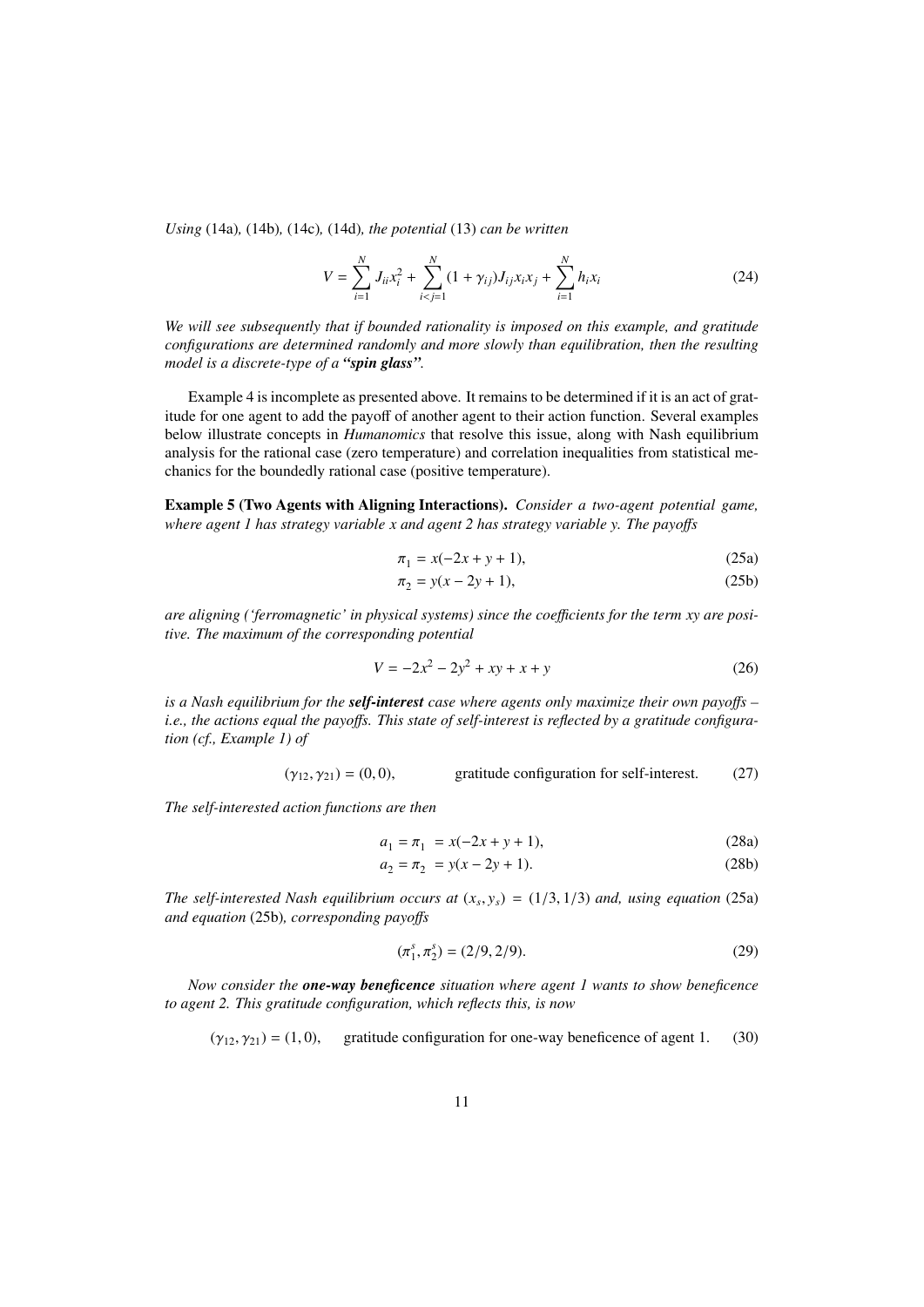*Consequently, agent 1 takes action to reward agent 2 by adding the payo*ff *of agent 2 to their own action.*<sup>10</sup> *This results in the one-way beneficence action functions*

$$
a_1 = \pi_1 + \pi_2 = x(-2x + y + 1) + y(x - 2y + 1),
$$
\n(31a)

$$
a_2 = \pi_2 = y(x - 2y + 1). \tag{31b}
$$

*The one-way beneficence Nash equilibrium occurs at*  $(x_o, y_o) = (3/7, 5/14)$  *with corresponding payo*ff*s*

$$
(\pi_1^o, \pi_2^o) = (3/14, 25/98). \tag{32}
$$

*The intention of agent 1 is to make a gesture of beneficence towards agent 2. The result of the actions of agent 1 are that agent 1 receives less payo*ff *than the self-interest case, and agent 2 receives more payo*ff *than the self-interest case. A premise in Case 1 of the Desert Lemma in [1] (page 72) is satisfied, since agent 1 clearly did not have to help agent 2 gain more payo*ff *(as is evident from agent 1 losing payo*ff *as a result of this gesture). By Case 1 of the Desert Lemma, we will assume that agent 2 feels gratitude towards agent 1. From Axiom 3 [1] (page 71), gratitude most immediately and directly prompts agent 2 to reward agent 1.*

*As a result of the Desert Lemma and Axiom 3, we now have the case of mutual gratitude* <sup>11</sup> *the gratitude configuration is now*

$$
(\gamma_{12}, \gamma_{21}) = (1, 1),
$$
 *gratitude configuration for mutual gratitude.* (33)

*The mutual-gratitude action functions are then*

$$
a_1 = \pi_1 + \pi_2 = x(-2x + y + 1) + y(x - 2y + 1),\tag{34a}
$$

$$
a_2 = \pi_2 + \pi_1 = y(x - 2y + 1) + x(-2x + y + 1). \tag{34b}
$$

*The mutual-gratitude Nash equilibrium occurs at*  $(x_g, y_g) = (1/2, 1/2)$  *with corresponding payo*ff*s*

$$
(\pi_1^g, \pi_2^g) = (1/4, 1/4). \tag{35}
$$

*Here we see that agent 2 reciprocates the beneficence back to agent 1, in accordance with Axiom 3 of [1]. The result is that agent 2 has lower payo*ff *than the prior case* (30)*. Agent 1 then has higher payo*ff *than the prior case, and perceives that agent 2 helped them gain more payo*ff *when agent 2 did not have to do so. By the previous argument, agent 1 will maintain a gratitude configuration of*  $\gamma_{12} = 1$  *and the condition in* (33).

*The end result is that both agents are better o*ff *showing mutual gratitude than self-interest. It is pointed out that this is not modeling collusion, but rather it is to be thought of as something*

<sup>&</sup>lt;sup>10</sup>We point out that the model assumes agents have learned that adding payoffs of other agents is an action that results in reward for this particular game. Agents initially would experiment with changes in action to determine if they result in reward or punishment. For example, if the agents were shop owners who sold widgets, then agent A could refer agent B to a widget producer C who is less expensive. If that producer gave terrible service, then the supposedly beneficent act was punishing instead or rewarding. Agent A could apologize to agent B to maintain mutual gratitude, and agent A would no longer refer other agents to producer C.

 $11$ It may happen that agent 2 doesn't reward agent 1. In this case it is possible, but not necessary, that agent 1 would revert back to no gratitude, which is the case in (27). The point is that people are complex and many choices are possible (c.f., [1] page 86 "... we cannot predict human conduct like we are able to predict water wave mechanics"), but we assume the more general case of reward to have a simplified but reasonable scenario in the spirit of this work.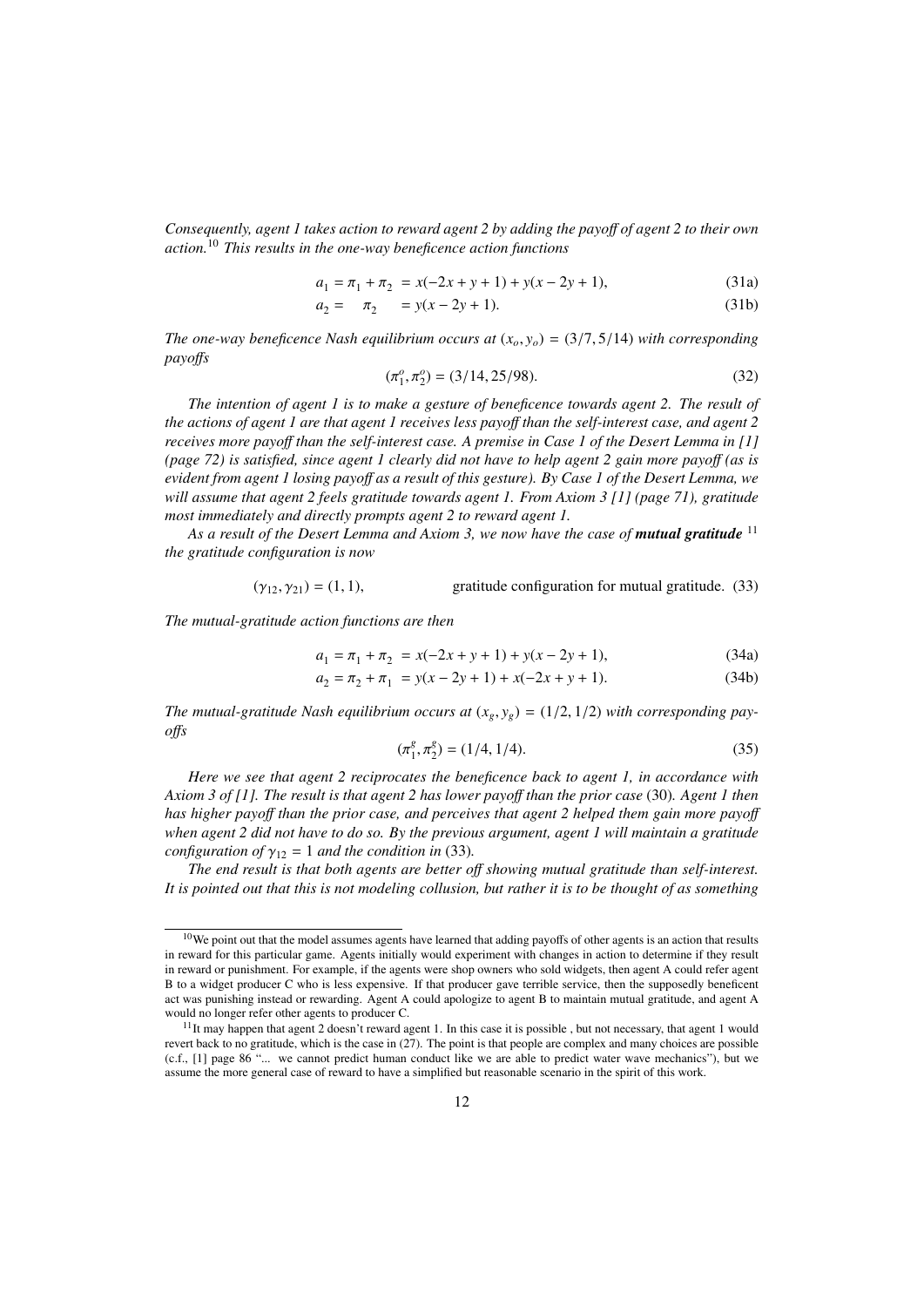*akin to agent 1 referring customers to agent 2, or agent 1 telling agent 2 about a beneficial discount on a good at a relatively unknown supplier.*<sup>12</sup>

*The process above can be reversed, and this remains faithful to the Desert Lemma and Axiom 3 of [1], by replacing the sentiment of gratitude with the sentiment of resentment. As such, it is reasonable for a simple model to assume mutual gratitude or mutual resentment as outlined in Example 2 for the case of games having the properties of this example.*

Example 6 (Two Agents with Opposing Interactions). *Consider a two-agent potential game, where agent 1 has strategy variable x and agent 2 has strategy variable y. The payo*ff*s*

$$
\pi_1 = x(-x - 4y + 1),\tag{36a}
$$

$$
\pi_2 = y(-4x - y - 1),\tag{36b}
$$

*are opposing ('antiferromagnetic' in physical systems) since the coe*ffi*cients for the term xy are negative. We then have the following scenarios:*

- *– self-interest where agents maximize their own payo*ff*s i.e., the actions equal the payo*ff*s*  $a_1 = \pi_1$  *and*  $a_2 = \pi_2$ ,
- *– one-way subtraction* with actions  $a_1^- = \pi_1 \pi_2$  and  $a_2^- = \pi_2$ ,
- $-$  *mutual subtraction* with actions  $a_1^- = \pi_1 \pi_2$  and  $a_2^- = \pi_2 \pi_1$ ,
- *– one-way addition* with actions  $a_1^+ = \pi_1 + \pi_2$  and  $a_2^+ = \pi_2$ ,
- *– mutual addition* with actions  $a_1^{++} = a_2^{++} = \pi_1 + \pi_2$ .

*The corresponding Nash equilibria and payo*ff*s are summarized in Table 1.*

|                | case                | <b>Nash equilibrium</b> $(x, y)$ | Payoffs $(\pi_1, \pi_2)$ |
|----------------|---------------------|----------------------------------|--------------------------|
|                | self-interest       | $(-1/2, 1/2)$                    | (1/4, 1/4)               |
| $\overline{c}$ | one-way subtraction | $(1/2, -3/2)$                    | (13/4, 9/4)              |
| 3              | mutual subtraction  | $(1/2, -1/2)$                    | (5/4, 5/4)               |
| 4              | one-way addition    | $(-5/14, 3/14)$                  | $(9/196, -5/28)$         |
|                | mutual addition     | $(-1/6, 1/6)$                    | $(-1/12,-1/12)$          |
|                |                     |                                  |                          |

Table 1: Summary of Nash equilibria and payoffs for a case of opposing payoffs.

*Unlike the aligning case in Example 5, we see in the "one-way addition" case ((4) of Table 1) that if agent 1 were to add the payo*ff *of agent 2 to their action from the "self-interest" case ((1) of Table 1), the results would be decreased payo*ff *for agent 2 as well as for agent 1. Agent 1 did not have to add the payo*ff *of agent 2 to their action, as is evident from the decrease in the payo*ff *of agent 1. This premise appears in Case 2 of the Desert Lemma in [1], and by Case 2, agent 2 feels resentment towards agent 1 because of their decrease in payo*ff *as a result of the actions of agent*

 $12$ It is common experience that people will hesitate to tell others about a great deal, because as more people know about such a great offer, then less of the good at that discounted price will be available to the referring person. As a result they will have to buy more of the good at a higher price from a different source.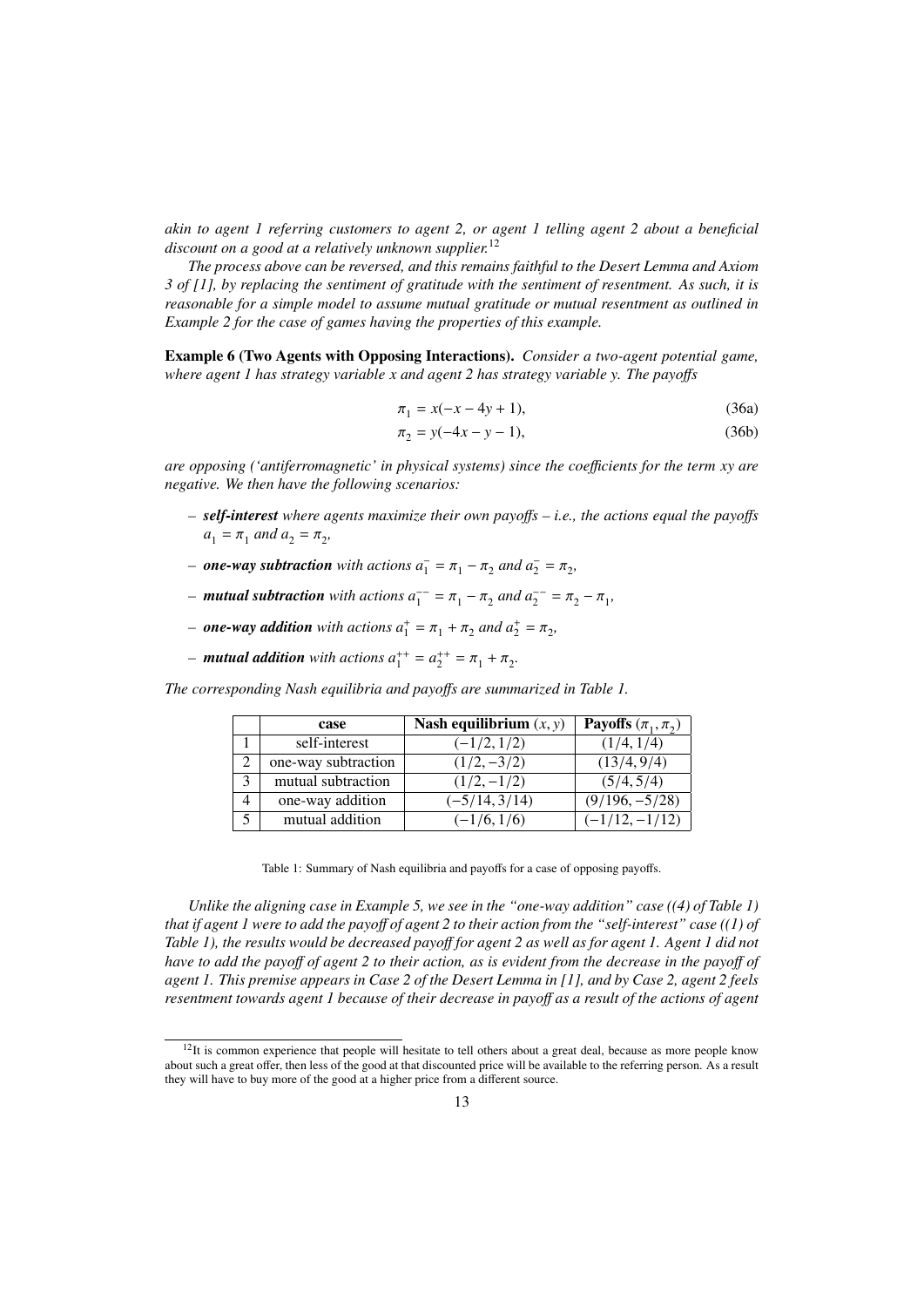*1. That this decrease in payo*ff *makes agent 2 feel worse o*ff *, and thus the application of Case 2, is a result of Axiom 0 of [1] (page 69) about human beings being non-satiated. Accordingly, Axiom 3 of [1] (page 71) prompts agent 2 to punish agent 1. Initially, agent 2 may not know enough about the game to know how to punish agent 1. But having seen that adding payo*ff*s to actions resulted in punishment to agent 2, agent 2 may reciprocate this behavior and add the payo*ff *of agent 1 to their action function. The result is the "mutual addition" case of (5) in Table 1, where indeed there is punishment towards agent 1 because of the decreased payo*ff *of agent 1 along with Axiom 0 of [1].*

In summary, we see that the game in this example has different characteristics than Exam*ple 5, where adding payo*ff*s to actions is a sign of gratitude. Here the same action is a sign of resentment. This reinforces the ideas in Example 2 about agents needing knowledge about the intrinsics of the game in order to enact rewards or punishments through the alteration of action functions.*

Example 7 (Many-Agents with Aligning Interactions). *In a game where agents' strategy variables all have the same domain in some interval of real numbers, we can assume without loss of generality that the domain is centered at the origin (i.e.,*  $x = -|\bar{x}| = -\bar{x}$  *in (3)) by transforming the coordinates as in [6, 21]. Consider an N-agent game, with payo*ff*s*

$$
\pi_{i} = x_{i} \left( \frac{1}{N} \sum_{j \leq i} J_{ji} x_{j} + \frac{1}{N} \sum_{j > i} J_{ij} x_{j} + h_{i} \right),
$$
\n(37)

*with*  $J_{ij} \geq 0$  (aligning interactions, or 'ferromagnetic' for physical problems) for  $1 \leq i, j \leq N$ *and*  $h_i$ ,  $1 \leq i \leq N$  *all have the same sign. The inequality* 

$$
|\pi_i| = \left| \frac{J_{ii}}{N} x_i^2 + x_i \left( h_i + \frac{1}{N} \sum_{j < i} J_{ji} x_j + \frac{1}{N} \sum_{j > i} J_{ij} x_j \right) \right| \tag{38}
$$

$$
\leq \frac{J_{ii}}{N}x_i^2 + |x_i| \left( |h_i| + \frac{1}{N} \sum_{j < i} J_{ji}|x_j| + \frac{1}{N} \sum_{j > i} J_{ij}|x_j| \right) \tag{39}
$$

*shows that the maximum of the payoff will occur when all of the*  $x_k$  *have the same sign as the*  $h_i$ *and have maximum absolute value, in which case there will be equality in* (39)*. If the h<sup>i</sup> are all zero, there will be two maxima: one at*  $x_k = x$  *for all k, and the other at*  $x_k = \bar{x}$  *for all k. These type of 'aligning' payo*ff*s occur in [9, 10, 11, 7] where speculators in a two-market system make money when they buy during positive excess demand and sell immediately after the purchase.*<sup>13</sup>

*In the self-interest case, each agent's action equals their own payo*ff*. From the arguments above, we have the following Nash equilibrium(s):*

$$
\mathbf{x}^{\wedge} = (\underline{x}, \dots, \underline{x}), \qquad \qquad \text{all signs } h_i < 0, \qquad (40a)
$$

$$
\mathbf{x}^{\wedge} = (\bar{x}, \dots, \bar{x}), \qquad \text{all signs } h_i > 0, \qquad (40b)
$$

$$
\mathbf{x}_{\pm}^{\wedge} = \pm(\bar{x}, \dots, \bar{x}), \qquad \qquad all \; h_i = 0. \tag{40c}
$$

<sup>&</sup>lt;sup>13</sup>The behavior from these types of interactions have been observed elsewhere in [24] as the 'hot-hand fallacy' in markets.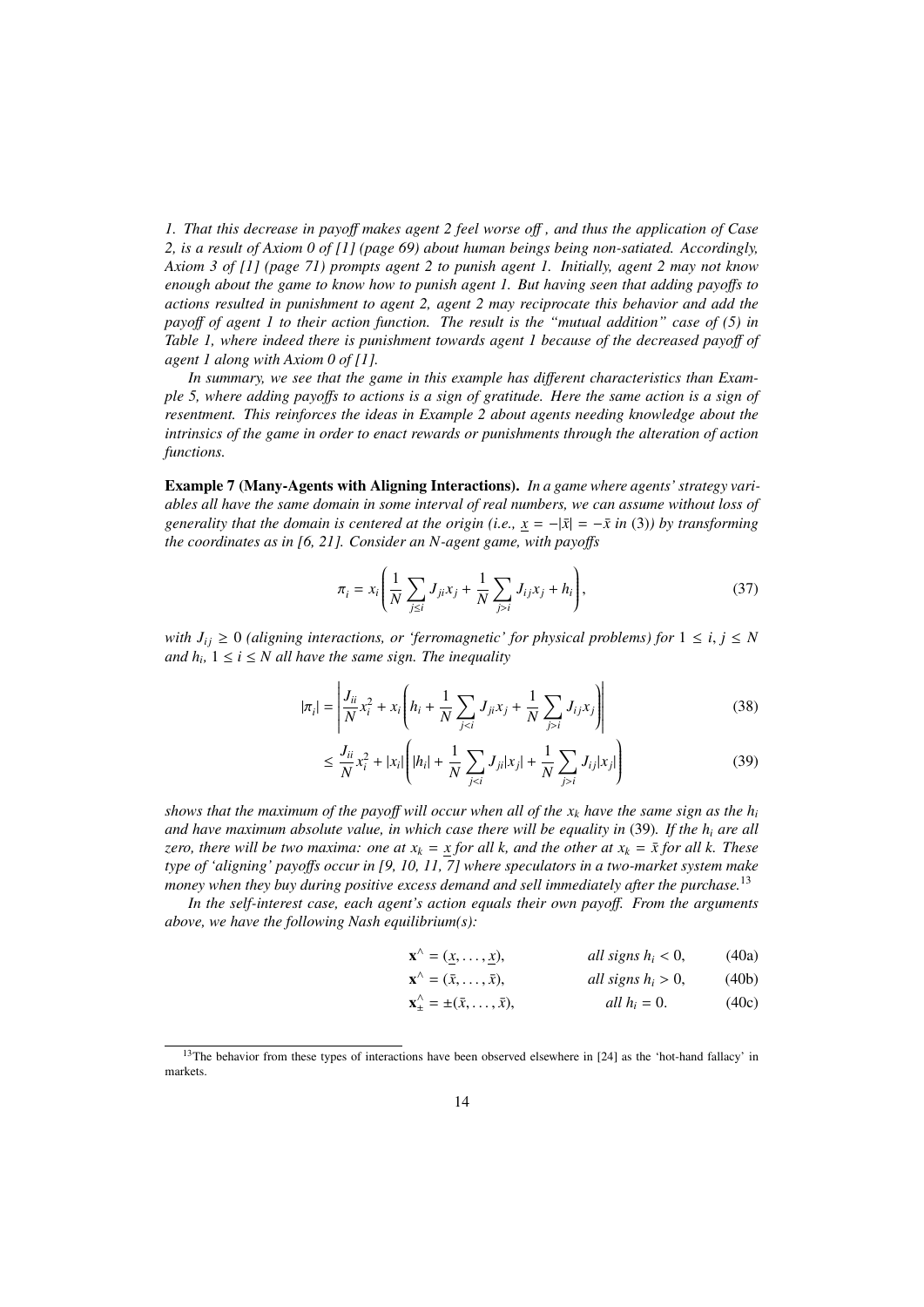*In the case where each agent adds other agents' payo*ff*s to their action function, as in* (8)*, the action for agent i satisfies the inequality*

$$
|a_i| \le \sum_{k=1}^N \gamma_{ik} |\pi_k| \tag{41}
$$

$$
\leq \sum_{k=1}^{N} \gamma_{ik} \frac{J_{kk}}{N} x_k^2 + \gamma_{ik} \left| x_k \left( h_k + \frac{1}{N} \sum_{j < k} J_{jk} x_j + \frac{1}{N} \sum_{j > k} J_{kj} x_j \right) \right|, \tag{42}
$$

*where*  $\gamma_{ik} = 0$  *or*  $\gamma_{ik} = 1$ *. As above, we see that each summand in* (42) *is maximized when all*  $x_m$  *have the common sign of the*  $h_k$  *and have maximum absolute value. If all*  $h_k = 0$ *, there will be two maxima: one when all*  $x_m = x$ *, and the other when all*  $x_m = \bar{x}$ *. In other words, the Nash equilibrium is the same as* (40a)*,* (40b)*, and* (40c)*.*

*The key point of this example is that the Nash equilibrium does not change when agents add other agents' payo*ff*s to their actions. As a result, the payo*ff*s will be the same in the self-interest case and the case when agents add other agents' payo*ff*s to their actions. Therefore,*

? *in this many-agent case with aligning interactions, adding payo*ff*s is not a gesture of gratitude in the purely rational case (zero temperature).*

## 5. Bounded Rationality

From Example 5 and Example 6, we see that an intrinsic knowledge of the game is necessary for agents to enact rewards or punishments. Initially, agents likely have no knowledge of what results will occur because of their actions. Indeed we saw that the addition of payoffs to actions can be a reward or a punishment. The more complex the game is, the more limited agents are in acquiring knowledge about the game. In [1] (page 15), it is mentioned that

*... action is driven by discovery in a world of uncertainty and consequences that are unknown until attempted: through repeat social interactions and trade, people adapt their responses to better themselves as well as others through gains from exchange.*

This is reiterated in [1] (page 55, paragraph 3):

*... life is about "exploring" and "discovering" values rather than producing and enjoying them "to the greatest possible extent".*

Finally, in [1] (page 59) it is mentioned that our senses are subject to error:

*We can obviously sense a pattern in conduct, but it is a non-specifiable pattern subject to error.*

To implement these ideas in a relatively simple manner, we investigate a dynamical approach of decision making based on localized decision making subject to random error (see also [25]). The stochastic dynamics, which are noisy perturbations of best-response dynamics that follow payoff gradients, are given by the Itô diffusion (Langevin) equations: for  $1 \le i \le N$ ,

$$
dx_i = \frac{\partial}{\partial x_i} a_i(\mathbf{x}, t) dt + v dw_i(t) + r^{(i)}(\mathbf{x}) dz_i(t),
$$
\n(43)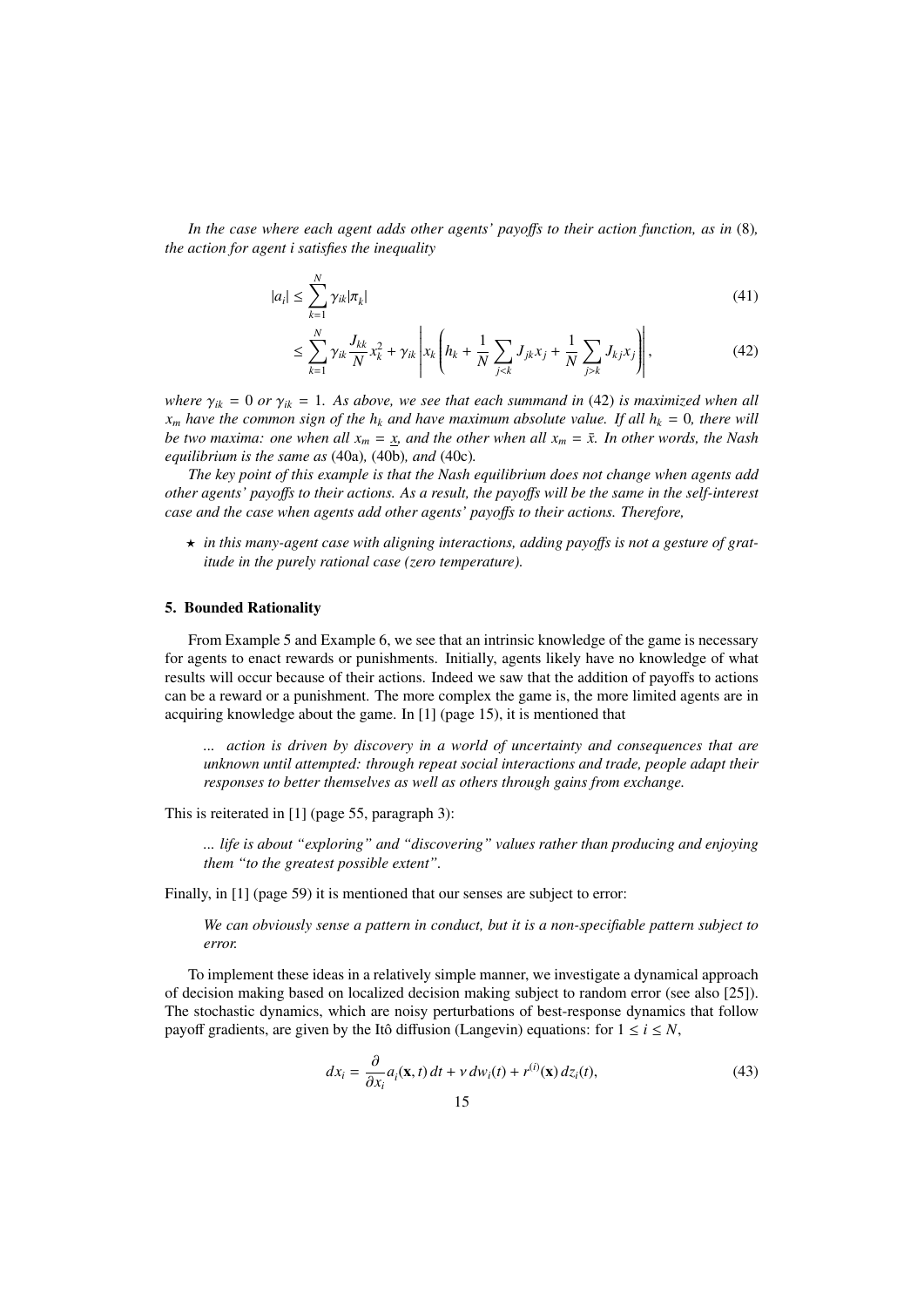where increments *wi*(*t*)−*wi*(*s*) are zero-mean normal random variables with variance *t*− *s* from a Wiener process (" $dw_i(t)$ " is often referred to as a Gaussian white noise),  $\nu$  is a variance parameter,  $r^{(i)}(v)$  a one-dimensional reflection vector field, and  $z_i(t)$  a process that only changes on the boundary for reflection. Here we use inward normal reflection on the boundary of the domain.

Using the definition of a potential (10), we can rewrite (43) above compactly as

$$
d\mathbf{x} = \nabla V dt + v d\mathbf{w}(t) + \mathbf{r}(\mathbf{x}) d\mathbf{z}(t),
$$
\n(44)

with  $\mathbf{x} = (x_1, x_2, \dots, x_N)$ ,  $d\mathbf{w} = (dw_1, dw_2, \dots, dw_N)$ ,  $d\mathbf{z} = (dz_1, dz_2, \dots, dz_N)$ , and  $\nabla V$  having components consistent with (43).

Below, we develop the stochastic dynamical system that yields the Gibbs measure as the stationary measure. See example 3.8 in [26] and previous arguments for a rigorous proof and also [27, 28, 29, 26, 30, 31] for stochastic/reflection and analytic techniques for semigroups and convergence rate bounds.

**Proposition 1.** Let  $\rho$  (**x**) *be the joint density function over decision space*  $\Phi_{\Lambda}$  *for a potential game with a finite number of agents N and potential V. Consider the dynamics* <sup>14</sup>

$$
d\mathbf{x} = \nabla V dt + v d\mathbf{w}(t) + \mathbf{r}(\mathbf{x}) d\mathbf{z}(t),
$$
\n(45)

*where*  $\mathbf{x}$  ∈  $\Phi_{\Lambda}$ ,  $\nabla V = (\partial V/\partial x_1, \partial V/\partial x_2, \dots, \partial V/\partial x_N)$ , and the **w** *a* vector of *N* standard Wiener *processes which are identical and independent across agents and time. Furthermore, the increments*  $w_i(t) - w_i(s)$ *, have mean zero, variance*  $t - s$ *, and reflecting boundary conditions* <sup>15</sup> *are used. The matrix* r *is used for reflections at the boundary, and* z(*t*) *is a process that only changes on the boundary for reflection.*

*If the process* x(*t*) *satisfies the dynamics of* (45)*, then the stationary density satisfies the Fokker-Planck equation*

$$
\frac{\partial \rho(\mathbf{x},t)}{\partial t} = 0 = -\nabla \cdot [\nabla V(\mathbf{x}(t))\rho(\mathbf{x},t)] + \frac{v^2}{2}\nabla^2 \rho(\mathbf{x},t)
$$
(46)

and hence the stationary measure for variance ν<sup>2</sup> is the Gibbs state ([26] corollary 1 and example<br>3 &\ *3.8)*

$$
\rho(\mathbf{x},t) = \rho(\mathbf{x}) = \frac{\exp\left(\frac{2}{v^2}V(\mathbf{x})\right)}{\int_{\Phi_{\Lambda}} \exp\left(\frac{2}{v^2}V(\mathbf{x}')\right) d\mathbf{x}'}.
$$
(47)

*where we use the convenient notation*

$$
d\mathbf{x} = \prod_{i=1}^{N} dx_i.
$$
 (48)

In statistical mechanics, the term in the exponent of (47) is  $-E(x)/(kT)$ , where *k* is Boltzmann's constant,  $T$  is temperature, and  $E(x)$  is the energy of configuration  $x$ . Hence the analogy of a potential game to statistical mechanics is that  $v^2$  (deviation from rationality; influence of

<sup>&</sup>lt;sup>14</sup>Note that agents are only playing pure strategies in these dynamics.

<sup>&</sup>lt;sup>15</sup>We use a normal reflection vector field on the boundary  $\partial \Phi_{\Lambda}$  as in [26].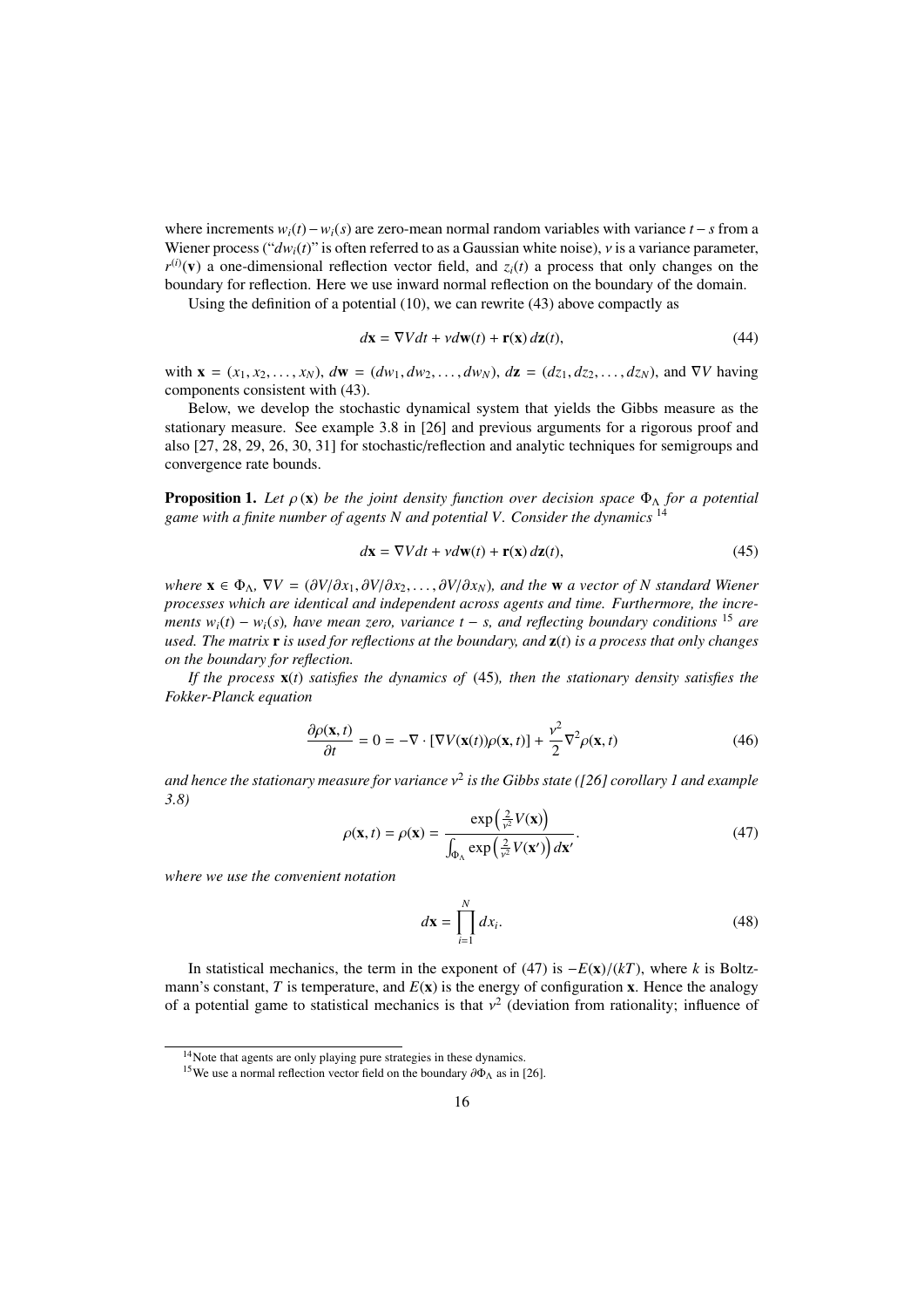the noise in dynamics  $(43)$ ) is proportional to 'temperature' and the potential *V* is the negative 'energy' of the system [6].

An alternate approach that yields the Gibbs measure is a maximum information-entropy solution where the potential is constrained to have a fixed mean (see [6]). If the potential is constrained to have a mean below its maximum, then this constraint is enforcing the degree of bounded rationality. This is because perfectly rational agents would choose the maximum of the potential. In the constrained maximum entropy view, where the mean potential is constrained, agents play other strategies and "arbitrage" information out of the system by exploring other strategies to try to improve payoff.

A fluctuation-dissipation argument then relates the constrained maximum information entropy solution to the stochastic dynamical solution (both Gibbs measures) and the "temperature" *T* is seen to be proportional to the square of the fluctuation parameter  $v^2$  by

$$
T := 1/\beta = \frac{v^2}{2}.
$$
 (49)

This results in the measure

$$
\rho(\mathbf{x}) \coloneqq \frac{\exp(\beta V(\mathbf{x}))}{\int_{\Phi_{\Lambda}} \exp(\beta V(\mathbf{x}')) d\mathbf{x}'},\tag{50}
$$

Finally, we note that maximums of the potential are the appropriate refinement of the Nash equilibriums for a potential game (cf., [32]).

An **observable**  $g \in C(\Phi_\Lambda)$  in the economic system is a continuous function on pure state space of strategy variables such as a payoff  $\pi_i(\mathbf{x})$ , inverse demand  $p(\mathbf{x})$ , quantity purchased by<br>a particular agent *x*<sub>1</sub>, etc. We denote the expected value of an observable q with respect to the a particular agent  $x_k$ , etc. We denote the expected value of an observable g with respect to the Gibbs state (50) by

$$
\langle g \rangle \coloneqq \int_{\Phi_{\Lambda}} g(\mathbf{x}) \rho(\mathbf{x}) \, d\mathbf{x}.\tag{51}
$$

### 6. Beneficence in a Boundedly Rational Case of Many-Agents with Aligning Interactions

We saw in Example 7 that agents do not benefit when their payoff is added to another agent's action function. That scenario was for the rational case, when agents have complete knowledge of the economic system. In [21] a similar result was established, and it was also seen that bounded rationality limited the agents knowledge of the system and that mutual "coopetition" (cooperative competition; e.g., [33]) resulting in agents adding other agents' payoffs to their coopetitive payoff functions resulted in increased payoffs for all agents. Thus agents working together in this coopetitive manner has the effect of increasing rationality, in the sense that agents can produce higher payoffs for themselves via coopetition than they can in the self-interest case of working alone.

Coopetition can mitigate the effects of incomplete information about the economic system for that case of aligning interactions. Since the interactions in Example 7 are aligning, there is good reason to suspect that same result holds here for boundedly rational agents. That result, in this context of beneficence, would imply that adding payoffs to actions is a sign of beneficence. To that end, the boundedly rational scenario of Example 7 with the potential conditions of Example 4 is obtained by using the payoffs in (37), along with a gratitude configuration  $\gamma$ , to obtain actions

$$
a_{i} = \sum_{k=1}^{N} \gamma_{ik} \frac{J_{kk}}{N} x_{k}^{2} + \gamma_{ik} \left[ x_{k} \left( \frac{1}{N} \sum_{\substack{j < k \\ 1 \text{ } \text{ } j}} J_{jk} x_{j} + \frac{1}{N} \sum_{\substack{j > k \\ j > k}} J_{kj} x_{j} + h_{k} \right) \right], \tag{52}
$$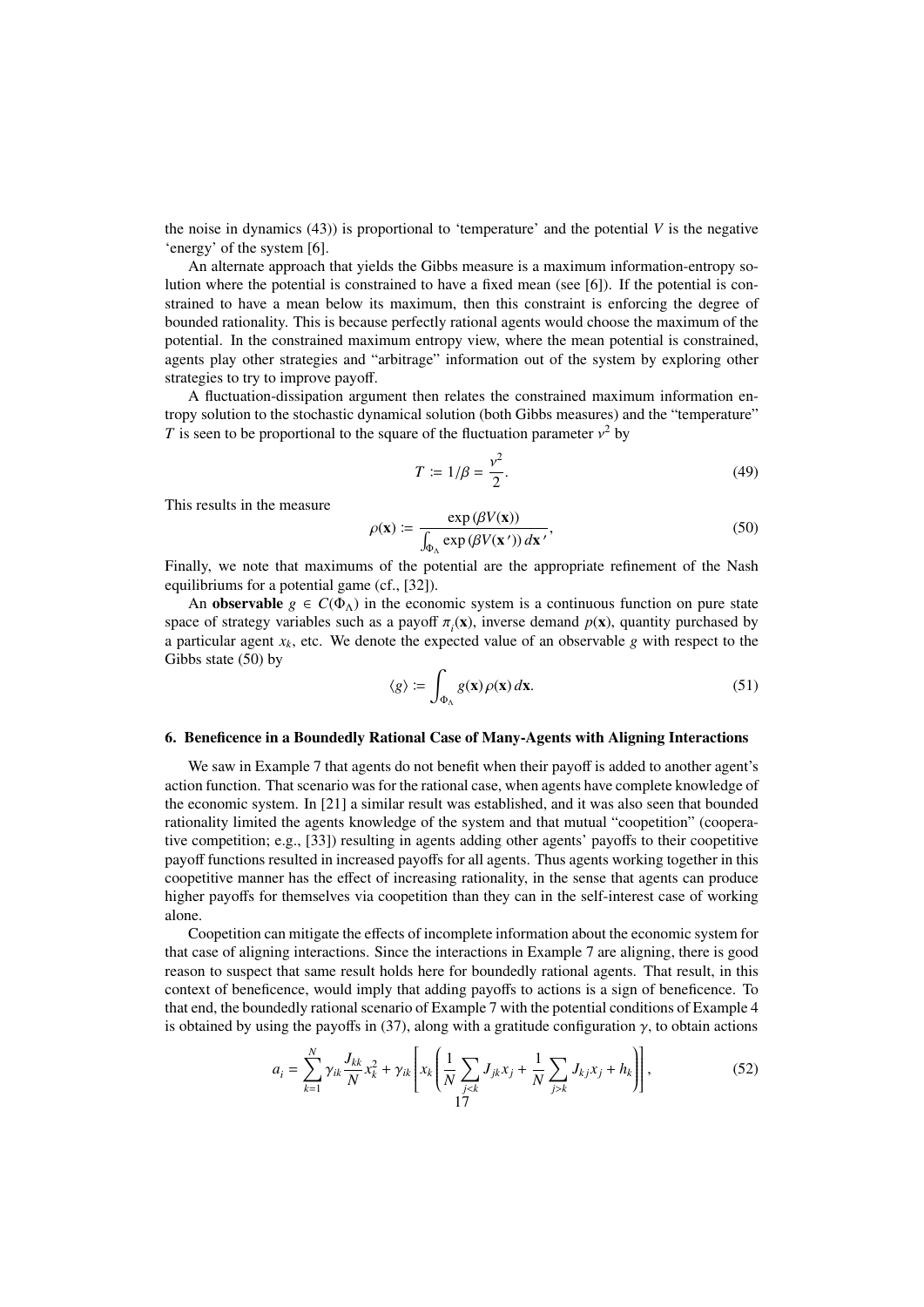where for all  $1 \le i, j \le N$ ,

$$
J_{ij} \ge 0
$$
 (aligning interactions), (53a)  
sign(*h<sub>i</sub>*) = sign(*h<sub>j</sub>*) (all *h<sub>i</sub>* terms have the same sign), (53b)  

$$
\gamma_{ij} = \gamma_{ji} \in \{0, 1\}
$$
 (reciprocation of *resentment/gratitude*), (53c)  

$$
x_i \in \left[\underline{x}, \overline{x}\right].
$$
 (53d)

A potential for the actions in (52), as in (24), is

$$
V(\mathbf{x}; \gamma) = \frac{1}{N} \sum_{i=1}^{N} J_{ii} x_i^2 + \frac{1}{N} \sum_{i < j=1}^{N} (1 + \gamma_{ij}) J_{ij} x_i x_j + \sum_{i=1}^{N} h_i x_i. \tag{54}
$$

#### *6.1. Slow Gratitude Alterations and Spin Glass Models*

One question not yet raised is the time scale of the alteration of gratitude interactions versus the time scale of economic equilibrium. Here we look at the case when gratitude configurations form significantly more slowly that the time needed for economic equilibrium. An example of this case would be the fast trading speculators in the model studied in [8, 9, 10, 11, 7]. Since 'high frequency' traders often arbitrage inefficiencies out of the market in the order of milliseconds, any gratitude or resentment that a trader has for another trader over that time period will remain relatively constant. Thus economic equilibrium will occur while the gratitude configuration  $\gamma$ is constant. Expectations can then be taken over the probability distribution function of the gratitude variables to obtain mean values.

From Section 5, the equilibrium measure for the boundedly rational scenario of the noisydecision dynamics of (44) is obtained from (51) as

$$
\langle g \rangle_{\gamma} := \int_{\Phi_{\Lambda}} g(\mathbf{x}) \rho_{\gamma}(\mathbf{x}) d\mathbf{x} \tag{55}
$$

for any observable  $g \in C(\Phi_{\Lambda})$ , where  $\gamma$  specifies a gratitude configuration and

$$
\rho_{\gamma}(\mathbf{x}) = \frac{\exp\left[\beta V(\mathbf{x};\gamma)\right]}{\int_{\Phi_{\Lambda}} \exp\left[\beta V(\mathbf{x}';\gamma)\right] d\mathbf{x}'}.
$$
\n(56)

The partition function is defined as

$$
\mathcal{Z}_{\gamma} = \mathcal{Z}_{\gamma}\left(\beta, \{J_{ij}\}, \{h_i\}, \{\gamma_{ij}\}; N\right) := \int_{\Phi_{\Lambda}} \exp\left[\beta V(\mathbf{x}; \gamma)\right] d\mathbf{x}.\tag{57}
$$

We regard the gratitude configuration variables an continuous in the interval [0, 1] to determine the change in mean payoff with respect to the gratitude variables  $\gamma_{ij}$ , which is

$$
\frac{\partial}{\partial \gamma_{mn}} \left\langle \pi_i \right\rangle_{\gamma} = \frac{\partial}{\partial \gamma_{mn}} \frac{\int_{\Phi_{\Lambda}} \exp \left[ \beta V(\mathbf{x}; \gamma) \right] \pi_i(\mathbf{x}) d\mathbf{x}}{Z_{\gamma}}
$$
(58)

$$
\mathcal{L}_{\gamma} \left\langle \frac{\partial V}{\partial \gamma_{mn}} \right\rangle_{\gamma} - \beta \left\langle \pi_{i} \right\rangle_{\gamma} \left\langle \frac{\partial V}{\partial \gamma_{mn}} \right\rangle_{\gamma}, \tag{59}
$$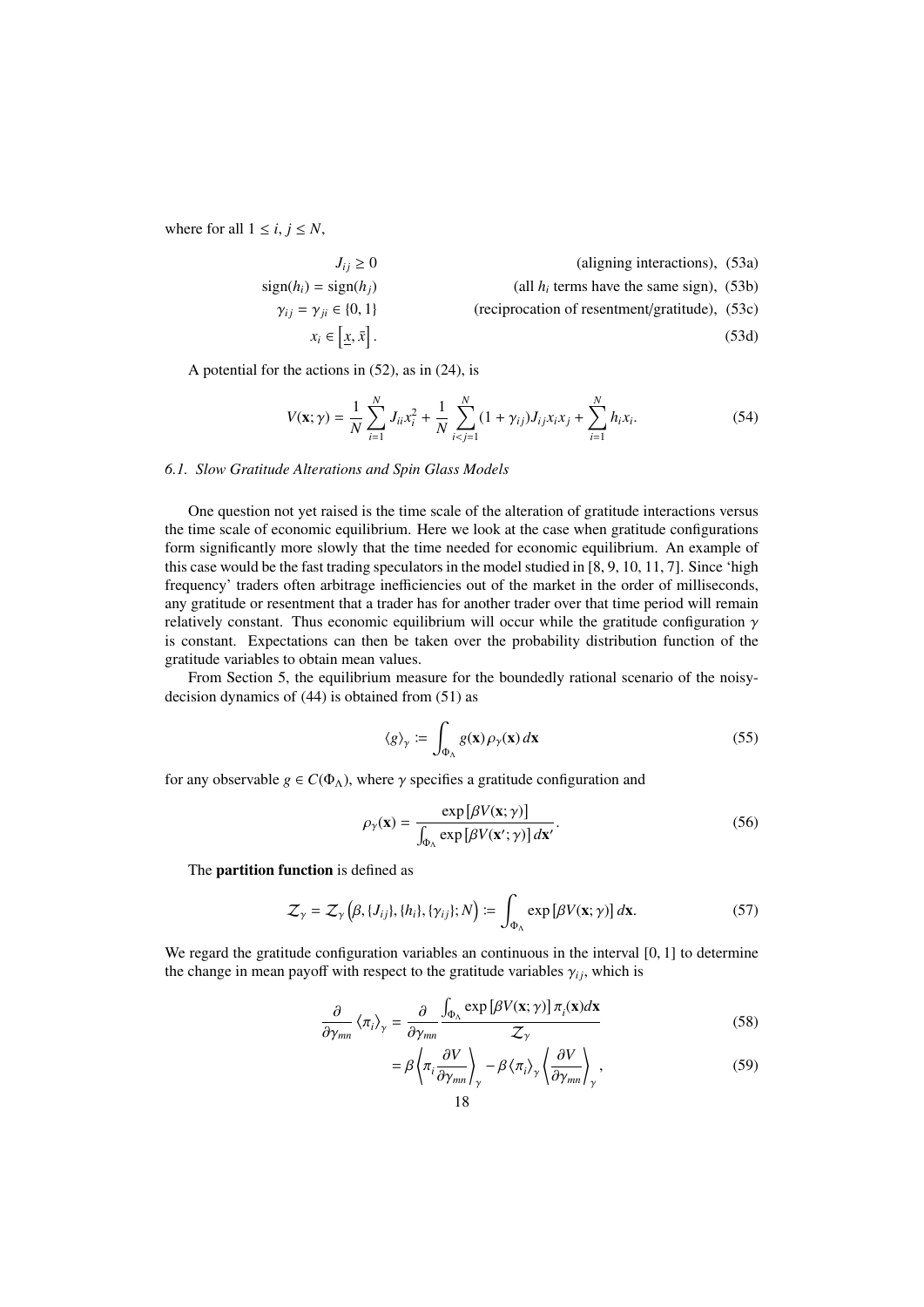which is a correlation function. Since we are considering the case specified in (53b), if the signs of all  $h_i$  are negative in (54), we can change variables from  $x_i$  to  $-x_i$  for all *i* in (56) and (57) and effectively change the sign of all *h<sup>i</sup>* to be nonnegative. Therefore, without loss of generality, we assume the sign of each  $h_i$  in (54) is nonnegative. Since each  $J_{ij}$  is nonnegative in (13), the correlation in (59) is positive by using the techniques in [21]. We outline this and a more general technique to prove positive correlations in Appendix A which may be helpful if agents were to add functions other than payoffs to actions, or if the payoffs are increasing but do not have all positive coefficients.

The addition of payoffs is thus a sign of gratitude when averaged within a boundedly rational economic equilibrium using the Gibbs measure. This is in contrast to the perfectly rational case, i.e. Nash equilibrium, where the addition of payoffs to actions would not be regarded as a gesture of gratitude as outlined in Example 7.

Finally, we see that long-run values of observables are obtained by taking the gratitude expectation of the expected value of the observable with respect to the Gibbs measure; i.e.,

$$
\mathbb{E}_{\gamma}\left[\langle g \rangle_{\gamma}\right],\tag{60}
$$

where  $\mathbb{E}_{\gamma}$  is the expectation with respect to the gratitude variables, and *g*  $\in C(\Phi_{\Lambda})$  is an observable. A specific case of this is done by taking derivatives of the prequenched free potential,

$$
f_{\gamma,N} = \frac{1}{\beta N} \ln \left( \mathcal{Z}_{\gamma} \right) \tag{61}
$$

and then averaging over gratitude variables, which is equivalent to taking the same derivatives of the quenched free potential

$$
\bar{f}_N = \frac{1}{\beta N} \mathbb{E}_\gamma \left[ \ln \left( \mathcal{Z}_\gamma \right) \right]. \tag{62}
$$

From the above, we see that slow gratitude alterations result in a 'spin glass' model. We point out that positive correlations of payoff functions require the interactions to be nonnegative:

$$
(1 + \gamma_{ij})J_{ij} \ge 0,\tag{63}
$$

for all *i*, *j* ∈  $\Lambda$ . This constrains the gratitude configuration variables to  $\gamma_{ij} \ge -1$ . When these random gratitude variables have minimum value, the effect is disorder (an interaction closer to zero is effectively higher temperature – less correlation and more independent random behavior). However, this disorder is a result of less correlation, or paramagnetic/thermal, rather than a result of antiferromagnetic behavior resulting from negative interactions in a traditional spin glass.

## *6.2. Fast Gratitude Alterations and Annealed Models*

Consider the case when gratitude configurations change significantly faster that the time needed for economic equilibrium. An example of this case would be the long-term hedging agent in the model studied in [8, 9, 10, 11, 7]. Such 'slow' traders buy enough product to last the order of 6 months or more (for example, someone investing in their retirement is looking at 30 years or more), over which time significant interactions can occur that result in gratitude and resentment. Thus, economic equilibrium will occur while the gratitude configuration  $\gamma$  changes. A first-order approximation to economic equilibrium would be to have the economic dynamics taken over expected values of the gratitude variables to obtain mean economic-dynamical behavior of agents.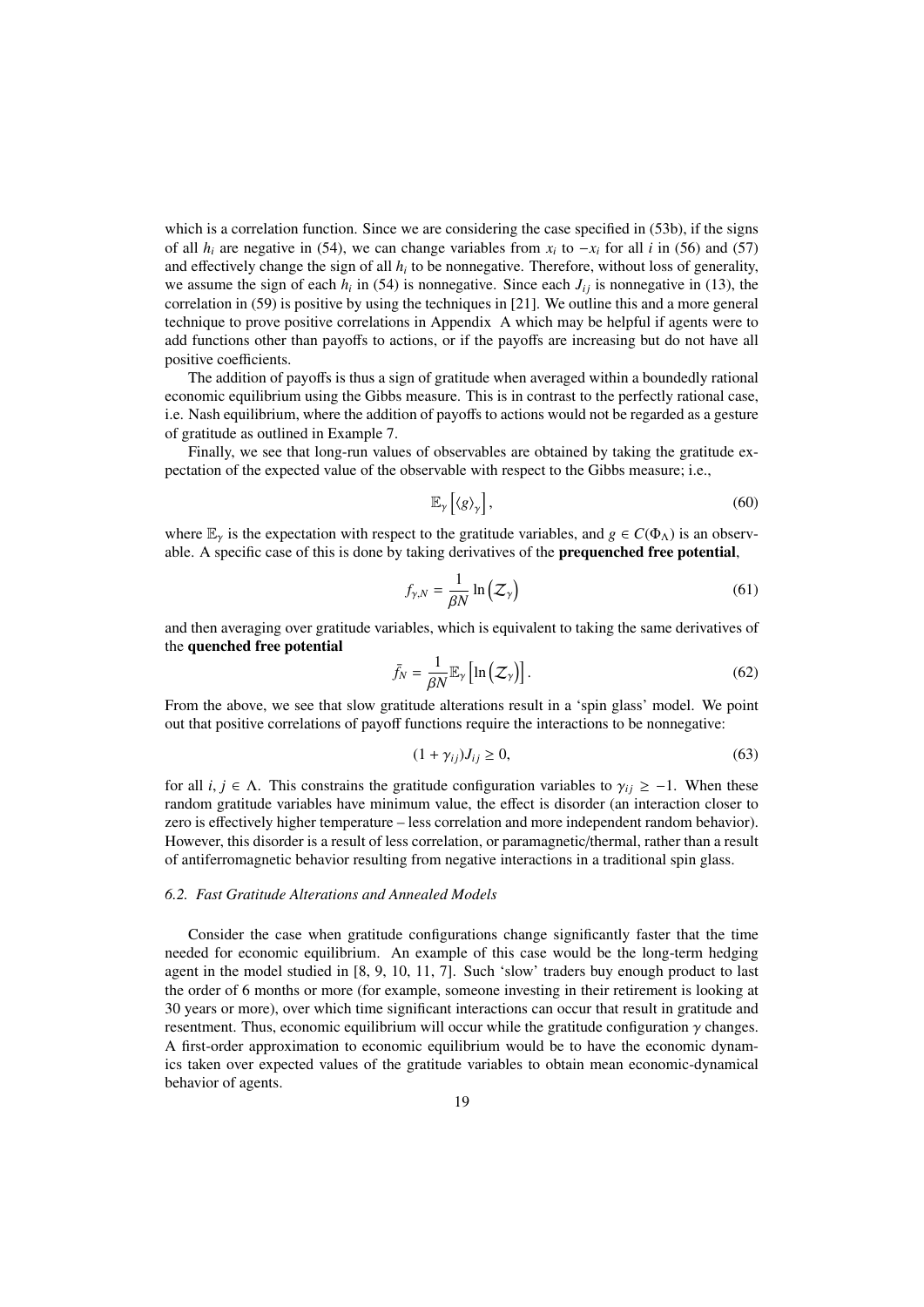To that end, we consider the mean of the potential in (54) over gratitude variables. Denote the mean value of a gratitude variable by

$$
\overline{\gamma_{ij}} := \mathbb{E}_{\gamma} \big[ \gamma_{ij} \big]. \tag{64}
$$

The boundedly rational dynamics (45) then uses the mean of the potential

$$
\overline{V}(\mathbf{x}) = \mathbb{E}_{\gamma}[V(\mathbf{x};\gamma)] = \frac{1}{N} \sum_{i=1}^{N} J_{ii} x_i^2 + \frac{1}{N} \sum_{i < j=1}^{N} (1 + \overline{\gamma_{ij}}) J_{ij} x_i x_j + \sum_{i=1}^{N} h_i x_i. \tag{65}
$$

The equilibrium is then the Gibbs measure (50) with linear coefficients  $h_i$  and constant quadratic coefficients  $J_{ii}$  and  $(1 + \overline{\gamma_{ii}})J_{ii}$  for  $i < j$ .

## 7. Two-Person Aligning Game

Here we will model a basic two-person non-trivial quadratic model with an aligning (ferromagnetic) interaction. In this model, we assume that economic equilibrium occurs faster than the changing of gratitude and resentment, such as with high-frequency traders who trade very quickly (e.g. the speculators in [9]). As such, this is a quenched model, and the gratitude configuration is constant during the formation of economic equilibrium at any specific time. Gratitude configurations then form at an adequately slower rate than economic equilibrium.

We consider an interaction-heterogenous scenario, where ex ante heterogeneity is modeled by different linear terms as in [12, section 3.4.3]. Such heterogeneity allows for model data fitting and testing, and can represent differences among agents in characteristics like age, race, gender, and education, to name a few. Here we will see that the heterogeneity represents different levels of payoff. In [1] a majority of the experimental choices we report in Chapters 10 and 13 (13 is more measurement than prediction) are predicted by Adam Smith's propositions summarizing the predictive consequences of his model of human sociability. A minority fail; moreover there is evidence that some of these failures (and maybe some of the successes–errors go both ways!) are consequences of people mis-reading the meaning signalled in the actions. In other words we have no shortage of agent heterogeneity. The propositions in TMS [2] are derived from assumptions that allow one to predict what might have caused contra-predicted actions; e.g., no feelings of gratitude; or feelings not strong enough to overcome the payoff from defection (test by varying payoff from defection and if they make no difference it suggests no feelings of gratitude–sociopathology), and so on. This is a plus for TMS [2] for it has something positive to say about actor heterogeneity.

Agent 1 has strategy variable  $x_1 \in [x, \bar{x}]$  and agent 2 has strategy variable  $x_2 \in [x, \bar{x}]$ , with  $\bar{x} = -\bar{x} > 0$ . The payoffs for agent 1 and agent 2 are

$$
\pi_1 = x_1 (Jx_2 + h_1),\tag{66}
$$

$$
\pi_2 = x_2(Jx_1 + h_2),\tag{67}
$$

where  $J > 0$ ,  $h_1 > 0$ , and  $h_2 > 0$ .

The (mutual) gratitude configuration is a single random variable  $\gamma = \gamma_{1,2} \in \{w_g, w_r\}$ , -1 ≤  $w_r < w_g$ , where  $\gamma = w_g$  indicates mutual gratitude and  $\gamma = w_r$  indicates mutual resentment, since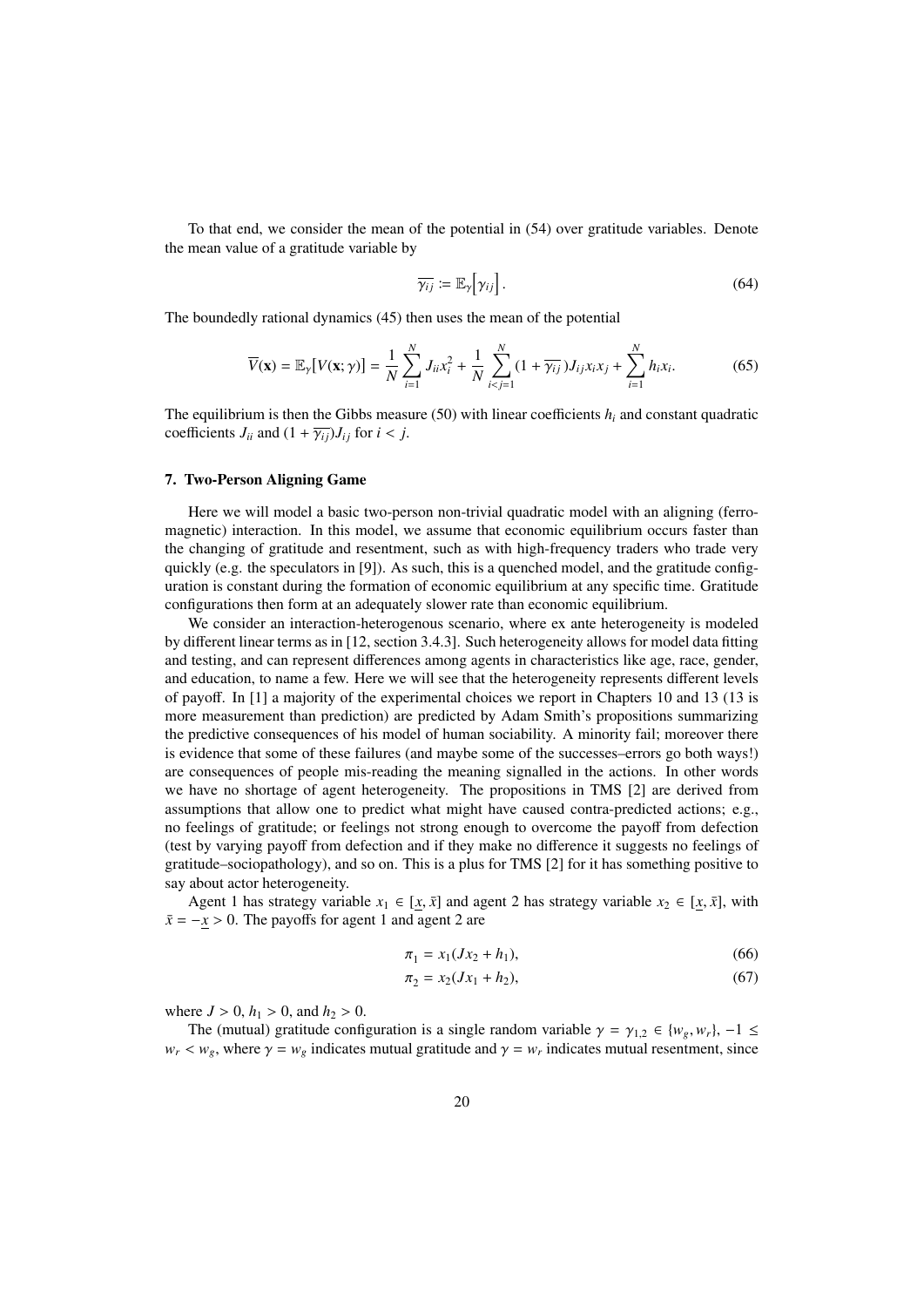mean payoffs (with respect to the Gibbs measure) are increasing in  $\gamma$ . We assume a quenched probability distribution function  $\Phi$  for the random variable  $\gamma$ , with

$$
\Phi(\gamma) = \begin{cases} p & \gamma = w_g \text{ (gratitude)} \\ 1 - p & \gamma = w_r \text{ (resentment)} \end{cases}
$$
 (68)

where  $0 \le p \le 1$ .

The actions for the agents are

$$
a_1 = \pi_1 + \gamma \pi_2 = (1 + \gamma)Jx_1x_2 + h_1x_1 + \gamma h_2x_2,
$$
\n(69)

$$
a_2 = \pi_2 + \gamma \pi_1 = (1 + \gamma)Jx_1x_2 + h_2x_2 + \gamma h_1x_1,
$$
\n(70)

and a potential for this model is

$$
V(\mathbf{x}; \gamma) = (1 + \gamma)Jx_1x_2 + h_1x_1 + h_2x_2. \tag{71}
$$

With bounded rationality parameter  $\beta$  (inverse temperature), the boundedly rational equilibrium is a Gibbs measure with partition function

$$
\mathcal{Z}_{\gamma} = \int \exp[\beta V(\mathbf{x}; \gamma)]d\mathbf{x}
$$
  
= 
$$
\int_{\underline{x}}^{\overline{x}} \int_{\underline{x}}^{\overline{x}} \exp[\beta(1+\gamma)Jx_1x_2 + \beta h_1x_1 + \beta h_2x_2]dx_1dx_2.
$$
 (72)

If  $\gamma = -1$ , then the integral is

$$
\mathcal{Z}_{\gamma=-1} = \int_{\underline{x}}^{\overline{x}} \int_{\underline{x}}^{\overline{x}} \exp[\beta h_1 x_1 + \beta h_2 x_2] dx_1 dx_2
$$
  
= 
$$
\frac{4}{\beta^2 h_1 h_2} \sinh(\beta h_1 \overline{x}) \sinh(\beta h_2 \overline{x}).
$$
 (73)

Otherwise, if  $\gamma \neq -1$ , integrating with respect to  $x_2$  yields

$$
\mathcal{Z}_{\gamma} = \int_{\underline{x}}^{\bar{x}} \exp[\beta h_1 x_1] \frac{2 \sinh(\beta[(1+\gamma)Jx_1 + h_2]\bar{x})}{\beta[(1+\gamma)Jx_1 + h_2]} dx_1.
$$
 (74)

Note that integrand in  $(74)$  is integrable in  $x_1$ . With the substitutions

$$
u = \beta[(1+\gamma)Jx_1 + h_2],
$$
\n(75)

$$
\alpha_{\gamma} := \frac{h_1}{(1+\gamma)J},\tag{76}
$$

the integral (74) can be rewritten as

$$
\mathcal{Z}_{\gamma} = \frac{\exp(-\beta h_2 \alpha_{\gamma})}{\beta (1 + \gamma) J} \int_{\underline{u}}^{\overline{u}} \left[ \frac{e^{(\alpha + \overline{x})u}}{u} - \frac{e^{(\alpha - \overline{x})u}}{u} \right] du.
$$
 (77)

To accommodate analytic results, we use the functions

$$
\text{Ei}(x) \coloneqq \int_{-\infty}^{x} \frac{e^t}{t} dt, \qquad x < 0,\tag{78a}
$$

Shi(x) := 
$$
\int_0^x \frac{\sinh(t)}{t} dt, \qquad x \in (-\infty, \infty).
$$
 (78b)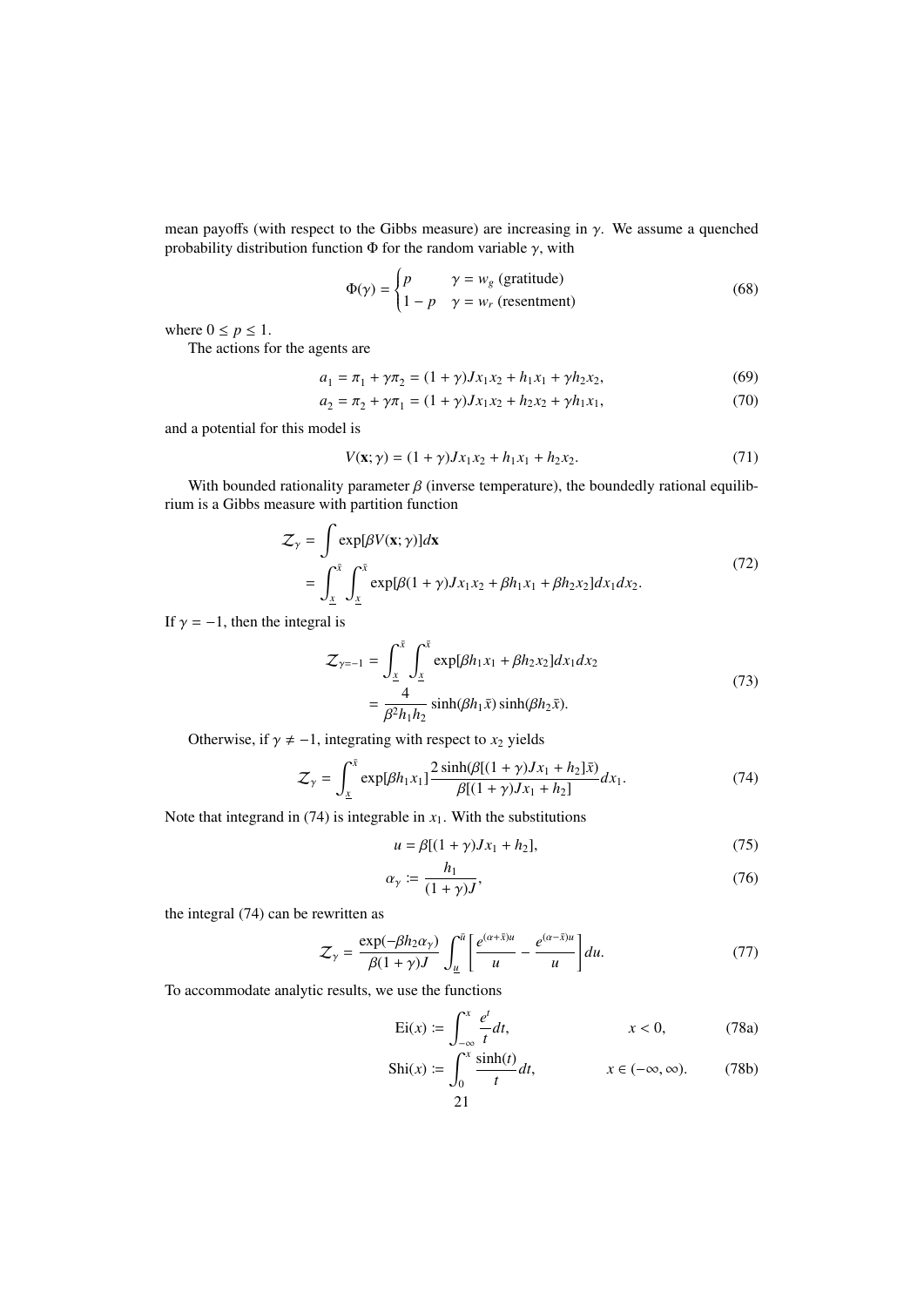Using principal values,  $Ei(x)$  can be extended to  $x > 0$  in addition. For  $x > 0$  this is equivalent to the formula

$$
Ei(x) := Ei(-x) + 2\operatorname{Shi}(x), \qquad x > 0. \tag{79}
$$

Provided that  $\alpha_{\gamma} \pm \underline{x}$  and  $\alpha_{\gamma} \pm \overline{x}$  are nonzero, the integral in (77) is then

$$
\mathcal{Z}_{\gamma} = \frac{\exp(-\beta h_2 \alpha_{\gamma})}{\beta(1+\gamma)J} \left[ \left\{ \mathrm{Ei}([\alpha_{\gamma} + \bar{x}]\bar{u}) - \mathrm{Ei}([\alpha_{\gamma} - \bar{x}]\bar{u}) \right\} - \left\{ \mathrm{Ei}([\alpha_{\gamma} + \bar{x}]\underline{u}) - \mathrm{Ei}([\alpha_{\gamma} - \bar{x}]\underline{u}) \right\} \right], \quad (80)
$$

where if either  $\bar{u} = 0$  or  $\underline{u} = 0$ , we use the principal value limits and the boundedness of  $\exp(x)$ on  $[(\alpha_{\gamma} - \bar{x})\epsilon, (\alpha_{\gamma} + \bar{x})\epsilon]$  as  $\epsilon \to 0$  to obtain

$$
\lim_{u \to 0} \text{Ei}([\alpha_{\gamma} + \bar{x}]u) - \text{Ei}([\alpha_{\gamma} - \bar{x}]u) = \ln \frac{|\alpha_{\gamma} + \bar{x}|}{|\alpha_{\gamma} - \bar{x}|}
$$
(81)

when  $\alpha_{\gamma}$  +  $\bar{x}$  and  $\alpha_{\gamma}$  –  $\bar{x}$  have the same sign. When  $\alpha_{\gamma}$  +  $\bar{x}$  > 0 and  $\alpha_{\gamma}$  –  $\bar{x}$  < 0 we use

$$
\lim_{u \to 0} \text{Ei}([\alpha_{\gamma} + \bar{x}]u) - \text{Ei}([\alpha_{\gamma} - \bar{x}]u) = \lim_{u \to 0} \text{Ei}([\alpha_{\gamma} + \bar{x}]u) - \text{Ei}(-[\alpha_{\gamma} - \bar{x}]u) + 2 \text{ Shi}(-[\alpha_{\gamma} - \bar{x}]u)
$$

$$
= \ln \frac{\alpha_{\gamma} + \bar{x}}{|\alpha_{\gamma} - \bar{x}|}. \tag{82}
$$

In all cases when  $\alpha_y + x$  and  $\alpha_y - x$  are nonzero, the partition function can be evaluated analytically using (80) with the zero limits

$$
Ei((\alpha_{\gamma} + \bar{x})0^{+}) - Ei((\alpha_{\gamma} - \bar{x})0^{+}) = \ln \frac{|\alpha_{\gamma} + \bar{x}|}{|\alpha_{\gamma} - \bar{x}|}.
$$
\n(83)

If  $\alpha_{\gamma} + \underline{x} = 0$  or  $\alpha_{\gamma} - \underline{x} = 0$ , evaluating the partition function amounts to evaluating an integral of the form

$$
\int_{\underline{u}}^{\overline{u}} \frac{e^u - 1}{u} du. \tag{84}
$$

The integrand in (84) is increasing, with a finite limit at negative infinity, and is thus integrable on any finite interval. Furthermore, the integral can be evaluated using the functions  $Ei(x)$  and  $ln(x)$  with appropriate limits taken as above.

## *7.1. Computational Results for Two-Person Quenched Game*

Here we show the computations for expected values of payoffs with respect to the Gibbs measure as well as their quenched means for the cases of parameters that yield the partition function in (80):

$$
(\alpha_{\gamma} \pm \underline{x}) \neq 0,
$$
  
\n
$$
(\alpha_{\gamma} \pm \bar{x}) \neq 0,
$$
  
\n
$$
\underline{u} \neq 0,
$$
  
\n
$$
\bar{u} \neq 0,
$$
\n(85)

where the mutual resentment case for the partition function,  $\gamma = -1$ , is given by (73). Other cases can be computed in a similar manner as below.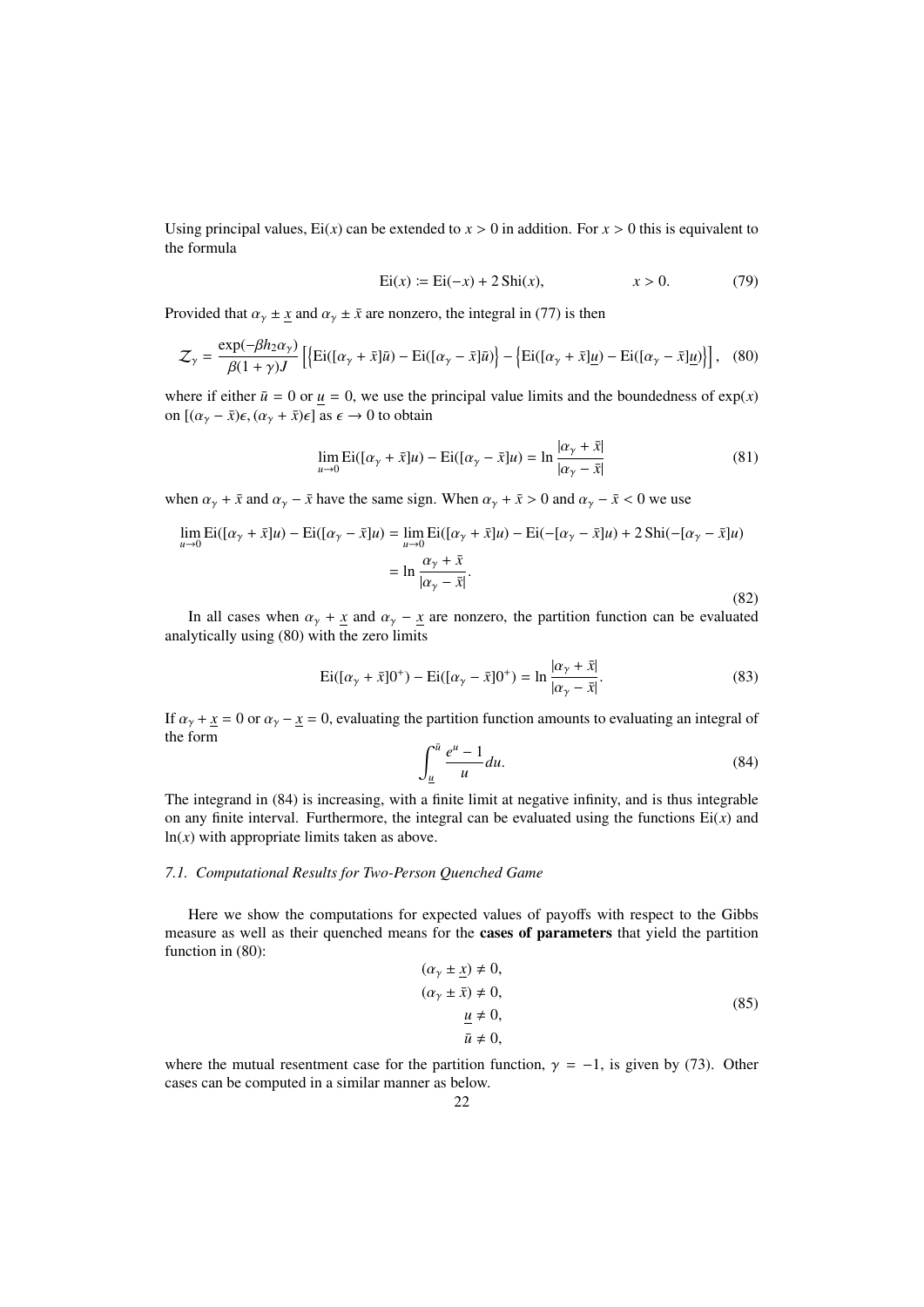Using (73), the expected values for  $\gamma = -1$  of the payoffs (66) and (67) are

$$
\langle \pi_1 \rangle_{\gamma=-1} = \left( \bar{x} \coth(\beta h_1 \bar{x}) - \frac{1}{\beta h_1} \right) \left[ J \left( \bar{x} \coth(\beta h_2 \bar{x}) - \frac{1}{\beta h_2} \right) + h_1 \right],\tag{86a}
$$

$$
\left\langle \pi_2 \right\rangle_{\gamma=-1} = \left( \bar{x} \coth(\beta h_2 \bar{x}) - \frac{1}{\beta h_2} \right) \left[ J \left( \bar{x} \coth(\beta h_1 \bar{x}) - \frac{1}{\beta h_1} \right) + h_2 \right]. \tag{86b}
$$

Similarly, using (80), the expected values for  $\gamma > -1$  of the payoffs (66) and (67) are found<br>in three expected values. The first is from three expected values. The first is

$$
\langle x_1 x_2 \rangle_{\gamma > -1} = \frac{1}{\beta(1+\gamma)} \left. \frac{\partial}{\partial J} \right|_{\gamma > -1} \ln \mathcal{Z}_{\gamma}
$$
\n
$$
= \frac{\beta h_2 \alpha_{\gamma} - 1}{\beta(1+\gamma)J} + \frac{1}{\beta(1+\gamma)} \left[ \frac{\frac{e^{(\alpha_{\gamma} + \bar{x})\bar{u}}}{(\alpha_{\gamma} + \bar{x})\bar{u}} \left[ \frac{-\beta h_1 h_2}{(1+\gamma)J^2} + \beta(1+\gamma)\bar{x}^2 \right] - \frac{e^{(\alpha_{\gamma} - \bar{x})\bar{u}}}{(\alpha_{\gamma} - \bar{x})\bar{u}} \left[ \frac{-\beta h_1 h_2}{(1+\gamma)J^2} - \beta(1+\gamma)\bar{x}^2 \right] \right]}{\left. + \frac{e^{(\alpha_{\gamma} + \bar{x})\bar{u}}}{(\alpha_{\gamma} + \bar{x})\bar{u}} \left[ \frac{-\beta h_1 h_2}{(1+\gamma)J^2} - \beta(1+\gamma)\bar{x}^2 \right] - \frac{e^{(\alpha_{\gamma} - \bar{x})\bar{u}}}{(\alpha_{\gamma} - \bar{x})\bar{u}} \left[ \frac{-\beta h_1 h_2}{(1+\gamma)J^2} + \beta(1+\gamma)\bar{x}^2 \right] \right]} \cdot \left. \frac{\beta h_2 \alpha_{\gamma} - 1}{\beta(1+\gamma)J} + \frac{1}{\beta(1+\gamma)} \left[ \text{Ei}[(\alpha_{\gamma} + \bar{x}]\bar{u}) - \text{Ei}[(\alpha_{\gamma} - \bar{x}]\bar{u}) \right] - \left\{ \text{Ei}[(\alpha_{\gamma} + \bar{x}]\underline{u}) - \text{Ei}[(\alpha_{\gamma} - \bar{x}]\underline{u}) \right\} \right]. \tag{87}
$$

Likewise,

$$
\langle x_1 \rangle_{\gamma > -1} = \frac{1}{\beta} \left. \frac{\partial}{\partial h_1} \right|_{\gamma > -1} \ln \mathcal{Z}_{\gamma}
$$
\n
$$
= \frac{-h_2}{(1+\gamma)J} + \frac{1}{\beta} \frac{\left\{ \frac{e^{(\alpha_\gamma + \bar{x})\bar{u}}}{(\alpha_\gamma + \bar{x})\bar{u}} \left[ \frac{\beta h_2}{(1+\gamma)J} + \beta \bar{x} \right] - \frac{e^{(\alpha_\gamma - \bar{x})\bar{u}}}{(\alpha_\gamma - \bar{x})\bar{u}} \left[ \frac{\beta h_2}{(1+\gamma)J} + \beta \bar{x} \right] \right\}}{\left\{ Ei((\alpha_\gamma + \bar{x})\bar{u} \left[ \frac{\beta h_2}{(1+\gamma)J} - \beta \bar{x} \right] - \frac{e^{(\alpha_\gamma - \bar{x})\bar{u}}}{(\alpha_\gamma - \bar{x})\bar{u}} \left[ \frac{\beta h_2}{(1+\gamma)J} - \beta \bar{x} \right] \right\}} \right\}
$$
\n
$$
(88)
$$

and

$$
\langle x_{2} \rangle_{\gamma > -1} = \frac{1}{\beta} \left. \frac{\partial}{\partial h_{2}} \right|_{\gamma > -1} \ln \mathcal{Z}_{\gamma}
$$
\n
$$
= \frac{-h_{1}}{(1+\gamma)J} + \frac{1}{\beta} \frac{\left\{ \frac{e^{(\alpha_{\gamma} + \bar{x})\bar{u}}}{(\alpha_{\gamma} + \bar{x})\bar{u}} \left[ \frac{\beta h_{1}}{(1+\gamma)J} + \beta \bar{x} \right] - \frac{e^{(\alpha_{\gamma} - \bar{x})\bar{u}}}{(\alpha_{\gamma} - \bar{x})\bar{u}} \left[ \frac{\beta h_{1}}{(1+\gamma)J} - \beta \bar{x} \right] \right\}}{\left( 1 + \gamma)J} + \frac{1}{\beta} \frac{\left\{ \frac{e^{(\alpha_{\gamma} + \bar{x})\bar{u}}}{(\alpha_{\gamma} + \bar{x})\bar{u}} \left[ \frac{\beta h_{1}}{(1+\gamma)J} + \beta \bar{x} \right] - \frac{e^{(\alpha_{\gamma} - \bar{x})\bar{u}}}{(\alpha_{\gamma} - \bar{x})\bar{u}} \left[ \frac{\beta h_{1}}{(1+\gamma)J} - \beta \bar{x} \right] \right\}}{\left( Ei((\alpha_{\gamma} + \bar{x})\bar{u}) - Ei((\alpha_{\gamma} - \bar{x})\bar{u}) \right) - \left\{ Ei((\alpha_{\gamma} + \bar{x})\underline{u}) - Ei((\alpha_{\gamma} - \bar{x})\underline{u}) \right\}} \tag{89}
$$

The expected gratitude payoffs with respect to the Gibbs measure can then be computed using (66) and (67) with (87), (88), and (89) to be

$$
\left\langle \pi_1 \right\rangle_{\gamma > -1} = J \left\langle x_1 x_2 \right\rangle_{\gamma > -1} + h_1 \left\langle x_1 \right\rangle_{\gamma > -1},\tag{90a}
$$

$$
\left\langle \pi_2 \right\rangle_{\gamma > -1} = J \left\langle x_1 x_2 \right\rangle_{\gamma > -1} + h_2 \left\langle x_2 \right\rangle_{\gamma > -1} . \tag{90b}
$$

Finally, we take quenched averages over Φ to get expected values of payoffs that consider the effects of mutual gratitude and resentment between the agents:

$$
\overline{\pi_1} := \mathbb{E}_{\gamma} \left[ \langle \pi_1 \rangle_{\gamma} \right] = \langle \pi_1 \rangle_{\gamma = w_r} \Phi(w_r) + \langle \pi_1 \rangle_{\gamma = w_g} \Phi(w_g), \tag{91a}
$$

$$
\overline{\pi_2} := \mathbb{E}_{\gamma} \left[ \langle \pi_2 \rangle_{\gamma} \right] = \langle \pi_2 \rangle_{\gamma = w_r} \Phi(w_r) + \langle \pi_2 \rangle_{\gamma = w_g} \Phi(w_g), \tag{91b}
$$

where the formulas from (66), (67), (90a), and (90b) are used for the computation.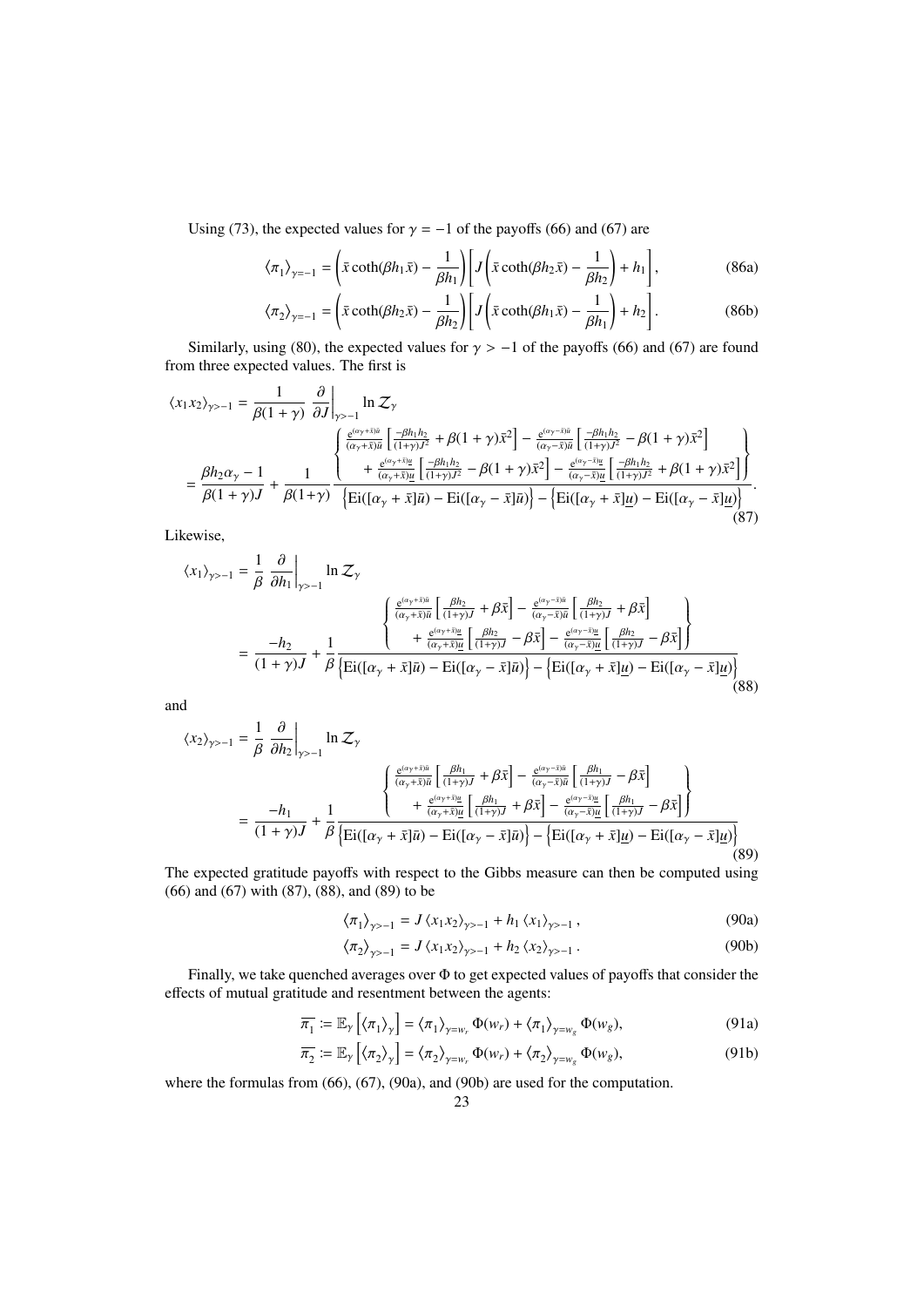#### *7.1.1. Numerical Results for Two-Person Quenched Game*

The results for the model presented in Section 7.1 for the parameter values  $J = 4$ ,  $h_1 = 1$ ,  $h_2 = 6$ ,  $\bar{x} = 1$ , mutual resentment weight  $\gamma = \gamma_{12} = w_r = -1$ , and mutual gratitude weight  $\gamma = \gamma_{12} = w_g = 1$  are shown in Figure 1.



Figure 1: Two-person quenched game with quench probability of mutual gratitude,  $p = 0.5$ , and mutual resentment  $1 - p = 0.5$ . At  $\beta = 0$ , behavior is purely random (Gibbs measure is uniform), hence all payoffs are zero from (90a) and (90b). As  $\beta$  approaches infinity, the payoffs approach the Nash equilibrium, and the gratitude and resentment payoffs are equal there by the arguments in Example 7. It is clear that mutual gratitude results in higher payoffs than mutual resentment, and that mean payoffs are increasing in  $\beta$  as a result of correlation inequalities in Appendix A.

We see in Figure 1 that as agents become more non-rational, i.e.  $\beta \to 0$ , the difference in payoff in the gratitude state,  $\gamma = 1$ , and resentment state,  $\gamma = -1$ , goes to zero. This is because agent decisions become more random, and at  $\beta = 0$  agent decisions are purely random in a uniform distribution. If people behave randomly, then fundamental ideas like universal nonsatiability do not hold. Therefore it is impossible for one agent to know what is good or bad for another agent, and thus impossible for an agent to reward or punish another agent. The  $\beta = 0$ result will hold for all boundedly rational potential games that have the Gibbs measure (56) as stationary measure for equilibrium.

It is also evident that the difference in payoff in the gratitude state and resentment state goes to zero in the purely rational limit  $\beta \to \infty$ . It was shown in Example 7 that for this particular game, agents can find a state where the difference in payoff between the gratitude state and resentment state is zero in the perfectly rational case. In other words, agents can choose a strategy which makes the expression of gratitude (the addition of another's payoff to one's action function) irrelevant to mean payoff. In this case, the rules of this particular game limit the effects of gratitude for perfectly rational agents when they play the optimal strategy.

In [1] (end of chapter 11) it is mentioned that people learn from their behavior, and as a result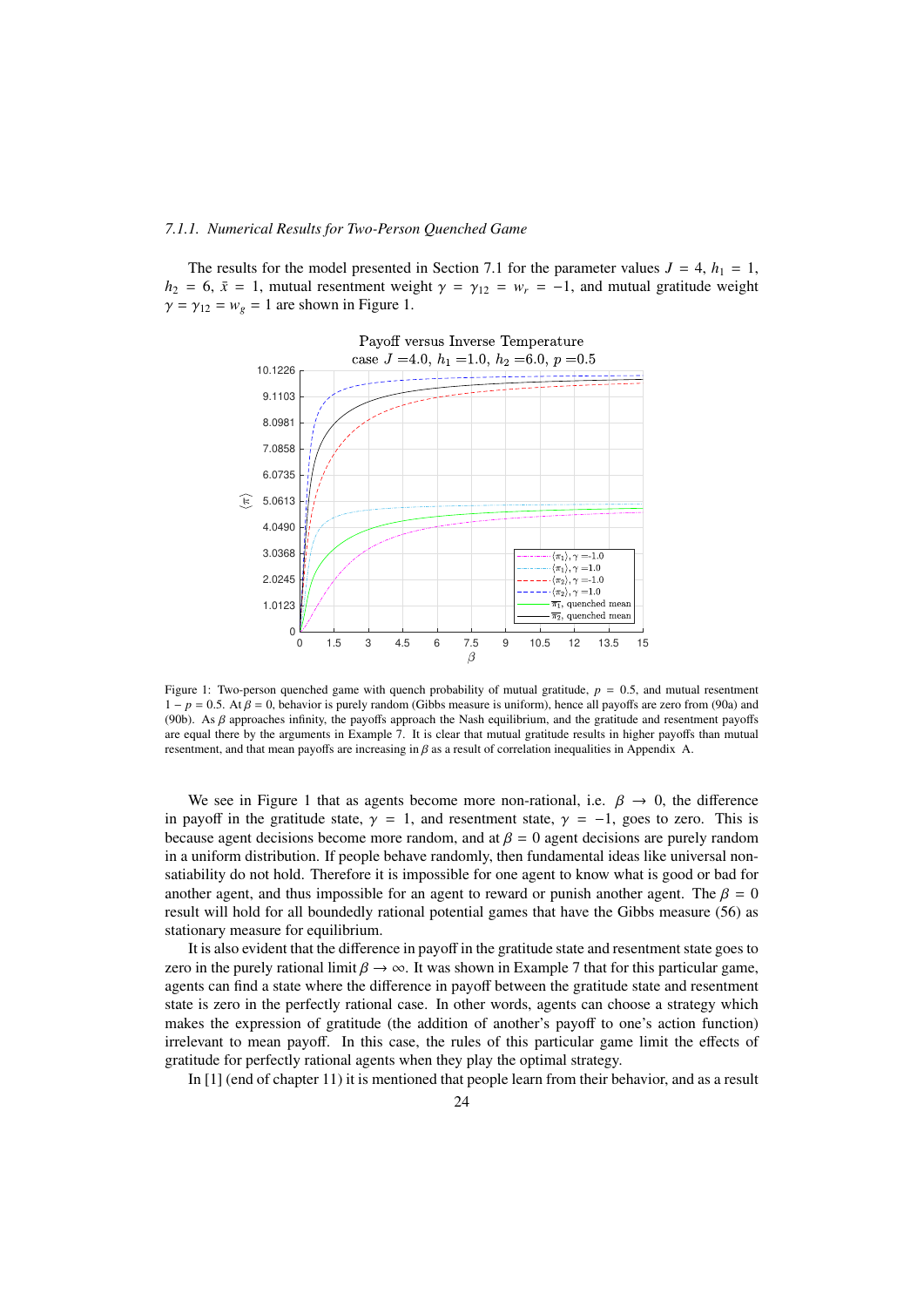moderate their behavior to achieve societal reward for said behavior. The example used in [1] is of a child who receives indulgence from parents at a young age, but no longer receives such indulgence from peers once starting school. We capture some of that process in this example with bounded rationality. We can perceive the child to be acting on partial information before starting school, with a high degree of non-rationality (small  $\beta \approx 0$  in Figure 1 where the difference in payoff for gratitude and resentment states is small). When the child goes to school and gains more information about how peers act, the child becomes less non-rational and differences in "payoff" between resentment and gratitude states becomes larger (as in Figure 1 for  $\beta \approx 1.5$ ). As such, the child is more inclined to behave in a way that is conducive to mutual gratitude and to avoid mutual resentment.

## *7.2. Critical Quenched Probability to Overcome Self-Interested Behavior*

Agents may behave in a self-interested manner, for which the gratitude configuration is  $\gamma = 0$ in the potential (71). This will clearly have higher payoff to all agents than if the quenched model has all weight on the resentment configuration,  $\gamma = -1$ , i.e.,  $p = 0$  in (68). This is because the mean payoffs in (90a) and (90b) are strictly increasing in  $\gamma$ , which is evident from (59) and the comments below it. Since

$$
\left\langle \pi_{i}\right\rangle _{\gamma=1}>\left\langle \pi_{i}\right\rangle _{\gamma=-1},\tag{92}
$$

for  $i = 1, 2$ , the quenched payoffs

$$
\overline{\pi_i} := \mathbb{E}_\gamma \left[ \langle \pi_i \rangle_\gamma \right] = \langle \pi_i \rangle_{\gamma = -1} \left( 1 - p \right) + \langle \pi_i \rangle_{\gamma = 1} p,\tag{93}
$$

 $i = 1, 2$ , are strictly increasing in  $p$ , the quenched weight on mutual gratitude which represents the ratio of time that agents have mutual gratitude for each other. It follows from the inequalities

$$
\langle \pi_i \rangle_{\gamma=1} > \langle \pi_i \rangle_{\gamma=0} > \langle \pi_i \rangle_{\gamma=-1}
$$
\n(94)

that for  $p = 0$  the quenched payoffs (93) will be strictly less than the mean self-interested payoffs

$$
\left\langle \pi_{i}\right\rangle _{\gamma=0} \tag{95}
$$

for each  $i = 1, 2$ . Likewise, for  $p = 1$  the quenched payoffs (93) will be strictly greater than the mean self-interested payoffs (95) for each  $i = 1, 2$ .

Therefore, for each agent *i* there is a critical probability for a given inverse-temperature  $\beta$ ,  $p_{i,\beta}^*$ , such that  $p > p_{i,\beta}^*$  implies that the quenched payoff for agent *i* resulting from gratitude and resent configurations is more than the strictly self-interested payoff for agent *i*. This is and resentment configurations is more than the strictly self-interested payoff for agent *i*. This is illustrated in Figure 2.

Now we will consider average behavior over temperature. If agents behave with different levels of rationality, that is uniformly spread out, then we may consider the mean payoffs taken over a range of temperatures. It is assumed that agents do not behave completely randomly, and always have some degree of rationality – i.e., the temperature stays below a cutoff,  $T \leq T_m$ . The temperature-mean quenched payoff, having gratitude weight *p*, is then

$$
\widetilde{\overline{\pi_{i,p}}} \coloneqq \frac{1}{T_m} \int_0^{T_m} \overline{\pi_{i,p}} \, dT,\tag{96}
$$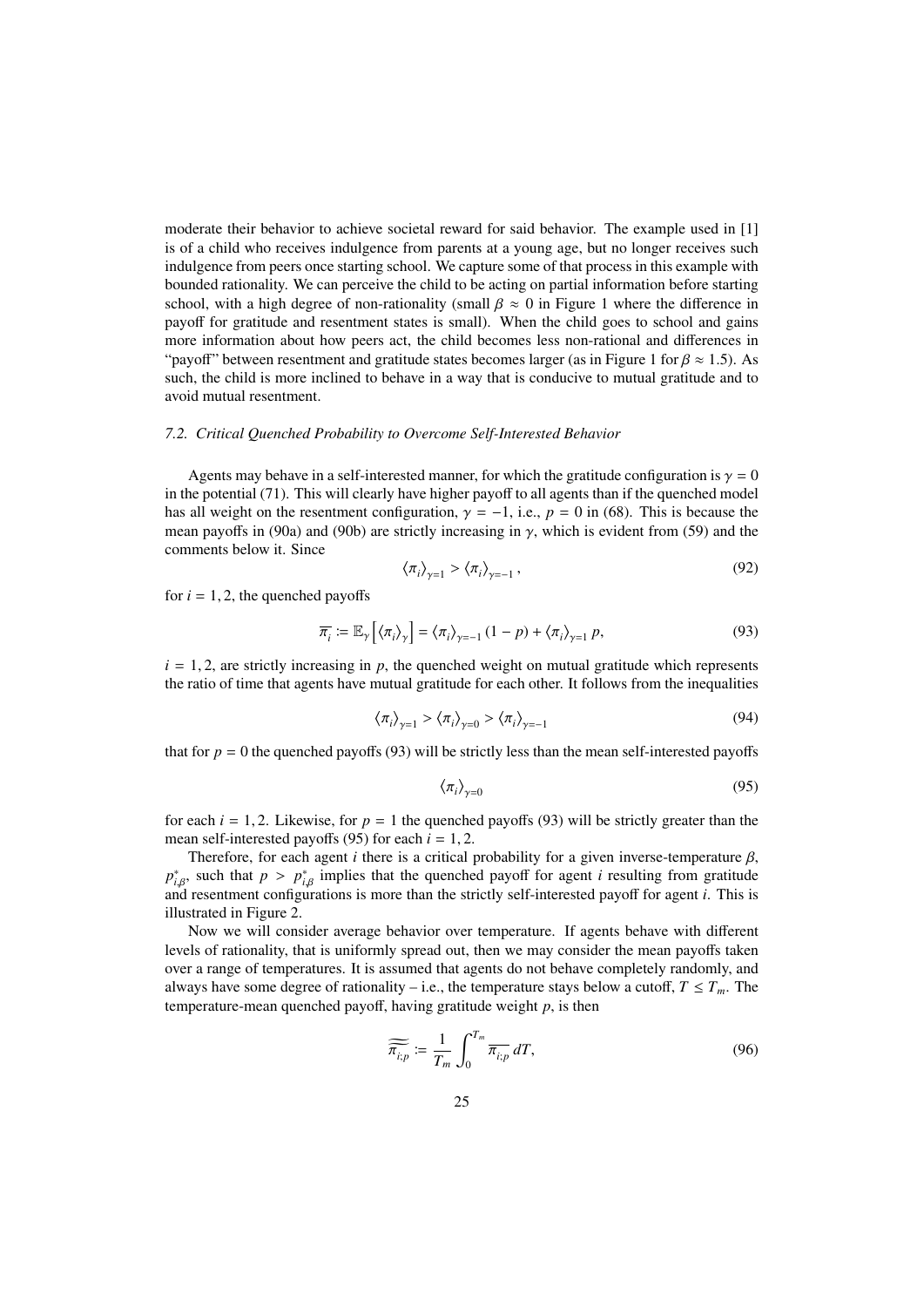

Figure 2: Two-person quenched game with self-interested payoffs and various quenched payoffs. For any fixed temperature, the quenched payoff will strictly increase with *p*, the quenched probability weight on gratitude. Therefore, the quenched payoff will be larger than the self-interest payoff when the quenched probability weight is larger than a critical value which depends on temperature and agent. Above this critical value, an agent is motivated to change from acting self-interestedly and to engage the other agent in a relationship – i.e., to engage in actions that can result in gratitude or resentment in the other agent.

where  $\pi_{i,p}$  denotes the quenched payoff with gratitude weight *p* and resentment weight  $1 - p$ ,<br>and we note that this quenched payoff depends on temperature  $T = 1/8$ . I ikewise, denote the and we note that this quenched payoff depends on temperature  $T = 1/\beta$ . Likewise, denote the temperature-mean of self-interested payoff as

$$
\widetilde{\pi_i} \coloneqq \frac{1}{T_m} \int_0^{T_m} \langle \pi_i \rangle_{\gamma=0} \, dT. \tag{97}
$$

The temperature-means of the quenched payoffs and self-interested payoffs are shown in Figure 3, assuming uniform distribution of temperature in the interval  $0 \le T \le 15$ , which is an arbitrary choice of upper bound for illustrative purposes. Consequently, we assume here that agents are not more non-rational that  $T = T_m = 15$ , and that agents are equally likely to have degrees of non-rationality between zero and fifteen. Each agent has a critical quenched probability (for gratitude) above which they are motivated to engage in actions that result in gratitude or resentment from the other agent ( $\gamma = \pm 1$ ) rather than behave in a purely self-interested manner  $(y = 0)$ .

These critical quenched probabilities occur where the graphs in Figure 3 intersect. The critical quenched probability for agent 1 is  $p_1^* \approx 0.597$ , and that for agent 2 is  $p_2^* \approx 0.553$ .<br>Note that since  $p^* > 0.5$  for  $i = 1, 2$ , the agents are both averse to resentful beha

Note that since  $p_i^* > 0.5$  for  $i = 1, 2$ , the agents are both averse to resentful behavior. They not disense from purely self-interested behavior until on (quenched) average there is will not disengage from purely self-interested behavior until, on (quenched) average there is more gratitude among the two agents than resentment. This is consistent with Axiom 4 in [1] (c.f. page 73), which states that people experience an asymmetrical change between feeling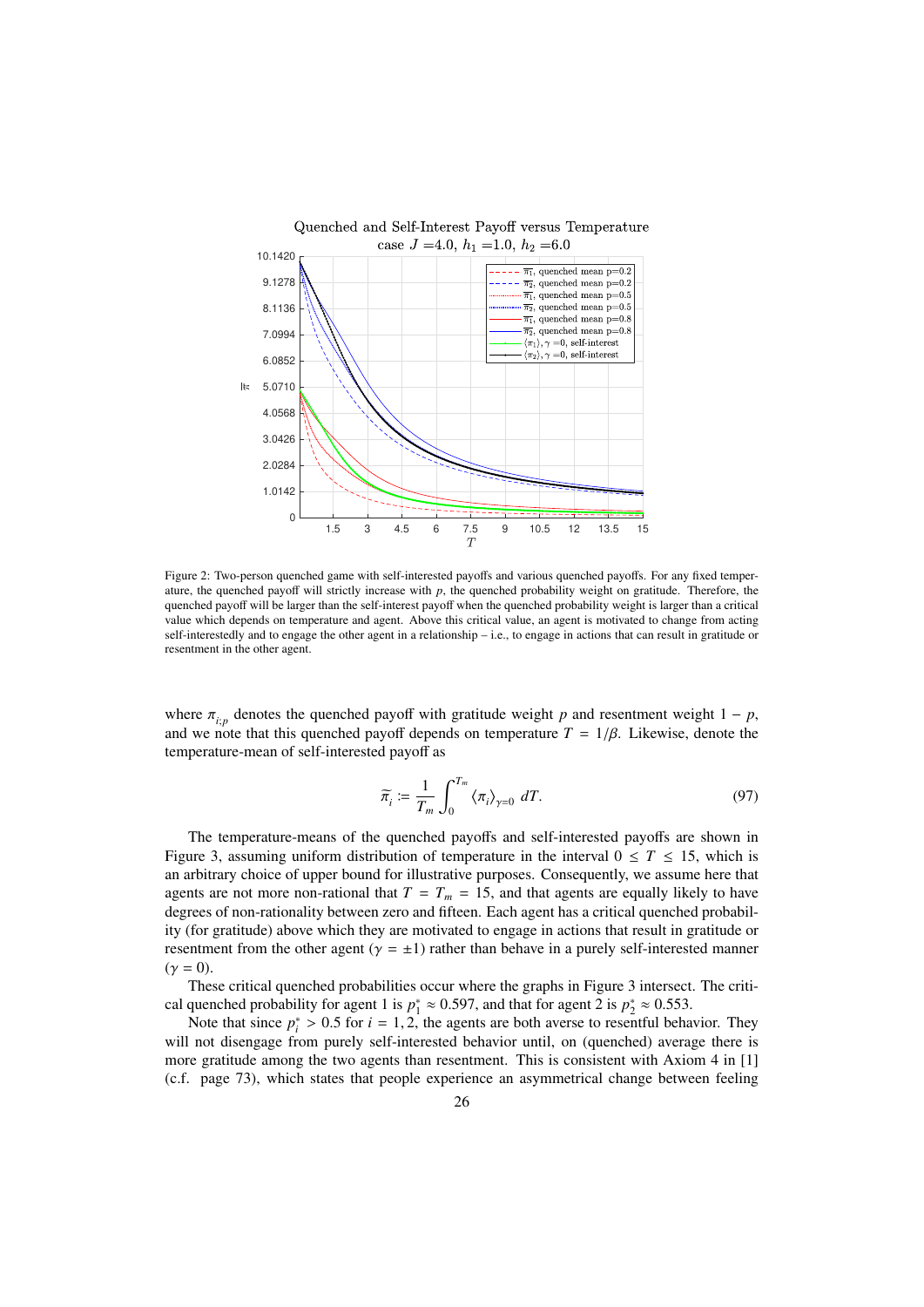something good and feeling something bad, being more averse to the bad than welcoming of the good. We also point out that agent 1, who has lower payoff than agent 2, is more averse to resentful behavior than agent 1 since agent 1's critical probability  $p_1^*$  is larger than agent 2's critical probability  $p_2^*$ .



Figure 3: Temperature-Means of self-interested payoffs and quenched payoffs for a two-person quenched game as functions of quenched probability of mutual gratitude. Agents are assumed to have a uniform distribution of non-rationality degrees over  $0 \leq T \leq 15$  for illustration. The quenched payoff will be larger than the self-interest payoff when the quenched probability weight for agent 1 is larger than  $p_1^* \approx 0.597$ . The same holds for agent 2 when their quenched<br>probability weight is larger than  $p^* \approx 0.553$ . Above the agent's critical value, the agent is motiva probability weight is larger than  $p_2^* \approx 0.553$ . Above the agent's critical value, the agent is motivated on average (for all temperatures) to change from acting self-interestedly and to engage the other agent in a rela all temperatures) to change from acting self-interestedly and to engage the other agent in a relationship – i.e., to engage in actions that can result in gratitude or resentment in the other agent. Both agents have critical quenched probabilities greater than one-half, indicating that they are averse to resentment, consistent with Axiom 4 in[1]. It is also evident that agent 1, who receives less payoff, is more averse to resentment than agent 1 since  $p_1^* > p_2^*$ . Effort costs to switch from self-interected behavior to interactive behavior (gratitude/recentment outcomes that risk punis self-interested behavior to interactive behavior (gratitude/resentment outcomes that risk punishment) effectively lower the quenched curves and shift the intersections to the right, making agents even more resent-averse.

If we consider the more rational region  $0 \le T \le T_m$  with lower non-rational cutoff temperature  $T_m = 5$ , both agents are even more averse to resentful behavior. Their critical quenched probabilities for this range of temperatures are  $p_1^* \approx 0.646$  and  $p_2^* \approx 0.592$ .<br>The quenched probability *n* can be thought of as opportunities for one

The quenched probability *p* can be thought of as opportunities for one agent to take a costly action that yields a benefit (good) for the other agent who rewards the action (the other agent always rewards the action for this model). The cost never outweighs the reward as perceived by the participants: i.e., they will only change behavior if  $p > p_i^*$ .<br>For this particular model, the Nash equilibrium has no

For this particular model, the Nash equilibrium has no predictive power of *Humanomics* properties, as is evident from the observation in Section 7.1.1 that the difference in payoff in the gratitude state and resentment state is zero at zero temperature. As a result, the quenched and self-interested payoffs are the same for each agent and therefore neither agent is motivated to prefer self-interested behavior or to engage in a relationship with the other agent; i.e., to risk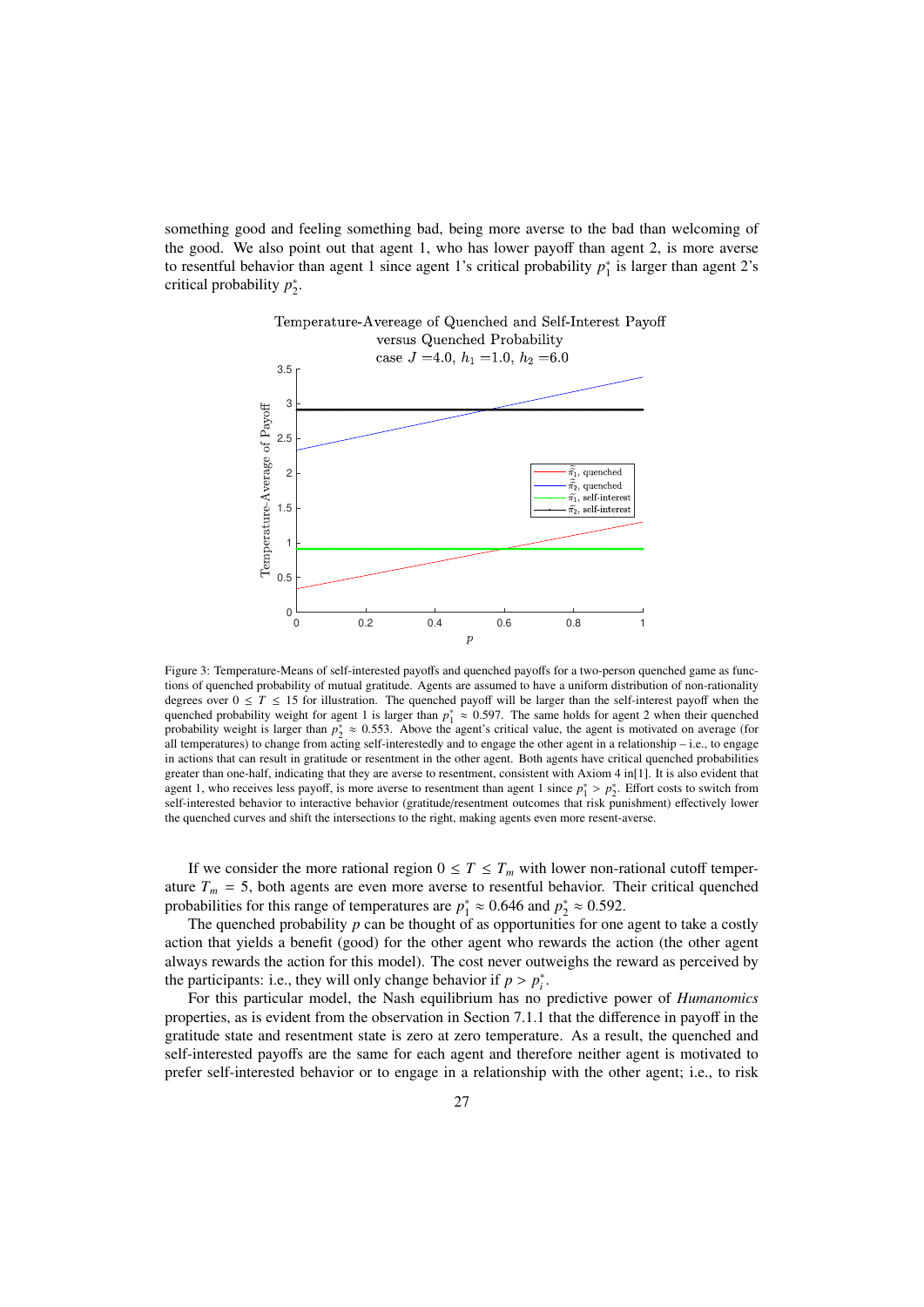reward or punishment by taking actions toward the other agent that can result in mutual gratitude or resentment.

### 8. Conclusion

We have introduced simple, tractable models for which some fundamental elements in *Humanomics* [1] were implemented. The model was built on the principle of mutual gratitude and mutual resentment intermingled with reward and punishment in the form of higher or lower payoffs. Bounded rationality is accounted for in this model, consistent with *Humanomics*. The additional question of timescales was also examined: there is one timescale over which gratitude and resentment change, and another over which economic equilibrium occurs. Two timescale scenarios were investigated – one where economic equilibrium occurs so quickly that gratitude and resentment are effectively constant (slow-changing) and another where economic equilibrium occurs so slowly that economic variables are effectively constant during the formation of gratitude and resentment. These two scenarios are quenched and annealed models, respectively, as in statistical mechanics. We did not examine the situation when the two timescales are the same; i.e., when economic variables and gratitude/resentment variables interact. This would be a very interesting case to examine.

The two-agent quenched aligning model in Section 7 yielded a new insight into critical quenched probabilities. There is a quenched probability of mutual gratitude *p*, which is the empirical frequency of mutual gratitude between the agents. Think of these frequencies with which opportunities arise in the environment for one agent to take action that creates gratitude in the other. This probability has a critical value  $p_i^*$  for each agent  $(i = 1, 2)$  such that agent *i* will choose self-interestedly when  $n \leq p^*$  and agent *i* will choose to interact with the other agent *i* e choose self-interestedly when  $p < p_i^*$  and agent *i* will choose to interact with the other agent, i.e.<br>to take actions that result in gratitude/resentment and thus reward/punishment, when  $p > p^*$ to take actions that result in gratitude/resentment and thus reward/punishment, when  $p > p_i^*$ .<br>The critical probabilities  $p^*$  were shown to be greater than one-half, which implies that age

The critical probabilities  $p_i^*$  were shown to be greater than one-half, which implies that agents are only motivated to interact with each other with gratitude/resentment if there is a higher frequency of mutual gratitude than mutual resentment. This was not built into the model, but was a result of its properties. Furthermore, this is a very nice feature, since it is consistent with Axiom 4 in *Humanomics* about the asymmetry of gratitude and resentment: people are more averse to resentment than accepting of gratitude.

Although the Nash equilibrium was used to justify important conclusions, we showed for a particular model that the Nash equilibrium has no predictive power of *Humanomics* properties since the rewards are the same for self-interested behavior and for interactive behavior for said model. It is evident from this that the assumption of bounded rationality is essential in this case, and that the resulting Gibbs equilibrium does indeed lead to richer properties.

The model extends to any number of agents, and for a statistically large number of agents, the infinite-agent limit results in a spin-glass model with a discrete quenched probability distribution. Unlike a standard spin glass model in physics, this model is not frustrated and the disorder comes from high-temperature paramagnetic (random) behavior. This would be a very interesting problem as well. More work could also be done examining anti-aligning (anti-ferromagnetic) models. Correlation inequalities could still hold for a two-agent anti-aligning model by transforming it to an aligning (ferromagnetic) model. This transformation could be extended to more agents if interaction among agents could be modeled as nearest-neighbor on a rectangular lattice (like a chess board, and negating the black squares only), but this would not generalize to Curie-Weiss-type interactions among all agents. For such a case, other techniques would have to be developed. Additional research could be done on an aligning model with a low number of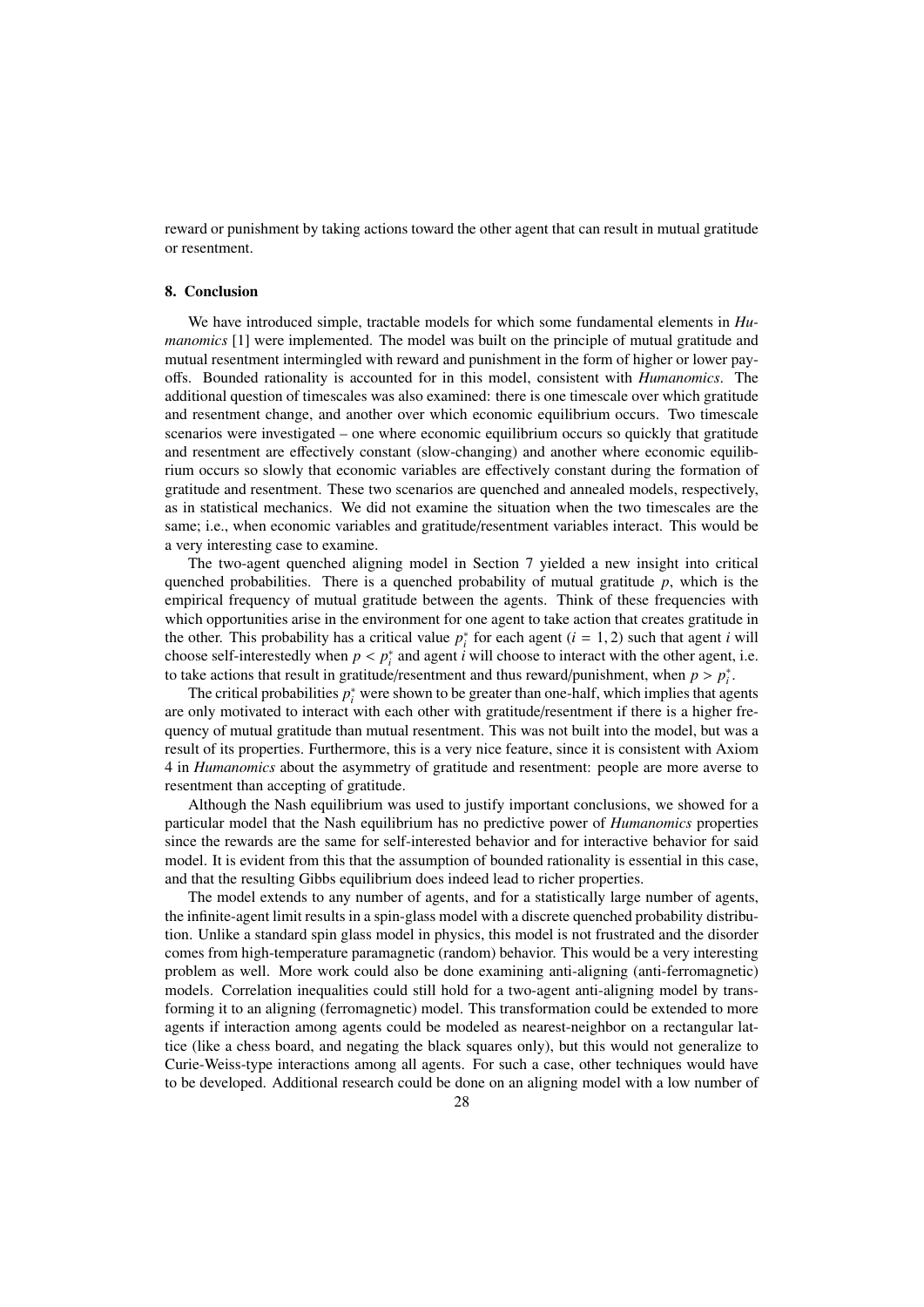agents,  $N = 3, 4, 5, 6$  to see if the results here extend to more than two agents. Finally, research on a model with heterogeneous gratitude configurations would be interesting, where one-sided gratitude is possible, and with gratitude weights that can depend on agents.

# Appendix A. Correlation Inequalities

Here we show two techniques to prove positivity of correlation functions: cluster expansion and marginal FKG techniques. In particular, we want to show that the correlation function

$$
\frac{\partial}{\partial \gamma_{mn}} \langle \pi_i \rangle_{\gamma} = \frac{\partial}{\partial \gamma_{mn}} \frac{\int_{\Phi_{\Lambda}} \exp \left[ \beta V(\mathbf{x}; \gamma) \right] \pi_i(\mathbf{x}) d\mathbf{x}}{Z_{\gamma}}
$$
(A.1)

$$
= \beta \left\langle \pi_i \frac{\partial V}{\partial \gamma_{mn}} \right\rangle_{\gamma} - \beta \left\langle \pi_i \right\rangle_{\gamma} \left\langle \frac{\partial V}{\partial \gamma_{mn}} \right\rangle_{\gamma}, \tag{A.2}
$$

in (59) is positive for aligning/ferromagnetic interactions; i.e., all  $J_{ij} \ge 0$ ,  $h_i \ge 0$ , and  $1 + \gamma_{ij} \ge 0$ . The payoffs  $\pi_i$  used here are then of the form in Example 7, but we point out that more general aligning/ferromagnetic payoffs with a potential can be accommodated aligning/ferromagnetic payoffs with a potential can be accommodated.

# *Appendix A.1. Cluster Expansion*

The cluster expansion technique involves expanding the correlation function in a Taylor series. To accommodate the analysis of correlations, we "duplicate" the variables  $x_i$  in (1) with

$$
y_i \in F := \left[ \underline{x}, \bar{x} \right]. \tag{A.3}
$$

The correlation in (A.2) can then be written

$$
\left\langle \pi_{i} \frac{\partial V}{\partial \gamma_{mn}} \right\rangle_{\gamma} - \left\langle \pi_{i} \right\rangle_{\gamma} \left\langle \frac{\partial V}{\partial \gamma_{mn}} \right\rangle_{\gamma} \n= \frac{1}{2 \mathcal{Z}_{\gamma}^{2}} \iint_{F_{(2N)}} e^{\beta V(\mathbf{x}; \gamma) + \beta V(\mathbf{y}; \gamma)} \left[ \pi_{i}(\mathbf{x}) - \pi_{i}(\mathbf{y}) \right] \left[ \frac{\partial V}{\partial \gamma_{mn}}(\mathbf{x}) - \frac{\partial V}{\partial \gamma_{mn}}(\mathbf{y}) \right] d\mathbf{x} d\mathbf{y}
$$
\n(A.4)

For correlations, it will be easier to rotate variables from  $(x_i, y_i) \in F^2$  to  $(u_i, v_i) \in D_i$ , where for the agents *i*,  $1 \le i \le N$ ,

$$
u_i = (x_i + y_i)/2, \qquad v_i = (x_i - y_i)/2,
$$
 (A.5)

and the rotated duplicated variables are in the diamond set

$$
D_i = D := \{ ||(u_i, v_i)||_1 = |u_i| + |v_i| \leq \bar{x} \}.
$$
 (A.6)

The full rotated, duplicated configuration space is then

$$
\Upsilon_{\Lambda} := \prod_{i \in \Lambda} D_i = D^N, \tag{A.7}
$$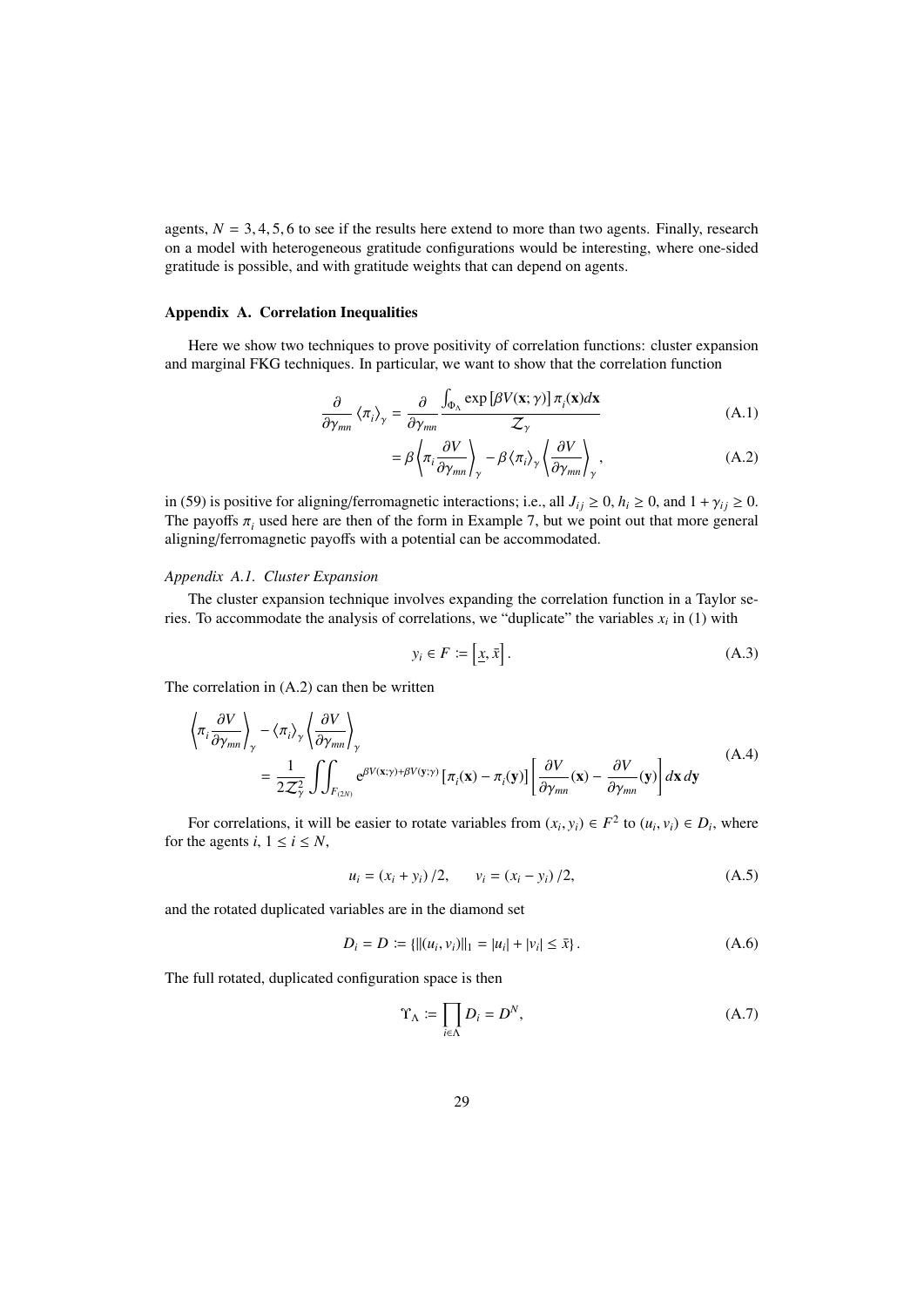and the combined potentials  $V(x; \gamma) + V(y; \gamma)$  in (A.4) become

$$
V(\mathbf{u}; \gamma) + V(\mathbf{v}; \gamma) = \frac{2}{N} \sum_{j < k=1}^{N} (1 + \gamma_{jk}) J_{jk}(u_j u_k + v_j v_k) + \frac{2}{N} \sum_{j=1}^{N} J_{jj}(u_j^2 + v_j^2) + 2 \sum_{j=1}^{N} h_j u_j.
$$
\n(A.8)

The difference functions in (A.4) have rotated forms

$$
\pi_i(\mathbf{u}) - \pi_i(\mathbf{v}) = \frac{2}{N} \sum_{m \le i=1}^N J_{mi}(u_m v_i + u_i v_m) + \frac{2}{N} \sum_{m > i=1}^N J_{im}(u_m v_i + u_i v_m) + 2h_i v_i,
$$
(A.9)

and

$$
\frac{\partial V}{\partial \gamma_{mn}}(\mathbf{u}; \gamma) - \frac{\partial V}{\partial \gamma_{mn}}(\mathbf{v}; \gamma) = \frac{2}{N} \sum_{j < k=1}^{N} J_{mn}(u_j v_k + u_k v_j). \tag{A.10}
$$

We point out that all terms in  $(A.8)$ ,  $(A.9)$ , and  $(A.10)$  have nonnegative coefficients. The exponential in (A.4) can be expanded in a Taylor series to yield

$$
\left\langle \pi_i \frac{\partial V}{\partial \gamma_{mn}} \right\rangle_{\gamma} - \left\langle \pi_i \right\rangle_{\gamma} \left\langle \frac{\partial V}{\partial \gamma_{mn}} \right\rangle_{\gamma}
$$
\n
$$
= \sum_{r=0}^{\infty} \frac{\beta^r}{2r! \mathcal{Z}_{\gamma}^2} \iint_{D^N} \left[ V(\mathbf{u}; \gamma) + V(\mathbf{v}; \gamma) \right]^r \left[ \pi_i(\mathbf{u}) - \pi_i(\mathbf{v}) \right] \left[ \frac{\partial V}{\partial \gamma_{mn}}(\mathbf{u}) - \frac{\partial V}{\partial \gamma_{mn}}(\mathbf{v}) \right] d\mathbf{u} \, d\mathbf{v}, \tag{A.11}
$$

and since  $\beta \ge 0$ , it only needs to be shown that the integrals in (A.11) are positive. To that end, an idea from graphical representations of continuous spin models will be used [34, 35]. We represent each continuous "spin"  $u_i$  and  $v_i$  as an Ising  $\pm 1$  spin multiplied by an interaction,

$$
u_i = \sigma_i s_i, \qquad \sigma_i = \pm 1, \quad s_i = |u_i|, \tag{A.12}
$$

$$
v_i = \tau_i t_i, \qquad \qquad \tau_i = \pm 1, \quad t_i = |v_i|, \tag{A.13}
$$

where the interactions are integrated over the positive quadrant of the diamond  $(A.6)$ 

$$
D^{+} := \{(s_i, t_i) \mid s_i \ge 0, t_i \ge 0, \ ||(s_i, t_i)||_1 \le \bar{x}\}.
$$
 (A.14)

Configurations of the graphical representation variables are denoted

$$
\vec{\sigma} := (\sigma_1, \sigma_2, ..., \sigma_N) \in \{-1, +1\}^N,
$$
\n(A.15)

$$
\vec{s} := (s_1, s_2, ..., s_N) \tag{A.16}
$$

$$
\vec{\tau} := (\tau_1, \tau_2, ..., \tau_N) \in \{-1, +1\}^N, \tag{A.17}
$$

$$
\vec{t} := (t_1, t_2, ..., t_N), \tag{A.18}
$$

where

$$
(\vec{s}, \vec{t}) \coloneqq \prod_{i=1}^{N} (s_i, t_i) \in (D^+)^N. \tag{A.19}
$$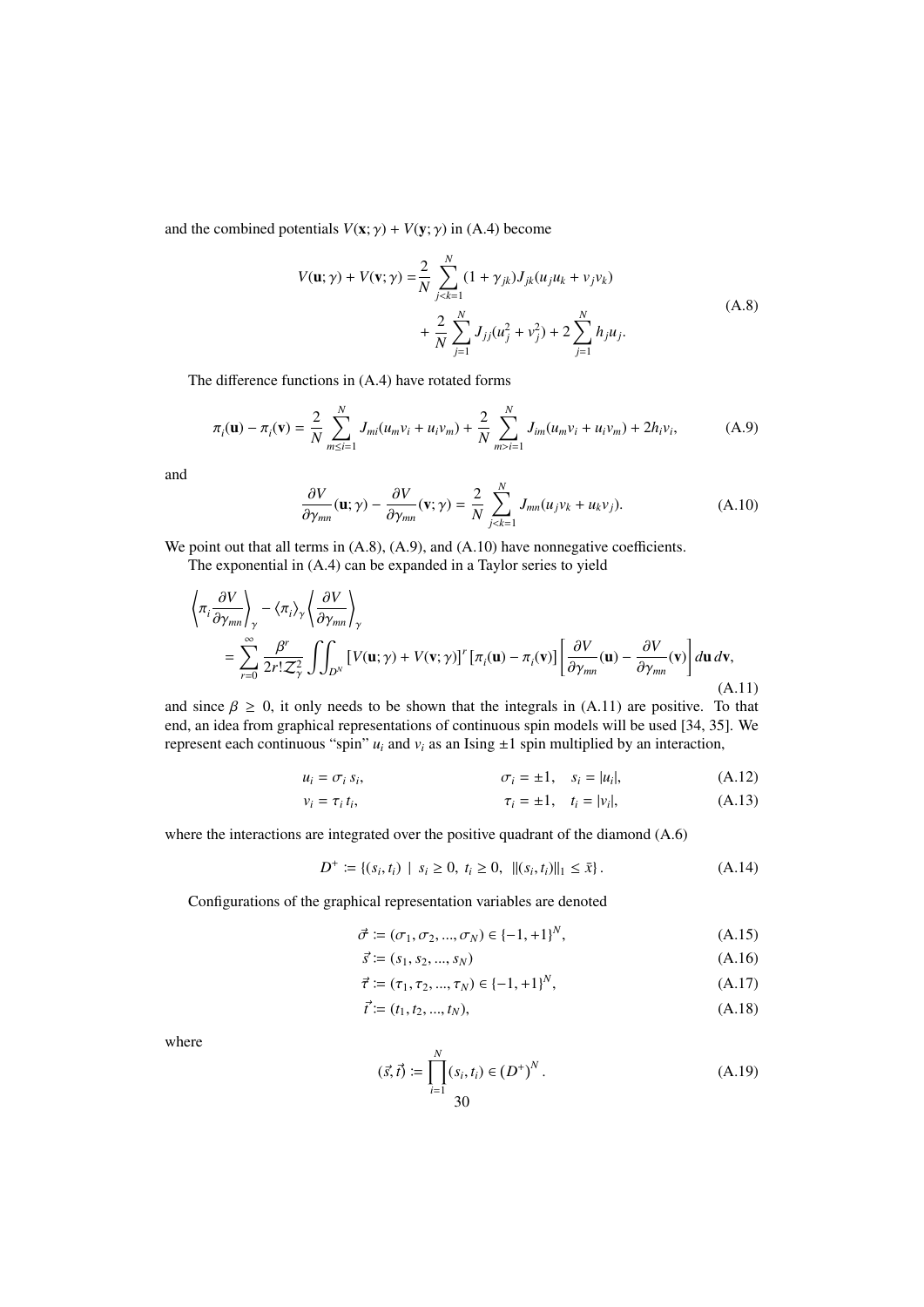The integrals in (A.11) have the following form in the graphical representation variables:

$$
\iint_{(D^*)^N} d\vec{s} d\vec{t} \sum_{\vec{\sigma} \in \{-1,1\}^N} \sum_{\vec{\tau} \in \{-1,1\}^N} \prod_{i_1} \sigma_{i_1} \prod_{i_2} \tau_{i_2} \prod_{i_3} s_{i_3}^{m_{i_3}} \prod_{i_4} t_{i_4}^{n_{i_4}}.
$$
 (A.20)

If a single spin  $\sigma_i$  or  $\tau_i$  appears in the product (A.20), summing over  $\sigma_i = \pm 1$ ,  $\tau_i = \pm 1$  will result in a value of zero. If the spin products are empty (i.e., equal to one), then the result is an integral of the variables  $s_i$  and  $t_i$  to various powers. Since the  $s_i$  and  $t_i$  on nonnegative on their domain  $(D^+)^N$ , we see that the integral in (A.20) is positive, and thus the correlation in (A.11) is positive. Note that this result requires nonnegativity of the terms  $(1 + \gamma_{mn})$ . This allows the resentment value for  $\gamma_{mn}$  to be as low as  $-1$ .

As a result, from (59) it is seen that the derivative of any agent's expected payoff function  $\overline{\mathcal{C}}$ π*i*  $\sum_{i=1}^{n}$  is strictly increasing in the gratitude variables  $\gamma_{mi}$ . Clearly, if agent *m* adds to their action function the payoff of another agent *i and* agent *i* adds to their action function the payoff of agent *m* (which is effectively changing  $\gamma_{mi} = \gamma_{im}$  from 0 to 1), then the expected payoff of agent *i* with respect to the Gibbs measure will increase, as will the expected payoff of agent *m*. The requirement for a potential restricts this scenario to mutually reciprocated beneficence, as opposed to the one-way beneficence in Example 5. This was previously discussed in Example 2. In any case, the increase in payoffs for agents *i* and *m* demonstrates that adding payoffs to actions is mutually beneficial to both agents, which we describe as "mutual beneficence". We mention the caveat that the condition of Case 1 in the Desert Lemma of [1] that agent *m did not have to* add to their action the payoff of agent *i*, is not clear here. Rather the act of adding payoffs is mutual between agent *i* and agent *m*, more directly in accord with Principle 7 (page 78 [1]):

*An equilibrium concept, if it can be said to exist, is based on mutual fellow-feeling and lives in rule space.*

The appropriate way to interpret this section is as follows.

 $\star$  The rule of mutual beneficence is encoded into the requirements for a potential in this scenario.

That mutual addition of payoffs is interpreted as mutual beneficence is a result of the positivity of correlation functions in (A.2).

#### *Appendix A.2. FKG Measures*

As seen in Example 6, agents may need to add functions other than the payoff function to their actions to increase the mean payoff of other agents. Accordingly, we present another method to show positivity of the correlation function (A.2) using a more general method than the cluster expansion technique in Subsection Appendix A.1. First, we write the partition function (57) with the variables in (A.12),

$$
\mathcal{Z}_{\gamma} = \int_{\Phi_{\Lambda}} \exp \left[ \beta V(\mathbf{x}; \gamma) \right] d\mathbf{x} = \int_{\vec{u} \in [0, \vec{x}]^{N}} d\vec{u} \sum_{\vec{\sigma} \in \{-1, 1\}^{N}} \exp \left[ \beta V(\vec{\sigma}, \vec{u}) \right]. \tag{A.21}
$$

where for all *i*, we decompose each strategy variable as a product of an Ising spin and a magnitude:

$$
x_i = \sigma_i u_i, \qquad \sigma_i = \pm 1, \quad u_i = |x_i|, \text{ (A.22a)}
$$

$$
\vec{\sigma} = (\sigma_1, \sigma_2, \dots, \sigma_N) \in \{-1, 1\}^N, \tag{A.22b}
$$

$$
\vec{u} = (u_1, u_2, \dots, u_N) \in [0, \bar{x}]^N.
$$
\n(A.22c)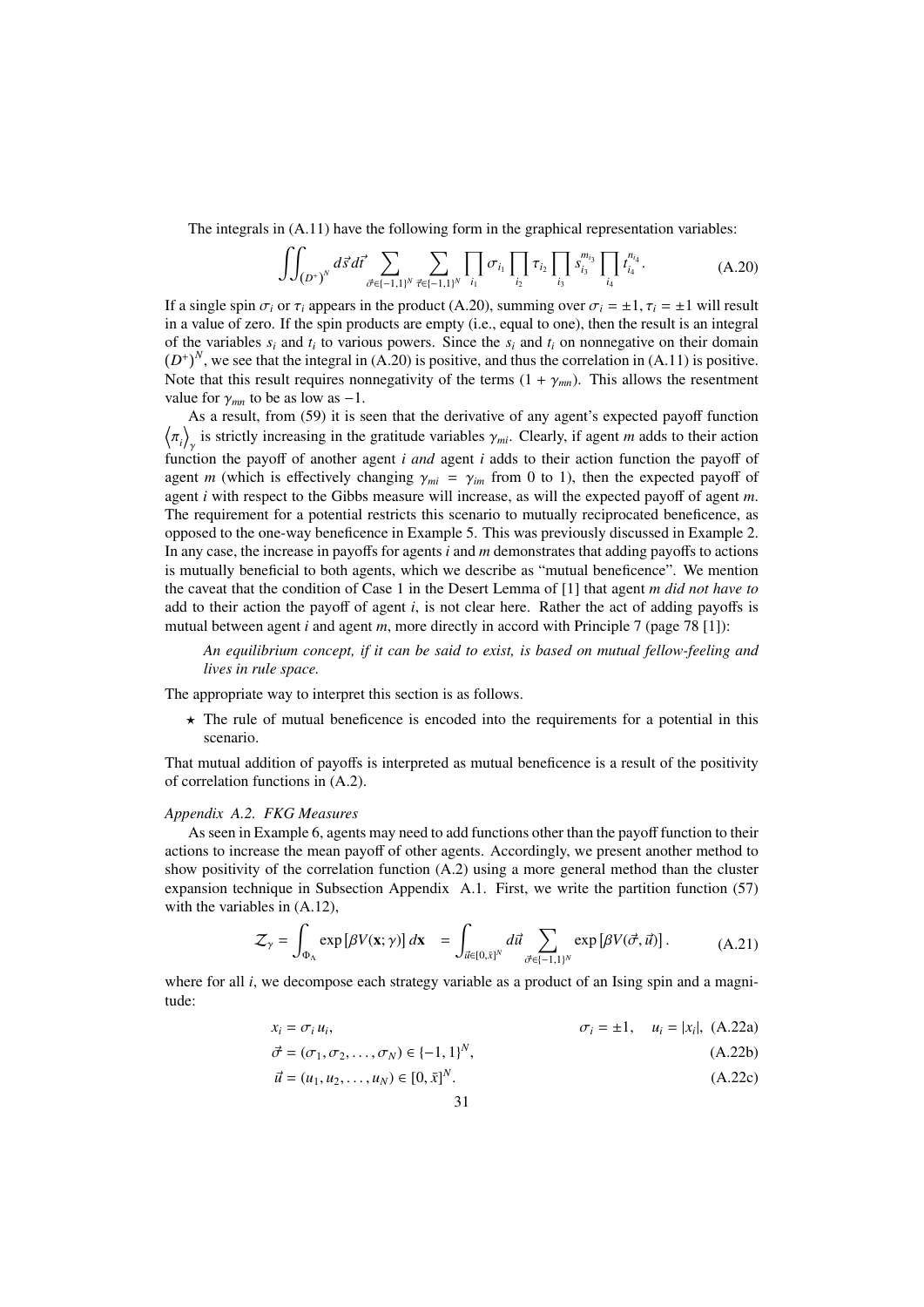We define the Ising partition function as

$$
\mathcal{Z}_{\vec{a}}^I = \sum_{\vec{\sigma} \in \{-1,1\}^N} \exp\left[\beta V(\vec{\sigma}, \vec{a})\right]. \tag{A.23}
$$

The corresponding Ising measure defined on functions *f* of  $\vec{\sigma}$  is

$$
\rho_{\vec{u}}^I(f) \coloneqq \frac{1}{\mathcal{Z}_{\vec{u}}^I} \sum_{\vec{\sigma} \in \{-1,1\}^N} f(\vec{\sigma}) \exp\left[\beta V(\vec{\sigma}, \vec{u})\right]. \tag{A.24}
$$

For the next well-known result, we need that spin configurations form a lattice with a natural partial ordering. For two configurations  $\vec{\sigma}^a$  and  $\vec{\sigma}^b$ ,  $\vec{\sigma}^a \geq \vec{\sigma}^b$  if and only if  $\sigma_i^a \geq \sigma_i^b$  for all *i*,  $i < N$ . We denote the maximum configuration as  $\vec{\sigma}^a \vee \vec{\sigma}^b$  and the minimum configura  $1 \le i \le N$ . We denote the *maximum configuration* as  $\vec{\sigma}^a \vee \vec{\sigma}^b$  and the *minimum configuration*  $\vec{\sigma}^a \wedge \vec{\sigma}^b$  by  $^a \wedge \vec{\sigma}^b$  by

$$
(\vec{\sigma}^a \vee \vec{\sigma}^b)_i \coloneqq \max\{\sigma_i^a, \sigma_i^b\},\tag{A.25a}
$$

$$
(\vec{\sigma}^a \wedge \vec{\sigma}^b)_i \coloneqq \min\{\sigma_i^a, \sigma_i^b\}.
$$
 (A.25b)

We say a function *f* on  $\{-1, 1\}^N$  is *increasing* if  $\vec{\sigma}^a \geq \vec{\sigma}^b$  implies  $f(\vec{\sigma}^a) \geq f(\vec{\sigma}^b)$ .

Proposition 2 ( FKG Inequality for Ising Measure [36] ). *The Ising measure defined in* (A.24) *satisfies the FKG lattice condition for any configuration* <sup>~</sup>*u. That is, given two spin configurations a*  $, \vec{\sigma}^b \in \{-1, 1\}^N,$ 

$$
\rho_{\vec{u}}^I(\vec{\sigma}^a \vee \vec{\sigma}^b) \rho_{\vec{u}}^I(\vec{\sigma}^a \wedge \vec{\sigma}^b) \ge \rho_{\vec{u}}^I(\vec{\sigma}^a) \rho_{\vec{u}}^I(\vec{\sigma}^b). \tag{A.26}
$$

*Therefore for two increasing functions f and g on* {−1, <sup>1</sup>} *N , the FKG inequality holds:*

$$
\rho_{\vec{u}}^I(fg) \ge \rho_{\vec{u}}^I(f)\rho_{\vec{u}}^I(g). \tag{A.27}
$$

Theorem 2.6 of [37] shows that (A.26) only needs to be checked for configurations that differ only at two sites. The condition (A.26) can then be shown directly to hold for the measure in (A.24). It will be useful to show that the marginal measure on the  $\vec{u}$  also satisfies the FKG lattice condition. For a continuous function  $H(\vec{u})$  on the positive cone of configuration space  $[0, \bar{x}]^N$ , we define the marginal measure on spin magnitudes by we define the marginal measure on spin magnitudes by

$$
\rho^+(H) := \frac{1}{Z^+} \int_{[0,\bar{x}]^N} H(\vec{u}) \, Z_d^I \, d\vec{u},\tag{A.28}
$$

where  $Z^+$  is the spin magnitude partition function given by

$$
\mathcal{Z}^+ := \int_{[0,\bar{x}]^N} \mathcal{Z}_{\vec{u}}^I d\vec{u}.
$$
 (A.29)

Proposition 3 ( FKG Inequality for Magnitude Measure [34] ). *The magnitude measure defined in* (A.28) *satisfies the FKG lattice condition. That is, given two magnitude configurations*  $\vec{u}^a, \vec{u}^b \in [0, \bar{x}]^N,$ 

$$
\rho^+ (\vec{u}^a \vee \vec{u}^b) \rho^+ (\vec{u}^a \wedge \vec{u}^b) \ge \rho^+ (\vec{u}^a) \rho^+ (\vec{u}^b). \tag{A.30}
$$

Therefore for two increasing functions  $f$  and  $g$  on  $[0, \bar{x}]^N$ , the FKG inequality holds:

$$
\rho^+(fg) \ge \rho^+(f) \rho^+(g). \tag{A.31}
$$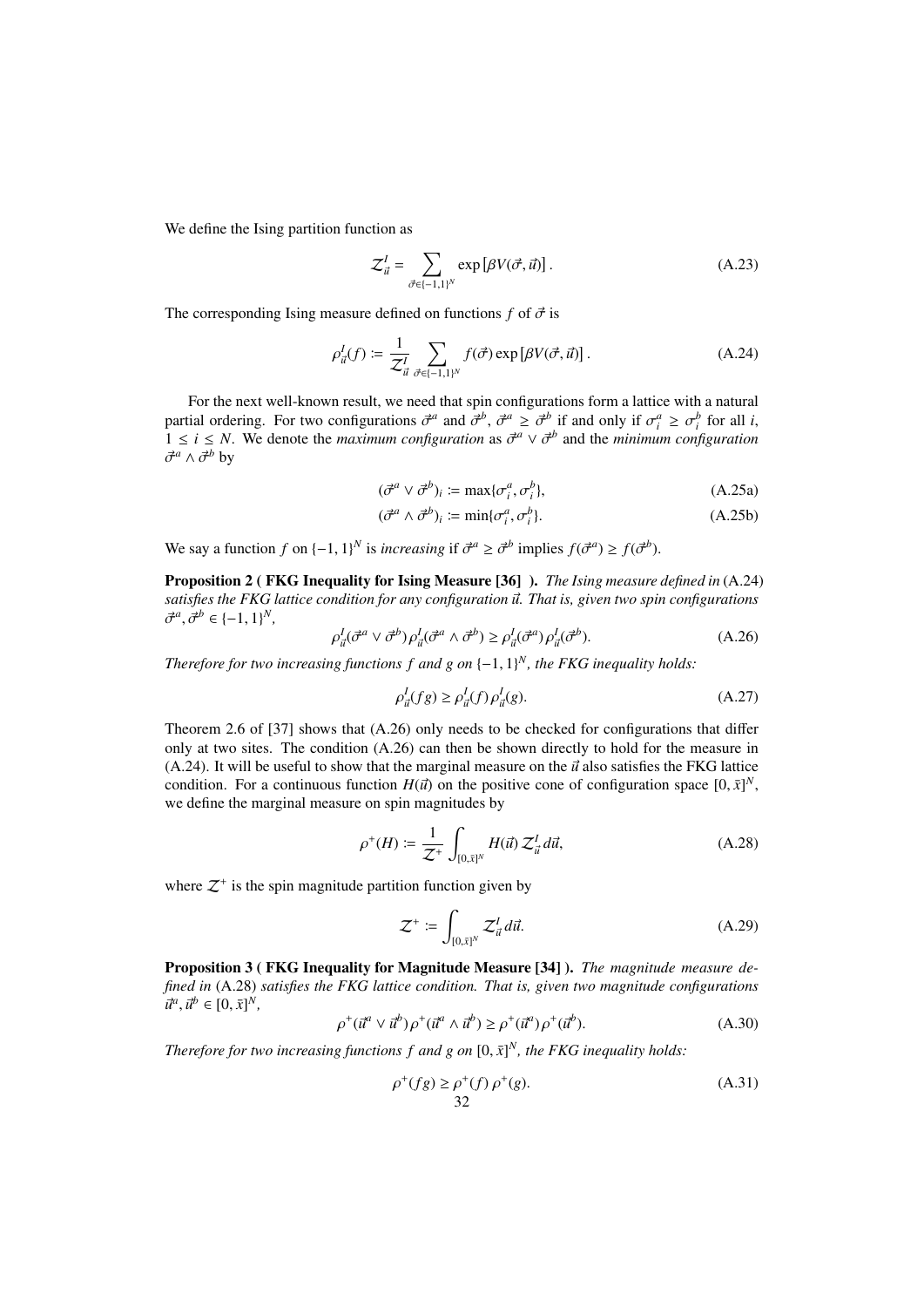Proof (1). *Once again, theorem 2.6 of [37] shows that* (A.26) *only needs to be checked for configurations that differ only at two sites. Let c,*  $d \in [0, \bar{x})$  *and choose*  $\delta > 0$  *such that c*+ $\delta$ ,  $d+\delta \in$  $[0, \bar{x}]$ *. Assume*  $\vec{u}^a$  *and*  $\vec{u}^b$  *differ only at sites m and n, and that* 

$$
\vec{u}_m^n = c + \delta, \qquad \qquad \vec{u}_n^n = d, \qquad (A.32a)
$$

$$
\vec{u}_m^b = c,\n\qquad \vec{u}_n^a = d + \delta,\n\qquad (A.32b)
$$
\n
$$
\vec{u}_m^a \vee \vec{u}_n^b = d + \delta,\n\qquad (A.32c)
$$

$$
(\vec{u}^a \vee \vec{u}^b)_m = c + \delta, \qquad (\vec{u}^a \vee \vec{u}^b)_n = d + \delta, \qquad (A.32c)
$$

$$
(\vec{u}^a \wedge \vec{u}^b)_m = c,\qquad (\vec{u}^a \wedge \vec{u}^b)_n = d.\tag{A.32d}
$$

*We now use the ideas in [34]. The FKG lattice condition in* (A.30) *then amounts to proving*

$$
\frac{\mathcal{Z}_{\vec{u}}^I(c+\delta, d+\delta)}{\mathcal{Z}_{\vec{u}}^I(c, d+\delta)} \ge \frac{\mathcal{Z}_{\vec{u}}^I(c+\delta, d)}{\mathcal{Z}_{\vec{u}}^I(c, d)},
$$
\n(A.33)

*where*  $Z_{\bar{u}}^I(u_m, u_n)$  *is the value of the Ising partition function in* (A.23) *with the values at sites m* and *n* indicated explicitly. To prove (A.33), it suffices to show.  $\sum_{\vec{a}}^{u}$   $\alpha_m$ ,  $\alpha_n$ , is the value of the ising paramon function  $\alpha$  and *n* indicated explicitly. To prove (A.33), it suffices to show

$$
\frac{\partial}{\partial d} \frac{\mathcal{Z}_{\vec{u}}^I(c+\delta, d)}{\mathcal{Z}_{\vec{u}}^I(c, d)} \ge 0,
$$
\n(A.34)

*which, upon taking the derivative, is equivalent to showing*

$$
\frac{\frac{\partial}{\partial d}Z_{\vec{u}}^I(c+\delta,d)}{Z_{\vec{u}}^I(c+\delta,d)} \ge \frac{\frac{\partial}{\partial d}Z_{\vec{u}}^I(c,d)}{Z_{\vec{u}}^I(c,d)}.
$$
\n(A.35)

*To show* (A.35)*, it suffices that* 

$$
\frac{\partial}{\partial c} \frac{\frac{\partial}{\partial d} \mathcal{Z}_{\vec{u}}^I(c, d)}{\mathcal{Z}_{\vec{u}}^I(c, d)} \ge 0,
$$
\n(A.36)

*which, from the derivative, is equivalent to showing*

$$
\mathcal{Z}_{\vec{u}}^{I}(c,d) \left[ \frac{\partial}{\partial c} \frac{\partial}{\partial d} \mathcal{Z}_{\vec{u}}^{I}(c,d) \right] - \left[ \frac{\partial}{\partial c} \mathcal{Z}_{\vec{u}}^{I}(c,d) \right] \left[ \frac{\partial}{\partial d} \mathcal{Z}_{\vec{u}}^{I}(c,d) \right] \ge 0.
$$
 (A.37)

*Rearranging* (A.37)*, and recalling that*  $(c, d)$  *represents the values for*  $(u_m, u_n)$ *, we see that it is enough to prove*

$$
\frac{\frac{\partial}{\partial u_m} \frac{\partial}{\partial u_m} Z_d^I}{Z_d^I} \ge \frac{\frac{\partial}{\partial u_m} Z_d^I}{Z_d^I} \cdot \frac{\frac{\partial}{\partial u_n} Z_d^I}{Z_d^I}
$$
\n(A.38)

*Since the*  $J_{ij} \geq 0$ ,  $h_i \geq 0$ , and  $u_i \geq 0$  *for all i, j,* (A.38) *will hold if the Ising spin measure satisfies* 

$$
\rho_d^I(\sigma_m \sigma_n) \ge \rho_d^I(\sigma_m) \cdot \rho_d^I(\sigma_n) \ge 0,
$$
\n(A.39a)

$$
\rho_{\vec{u}}^I(\sigma_i \sigma_m \sigma_j) \ge \rho_{\vec{u}}^I(\sigma_i \sigma_m) \cdot \rho_{\vec{u}}^I(\sigma_j),
$$
\n(A.39b)

$$
\rho_{il}^{I}(\sigma_{i}\sigma_{m}\sigma_{j}\sigma_{n}) \geq \rho_{il}^{I}(\sigma_{i}\sigma_{m}) \cdot \rho_{il}^{I}(\sigma_{j}\sigma_{n}), \tag{A.39c}
$$

*for all i*, *<sup>j</sup>*, *<sup>m</sup>*, *<sup>n</sup>* <sup>∈</sup> <sup>Λ</sup>*. The proofs of* (A.39a)*,* (A.39b)*, and* (A.39c) *are shown in [38].*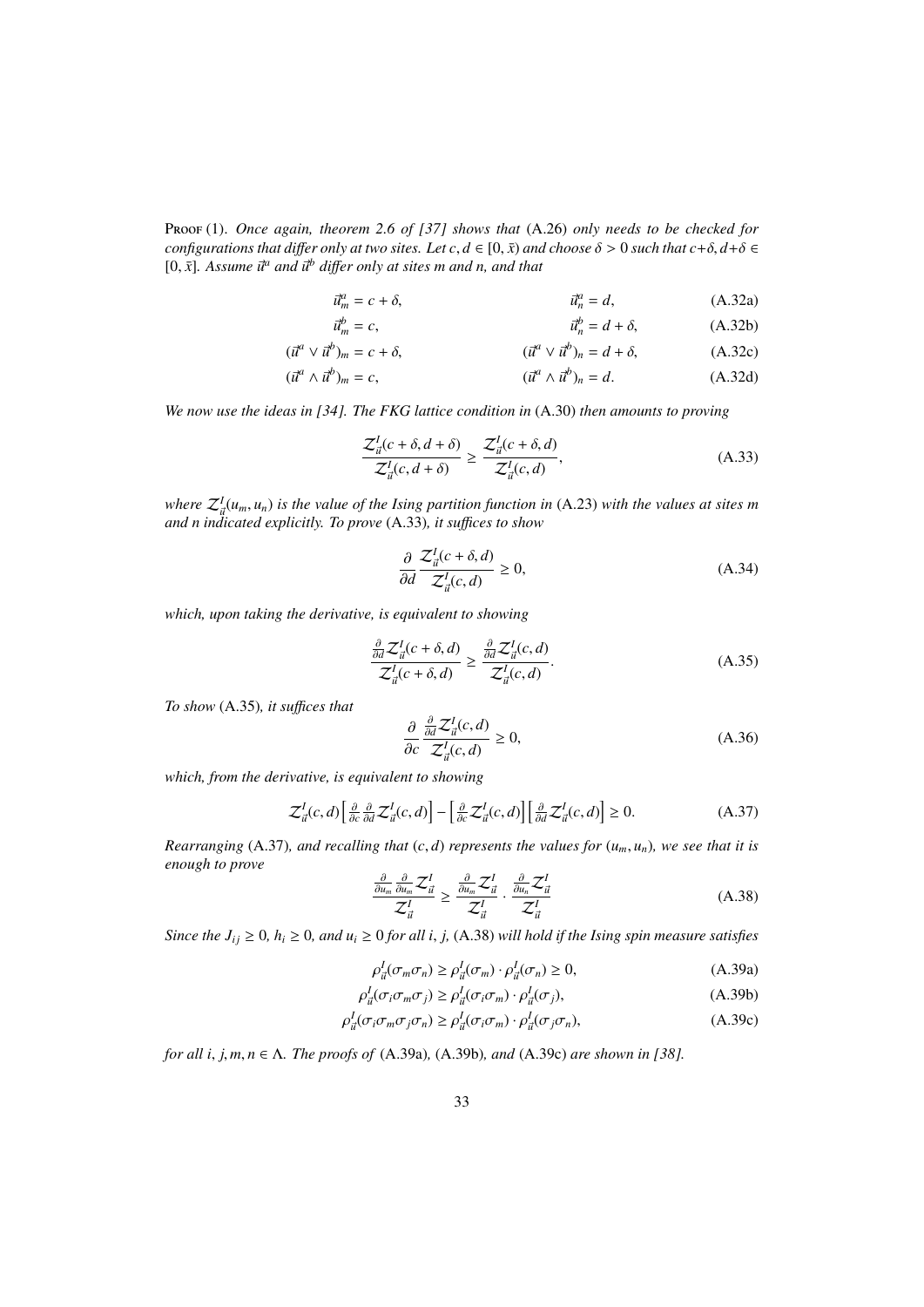Proof (2). *We will also outline an approach that may work for more general situations. We point out that both proofs require ferromagnetic systems:*  $(1 + \gamma_{ii})J_{ii} \ge 0$  *for all i, j* ∈  $\Lambda$ *, as well as all*  $h_i \geq 0$ *. This proof picks up at proving* (A.39a)*,* (A.39b)*, and* (A.39c)*.* 

*A random cluster measure can be constructed as in [37] (chapter 1, section 4). Because we have a non-uniform field of h*<sub>*i*</sub>  $\geq$  0*, we add an additional site*  $\oplus$  *to*  $\Lambda$  *with spin*  $\sigma_{\oplus}$  *that has fixed value* +1*, giving the new set of sites*  $Λ$ <sub>⊕</sub>*. This results in a cluster, the one connected to site* ⊕*, having spins that are forced to all have the value* +1*. Since the* ⊕*-cluster spins can only have one value instead of two values, we must subtract one from the exponent of the cluster weight*  $k(\omega)$ *, where k*( $\omega$ ) denotes the number of connected components in the graph of the configuration *ω*. We also point out that the probabilities are not uniform, but depend on the  $J_{ij}$  ≥ 0.

*Some notation is needed. Let*  $G = (\Lambda_{\oplus}, E)$  *be the graph of vertices*  $\Lambda_{\oplus}$  *and edges*  $E =$  $\{\langle i, j \rangle | i, j \in \Lambda_{\oplus}\}.$  Denote the spin configurations by  $\Sigma = \{-1, 1\}^{\Lambda}$  and the edge configurations by  $\Omega = \{0, 1\}^E = \{\omega : E \to \{0, 1\}\}$  $\Omega = \{0, 1\}^E = \{\omega : E \rightarrow \{0, 1\}\}.$ <br>The random cluster measure

*The random cluster measure*  $\phi_{\vec{p},2}$  *in* [37] (chapter 1.2, equation 1.1) can be generalized to <br>*initorm probabilities purdetermined by the interactions*  $B(1 + \chi_1)$  *L, (i, i, E, A) and Bh non-uniform probabilities*  $p_{ij}$  *determined by the interactions*  $\beta(1 + \gamma_{ij})J_{ij}$  (*i*, *j*  $\in \Lambda$ ) *and*  $\beta h_i$  $(i \in \Lambda, j = \Theta)$  of the potential  $V(\vec{\sigma}, \vec{u})$ . The probability distribution function  $\mu(\vec{\sigma}, \omega)$  on  $\Sigma \times \Omega$  $(d$ *efined in [37], chapter 1.4, equation 1.8) has*  $\vec{\sigma}$ *-marginal*  $\rho^I_{\vec{u}}$  *and*  $\omega$ *-marginal*  $\phi_{\vec{p},2}$  *(c.f., [37] theorem 1 10) theorem 1.10).*

*By setting the spin*  $\sigma_n$  *in* (A.39c) *to*  $\sigma_{\oplus} \equiv +1$  *we get* (A.39b)*, and by setting the spins*  $\sigma_i = \sigma_j = \sigma_{\oplus}$  we get the left inequality in (A.39a). It is then sufficient to prove (A.39c) for  $i, j, m, n \in \Lambda_{\oplus}$  *and that for any*  $i \in \Lambda$ ,

$$
\rho_{\vec{u}}^I(\sigma_i) = \rho_{\vec{u}}^I(\sigma_i \sigma_{\oplus}) \ge 0.
$$
\n(A.40)

*The proof of* (A.40) *is a minor modification of theorem 1.16 in [37], accounting for non-uniform bond probabilities and a single-valued spin*  $\sigma_{\theta}$ , that relates this two-point function to the proba*bility that two sites are in the same cluster. To prove* (A.39c)*, we use the identity*

$$
\sigma_i \sigma_m = 2\delta_{\sigma_i, \sigma_m} - 1, \tag{A.41}
$$

*where the Kronecker delta function*  $\delta_{a,b} = 1$  *if a* = *b* and  $\delta_{a,b} = 0$  *if a*  $\neq$  *b. It then suffices to show* 

$$
\rho_{\vec{u}}^I(\delta_{\sigma_i,\sigma_m}\delta_{\sigma_j,\sigma_n}) \ge \rho_{\vec{u}}^I(\delta_{\sigma_i,\sigma_m})\rho_{\vec{u}}^I(\delta_{\sigma_j,\sigma_n})
$$
\n(A.42)

*for all i, j, m, n*  $\in$   $\Lambda_{\oplus}$ *. Note that the probability weight for spin configuration*  $\vec{\sigma}$  *from the measure*  $p_{\vec{u}}$  can be written  $p_{\vec{u}}(x_{\sigma})$ , where  $x_{\sigma}$  is the indicator function.<br>Using the ideas in the proof of theorem 1.16 in [37], we have *I*<sub>*i*</sub> can be written  $ρ$ <sup>*I*</sup><sub>*I*</sub>(*I*<sub>*i*</sub><sup>*j*</sup>), where  $\mathbb{I}_{\vec{\sigma}}$  is the indicator function of the single configuration  $\vec{\sigma}$  on  $\Sigma$ .<br>*Ising the ideas in the proof of theorem 1.16 in 1371 we have* 

$$
\rho_{i\vec{l}}^I(\delta_{\sigma_i,\sigma_m}\delta_{\sigma_j,\sigma_n}) = \sum_{\vec{\sigma}} \delta_{\sigma_i,\sigma_m}\delta_{\sigma_j,\sigma_n}\rho_{i\vec{l}}^I(\mathbb{I}_{\vec{\sigma}})
$$
\n
$$
= \sum_{\vec{\sigma}} \delta_{\sigma_i,\sigma_m}\delta_{\sigma_j,\sigma_n} \left(\sum_{\omega} \mu(\vec{\sigma},\omega)\right)
$$
\n
$$
= \sum_{\omega} \left(\sum_{\vec{\sigma}} \delta_{\sigma_i,\sigma_m}\delta_{\sigma_j,\sigma_n} \mu(\vec{\sigma} \,|\, \omega)\right) \phi_{\vec{p},2}(\mathbb{I}_{\omega}).
$$
\n(A.43)

*We claim that the summand in* (A.43) *satisfies*

$$
\sum_{\vec{\sigma}} \delta_{\sigma_i, \sigma_m} \delta_{\sigma_j, \sigma_n} \mu(\vec{\sigma} \mid \omega) \ge \left[ \frac{1}{2} \mathbb{I}_{i \leftrightarrow m}(\omega) + \mathbb{I}_{i \leftrightarrow m}(\omega) \right] \left[ \frac{1}{2} \mathbb{I}_{j \leftrightarrow n}(\omega) + \mathbb{I}_{j \leftrightarrow n}(\omega) \right].
$$
 (A.44)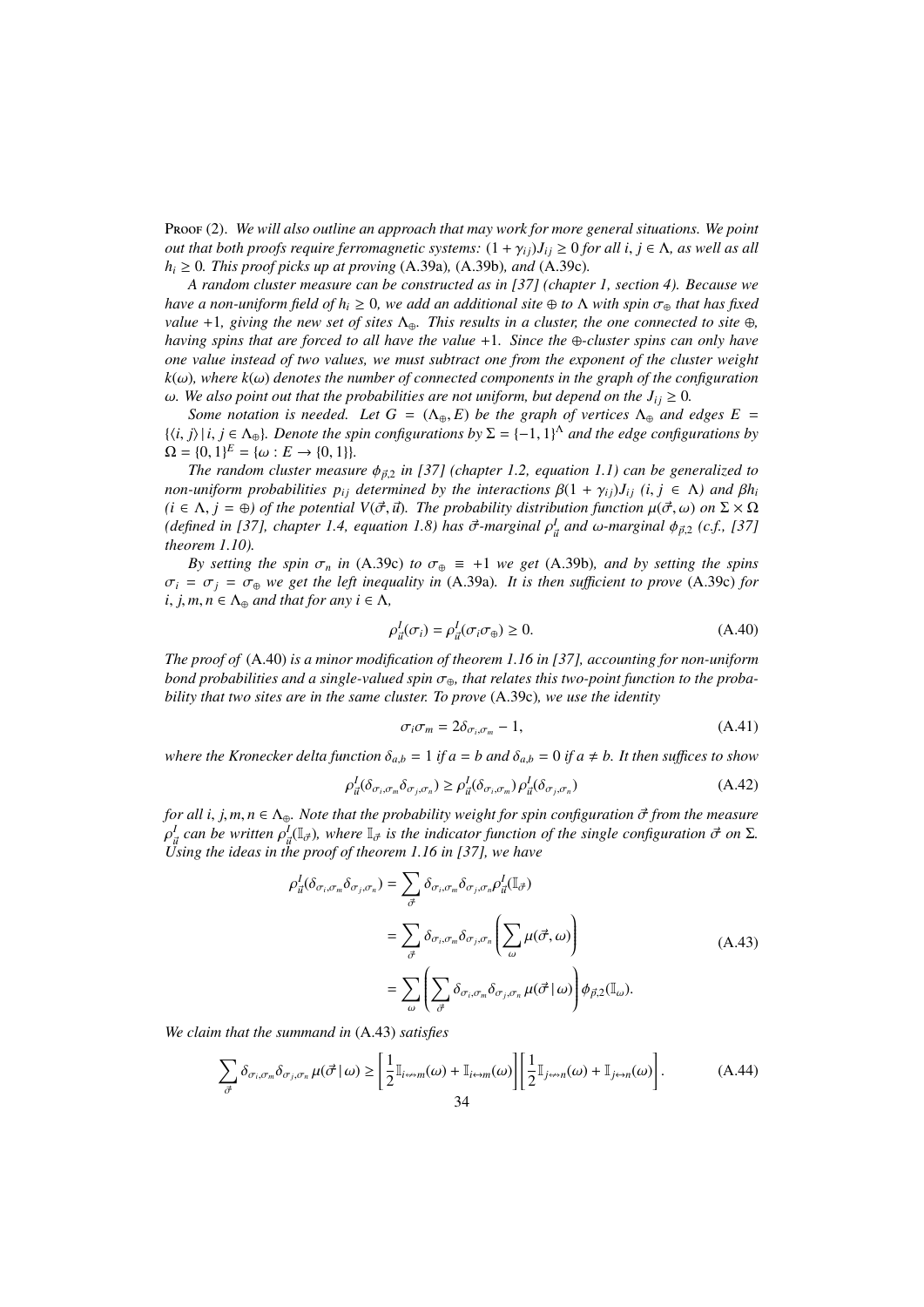We outline the case of a configuration corresponding to the 'disconnected' terms in  $(A.44)$ ; i.e., *assume*  $\omega$  *is an edge configuration such that i*  $\Leftrightarrow$  *m* (*i is not in the same cluster as m*) and *j*  $\Leftrightarrow$  *n. There are four possibilities for* ω*:*

- $(a)$   $i \leftrightarrow j$ ,  $m \leftrightarrow n$ ,
- *(b)*  $i \leftrightarrow j$ ,  $m \nleftrightarrow n$ ,
- $(c)$  *i*  $\leftrightarrow$  *j*, *m*  $\leftrightarrow$  *n*,
- *(d)*  $i \leftrightarrow j$ ,  $m \leftrightarrow n$ .

*In the random-cluster configurations, all clusters are composed of spins having the same value. Thus we can use the notation of a sum over a cluster having value* +1 *or* −1*, which represents the value of all spins in that cluster. For example, if i and j are in the same cluster Ci j and m and n* are in the same cluster  $C_{mn} \neq C_{ij}$ , we can write

$$
\sum_{\vec{\sigma}} \delta_{\sigma_i, \sigma_m} \delta_{\sigma_j, \sigma_n} \mu(\vec{\sigma} \,|\, \omega) = \frac{1}{2^2} \sum_{C_{ij}=\pm 1} \sum_{C_{mn}=\pm 1} \delta_{\sigma_i, \sigma_m} \delta_{\sigma_j, \sigma_n},\tag{A.45}
$$

*where the denominator of the leading fraction is a result of all other clusters being summed out* except the two distinct clusters  $C_{ij}$ *, and*  $C_{mn}$ *, which have*  $2^2$  possible values between them. Using *this notation, the cases in a through d above, when i*, *<sup>j</sup>*, *<sup>m</sup>*, *<sup>n</sup>* <sup>∈</sup> <sup>Λ</sup>*, result in the values*

- $(A)$   $\frac{1}{2^2} \sum_{i} C_{ij} \sum_{i} C_{mn} \delta_{\sigma_i, \sigma_m} \delta_{\sigma_j, \sigma_n} = \frac{1}{2},$
- $(B) \frac{1}{2^3} \sum_{i} C_{ij} \sum_{m} C_m \sum_{m} \delta_{\sigma_i, \sigma_m} \delta_{\sigma_j, \sigma_n} = \frac{1}{4},$
- $(C)$   $\frac{1}{2^3} \sum_{i} C_i \sum_{j} C_{j} \sum_{k} C_{mn} \delta_{\sigma_i, \sigma_m} \delta_{\sigma_j, \sigma_n} = \frac{1}{4},$
- $(D)$   $\frac{1}{2^4} \sum_{i}^{n} \sum_{i}^{n} \sum_{j}^{n} \sum_{i}^{n} C_{m} \sum_{i}^{n} C_{n} \delta_{\sigma_i, \sigma_m} \delta_{\sigma_j, \sigma_n} = \frac{1}{4}.$

*In all cases above for the configuration*  $\omega$  *satisfying*  $i \leftrightarrow m$  *and*  $j \leftrightarrow n$ *, the summed values are greater than or equal to*

$$
\frac{1}{2}\mathbb{I}_{i\leftrightarrow m}(\omega)\frac{1}{2}\mathbb{I}_{j\leftrightarrow n}(\omega) = \frac{1}{4}.
$$
\n(A.46)

*The other cases follow in a similar manner, even if one of the spins is at the site* ⊕*, to prove the claim* (A.44)*. Finally, we use that the random cluster measure satisfies the FKG lattice condition on edge configurations (c.f., [37] theorem 3.8) and that the functions*  $\frac{1}{2} \mathbb{I}_{k \leftrightarrow l} + \mathbb{I}_{k \leftrightarrow l}$  are increasing *in*  $\omega$  *for any l*,  $k \in \Lambda_{\oplus}$ *, along with* (A.43) *and* (A.44)*, to see that* 

$$
\rho_{i\bar{l}}^{I}(\delta_{\sigma_{i},\sigma_{m}}\delta_{\sigma_{j},\sigma_{n}}) \geq \phi_{\vec{p},2} \left( \frac{1}{2} \mathbb{I}_{i \leftrightarrow m}(\omega) + \mathbb{I}_{i \leftrightarrow m}(\omega) \right) \phi_{\vec{p},2} \left( \frac{1}{2} \mathbb{I}_{i \leftrightarrow m}(\omega) + \mathbb{I}_{i \leftrightarrow m}(\omega) \right)
$$
\n
$$
= \rho_{i\bar{l}}^{I}(\delta_{\sigma_{i},\sigma_{m}}) \rho_{i\bar{l}}^{I}(\delta_{\sigma_{j},\sigma_{n}}).
$$
\n(A.47)

We now prove the correlation function in  $(A.2)$  is nonnegative using FKG techniques. This amounts to proving correlation inequalities of the form

$$
\langle x_i x_m x_n \rangle_{\gamma} \ge \langle x_i \rangle_{\gamma} \langle x_m x_n \rangle_{\gamma}, \tag{A.48a}
$$

$$
\left\langle x_i x_j x_m x_n \right\rangle_{\gamma} \ge \left\langle x_i x_j \right\rangle_{\gamma} \left\langle x_m x_n \right\rangle_{\gamma} . \tag{A.48b}
$$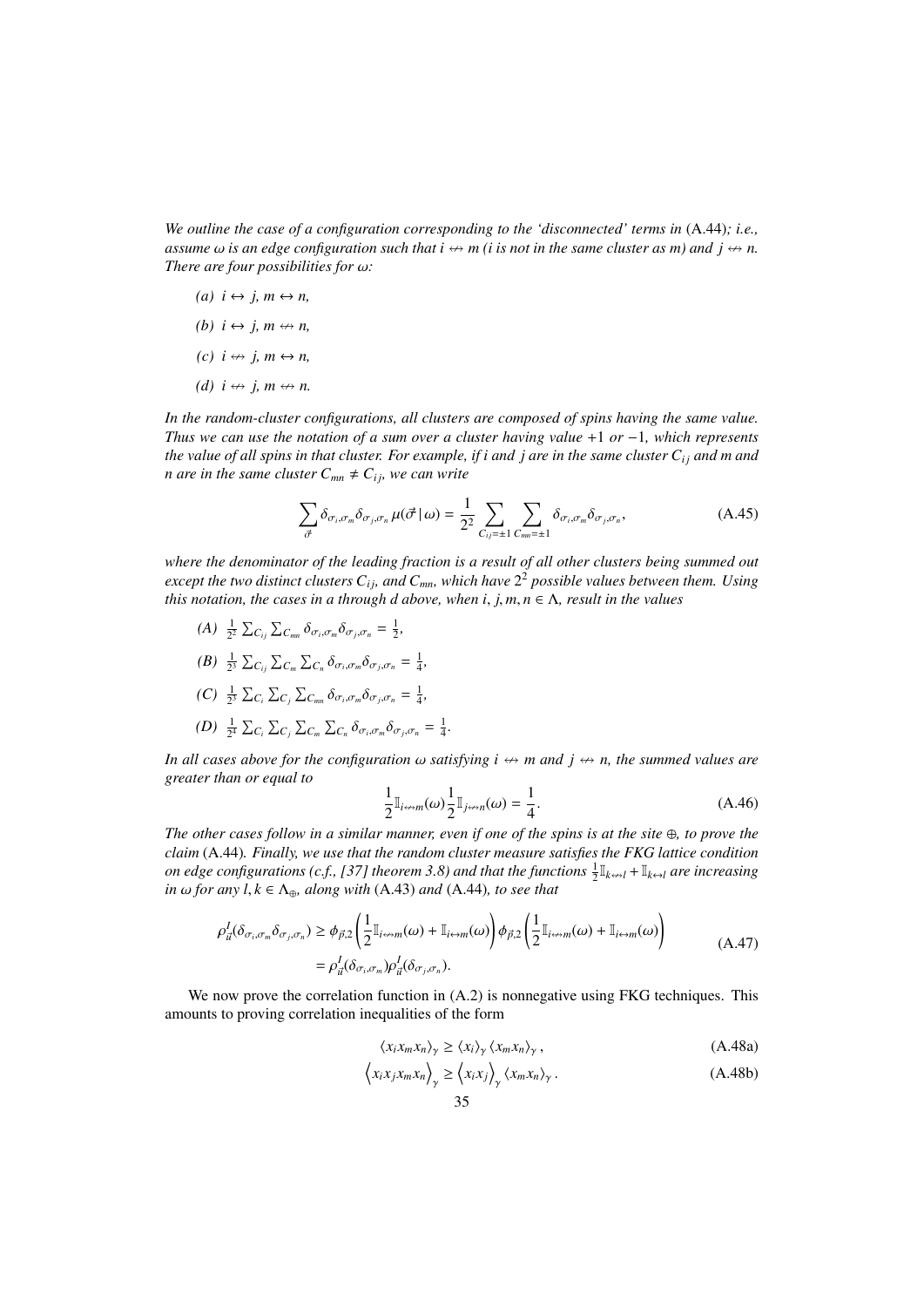We first prove (A.48b). The function  $\rho_d^I(\sigma_i \sigma_j)$  is increasing in  $\vec{u}$  for any  $i, j \in \Lambda$  since its derivative with respect to any  $u_i$  results in correlation functions which are positively proportional derivative with respect to any  $u_k$  results in correlation functions which are positively proportional to the difference of the left-side and right-side of (A.39b) and the same for (A.39c). The positivity of these differences was proved above as a result of  $(A.47)$ . The functions  $u_i$  are also clearly increasing in  $\vec{u}$ . Using the FKG properties of  $\rho_{\vec{u}}^I$  and  $\rho^+$ , it is seen that

$$
\left\langle x_i x_j x_m x_n \right\rangle_{\gamma} = \rho^+ \left( u_i u_j u_m u_n \rho_{\vec{u}}^I (\sigma_i \sigma_j \sigma_m \sigma_n) \right)
$$
\n(A.49)

$$
\geq \rho^+ \left( u_i u_j \rho_{i\bar{l}}^I (\sigma_i \sigma_j) u_m u_n \rho_{i\bar{l}}^I (\sigma_m \sigma_n) \right) \tag{A.50}
$$

$$
\geq \rho^+ \left( u_i u_j \rho_{i\bar{l}}^l (\sigma_i \sigma_j) \right) \rho^+ \left( u_m u_n \rho_{i\bar{l}}^l (\sigma_m \sigma_n) \right) \tag{A.51}
$$

$$
= \left\langle x_i x_j \right\rangle_{\gamma} \left\langle x_m x_n \right\rangle_{\gamma} . \tag{A.52}
$$

The case of (A.48a) follows the same reasoning.

It should be pointed out that for reward to occur, the correlations in (A.48a) and (A.48b) should be strictly positive, as was shown using the cluster expansion. To do this, it is enough to show a strict inequality, as was done in Proposition 3, item A, and that such a strict inequality persists on a subset of magnitude configurations of positive measure.

γ

## Acknowledgments

I, Michael Campbell, thank my daughters Sophia Campbell and Hannah Campbell for their inspiration, Shannon Starr for useful discussions about spin glasses, and of course Sabiou Inoua and Vernon Smith for their collaboration.

I, Vernon Smith, acknowledge support from Chapman University, Economic Science Institute.

We, Vernon Smith and Michael Campbell, would like to thank Sabiou Inoua for his help.

#### References

- [1] Vernon L. Smith and Bart J. Wilson. *Humanomics: Moral Sentiments and the Wealth of Nations for the Twenty-First Century*. Cambridge University Press, 2019.
- [2] Adam Smith. *The Theory of Moral Sentiments; or, An Essay towards an Analysis of the Principles by which Men naturally judge concerning the Conduct and Character, first of their Neighbours, and afterwards of themselves. To which is added, A Dissertation on the Origins of Languages. New Edition. With a biographical and critical Memoir of the Author*. By Dugald Stewart (London: Henry G. Bohn), 1853. Public domain, https://oll.libertyfund.org/titles/2620.
- [3] Vernon L. Smith, Sabiou Inoua, and Michael J. Campbell. Private discussion.
- [4] M. Campbell. Boundedly-rational fast-tuning control theory and statistical mechanics. *Journal of Mathematical Economics and Finance*, 5(1):7–18, 2019. DOI: https://doi.org/10.14505/jmef.v5.1(8).01.
- [5] A. A. Cournot. Recherches sur les principes mathematiques de la theorie des richesses. 1838. public domain.
- [6] M. Campbell. A Gibbsian approach to potential game theory. http://arxiv.org/abs/cond-mat/0502112, 2005.
- [7] M. Campbell. Speculative and hedging interaction model in oil and U.S. dollar markets long-term investor dynamics and phases. *Physica A: Statistical Mechanics and its Applications*, 540, 2020. Article 123251, https://doi.org/10.1016/j.physa.2019.123251.
- [8] D. Carfì and F. Musolino. Speculative and hedging interaction model in oil and U.S. dollar markets with financial transaction taxes. *Economic Modelling*, 37(0):306–319, 2014. https://dx.doi.org/10.1016/j.econmod.2013.11.003.
- [9] D. Carfì and M. Campbell. Bounded rational speculative and hedging interaction model in oil and U.S. dollar markets. *Journal of Mathematics Economics and Finance*, 1(1):4–28, 2015. ISSN 2458-0813.
- [10] D. Carfì and M. Campbell. Speculative and hedging interaction model in oil and U.S. dollar markets: Nash equilibria for one or more banks. *Atti della Accademia Peloritana dei Pericolanti Journal*, 96(1), 2018. http://dx.doi.org/10.1478/AAPP.96S1A1.